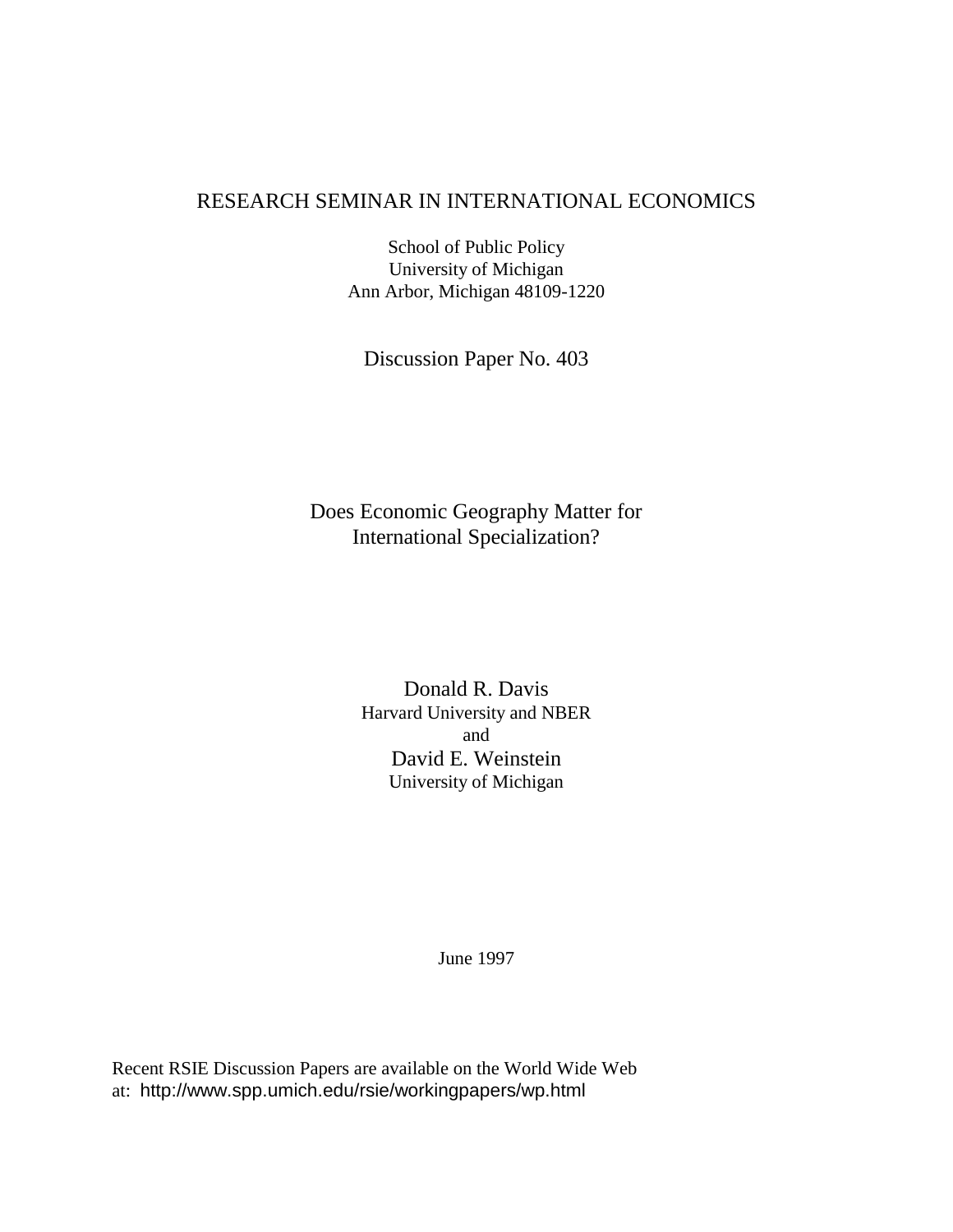# Does Economic Geography Matter for International Specialization?

by

Donald R. Davis Harvard University and NBER

and

David E. Weinstein University of Michigan

> August 1996 Revised June 1997

Correspondence to: David E. Weinstein School of Business Administration University of Michigan Ann Arbor, MI 48109

Phone: Davis (617) 496-6416, Weinstein (313) 936-2866, Fax: (617) 495-8570 e-mail: ddavis@fas.harvard.edu, weinstei@umich.edu

Donald Davis is grateful to the Harvard Institute for International Development for funding for this project. Special thanks are due to Jim Harrigan for providing us with access to the COMTAP data. Trevor Reeve provided first-rate research assistance. We are grateful to two anonymous referees for many constructive comments.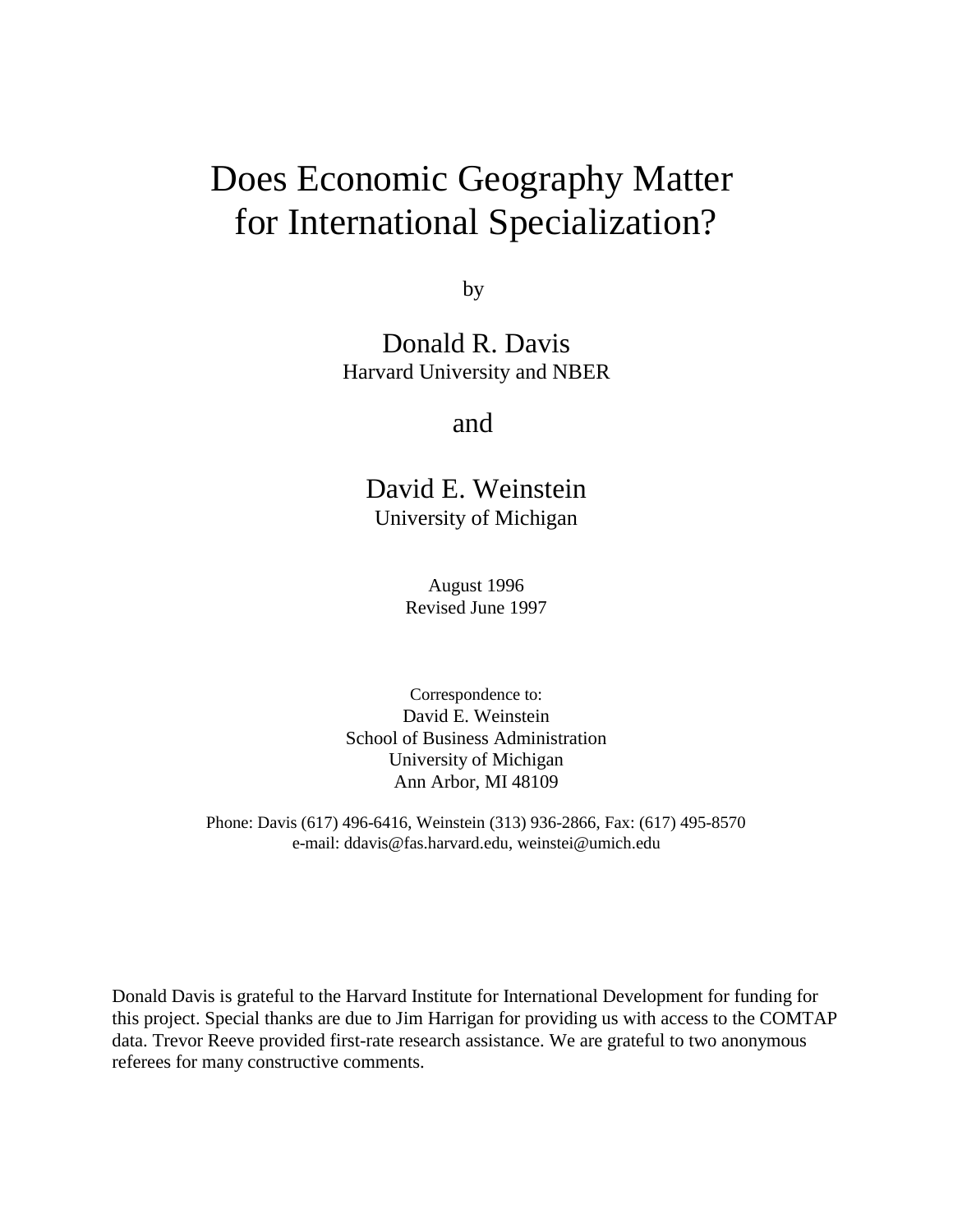# Does Economic Geography Matter for International Specialization?

#### **ABSTRACT**

There are two principal theories of why countries trade: comparative advantage and increasing returns to scale. Yet there is no empirical work that assesses the relative importance of these two theories in accounting for production structure and trade. We use a framework that nests an increasing returns model of economic geography featuring "home market" effects with that of Heckscher-Ohlin. We employ these trade models to account for the structure of OECD manufacturing production. The data militate against the economic geography framework. Relatively few sectors match its theoretical predictions. Moreover, of the explainable variation in production patterns, endowments account for 90 per cent, economic geography but 5 per cent.

Donald R. Davis David E. Weinstein Harvard University University of Michigan Cambridge, MA 02138 Ann Arbor, MI 48109 and NBER

Department of Economics School of Business Administration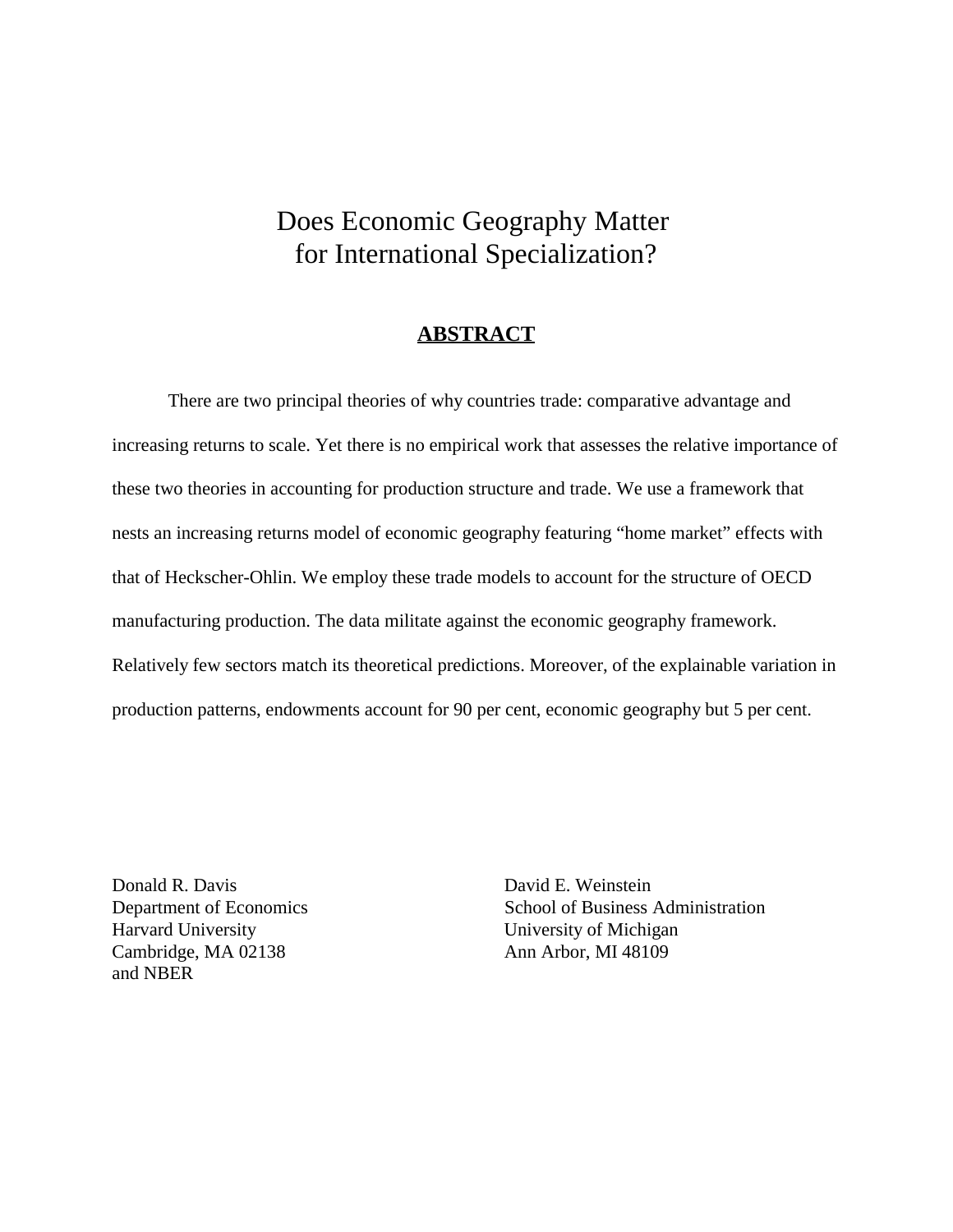### 1 Introduction

Why do countries trade? What determines the pattern of trade? It is difficult to conceive of more fundamental problems for international trade economists. Two broad theories of international trade patterns have been devised. One is comparative advantage and the other is increasing returns. In reviewing the empirics of new trade theory, Krugman asks:

"How much of world trade is explained by increasing returns as opposed to comparative advantage? That may not be a question with a precise answer. What is quite clear is that if a precise answer is possible, we do not know it." (1994, p. 23).

This is a deeply unsatisfactory state. Our paper will make progress in two directions. The first is that we implement tests designed to distinguish a trading world of increasing returns from one of comparative advantage. The second is that we estimate the relative contribution of each to the explanatory power of our model.

While our model is of a trading world, the direct object of estimation is the structure of manufacturing production in the OECD. We chose this focus as it is commonly argued that it is precisely there that increasing returns plays its most important role. Thus this provides the most promising setting for identifying the effects of increasing returns.

Of course, comparative advantage and increasing returns represent two classes of trade models. To make progress on the question, one is forced to select a model to represent each class. For comparative advantage we will rely on a variant of the Heckscher-Ohlin model. For increasing returns, one is forced immediately to confront a fundamental divide within these models. On one side is the set of zero transport cost models surveyed in Helpman and Krugman (1985). We do not pursue this avenue since, as we argue below, it is difficult to identify features of production or trade structure that distinguish these models from a variety of comparative advantage models. The second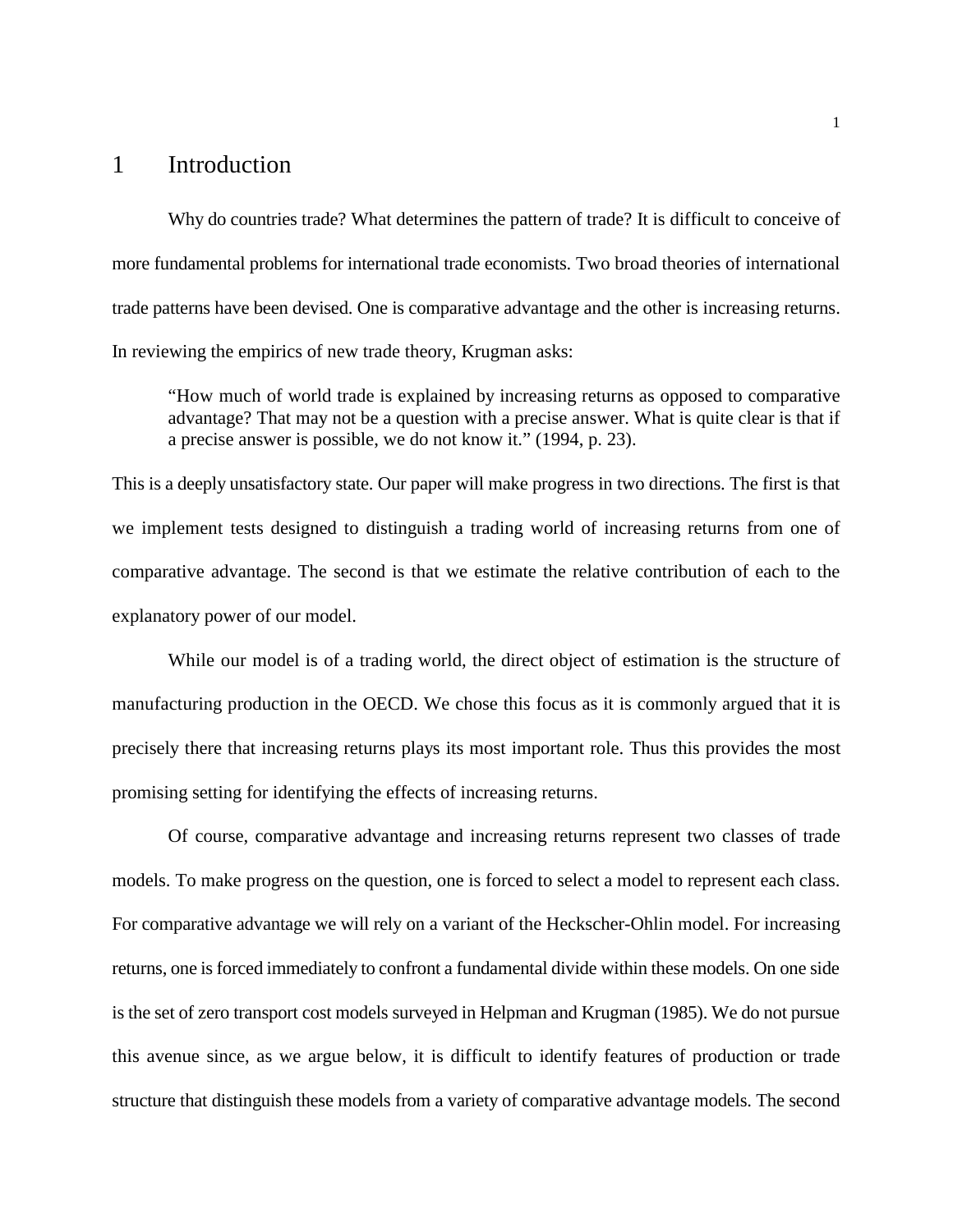set interacts increasing returns with transport costs to create what Krugman (1991) has dubbed models of "economic geography."1

Even the latter represents a set of models, rather than a specific alternative. In selecting among the set of potential representative models for economic geography, we had three aims in mind. First, we wanted it to be a model that has featured prominently in discussions of the role of increasing returns in trade. Second, we needed its central theoretical result to be robust to the departures required to take a theory from blackboard to data. Finally, we needed it to present a clear contrast in its predictions relative to those of comparative advantage theories. These criteria yield a clear candidate, drawn from the classic paper of Krugman (1980).<sup>2</sup> This model features what has long been termed the "home market effect." This element of economic geography is then nested with a Heckscher-Ohlin model to ready it for empirical tests.

Our empirical results do not support the idea that this model of increasing returns makes a large contribution to our understanding of the structure of OECD manufacturing. Economic geography may play a role in certain sectors. However for the sample as a whole, home market effects are not robust to the inclusion of factor endowments. The home market effect accounts for only a small share of the variation in production, with 90 per cent attributable to factor endowments, and but 5 per cent to economic geography.

<sup>&</sup>lt;sup>1</sup> The reader should note that we use the term "economic geography" in a specific sense. As Krugman (1991) notes, there is a long tradition of work under this rubric both by economists (especially regional and urban) and geographers. In this paper our usage of the term "economic geography" does not refer to the broader sense, for which increasing returns to scale is a frequent, though not necessary, element. Instead, we use it to refer specifically to the class of models with increasing returns, monopolistic competition, and costs of trade.

It should be emphasized that this is *one* model of economic geography, and so cannot represent the full breadth <sup>2</sup> of this work. Nonetheless, it is a particularly prominent and influential version. For a broader cross-section of the theory, see Krugman (1991). Our focus on this model was strongly influenced by its amenability to empirical implementation on cross-country data.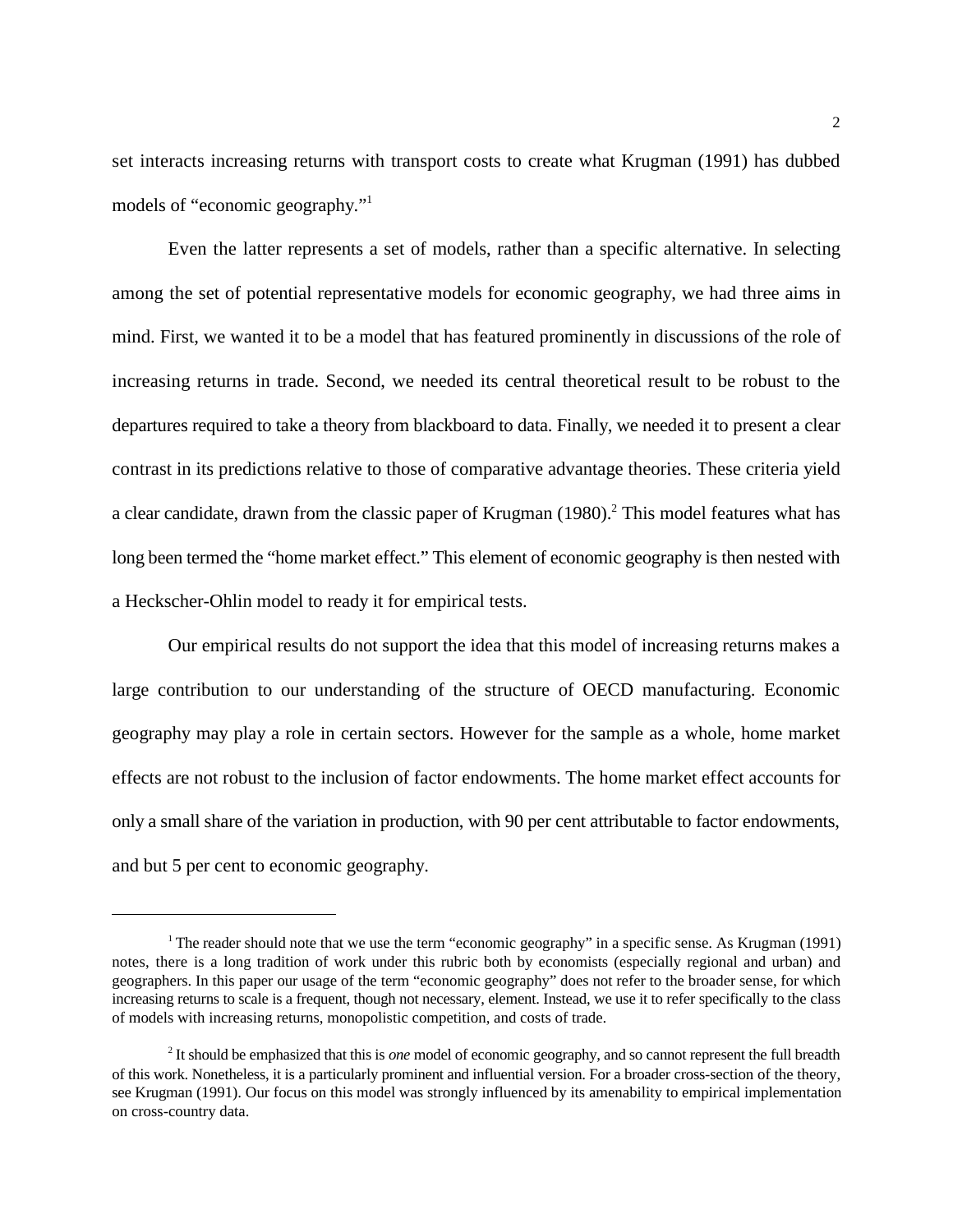Our results do not provide a complete answer to Krugman's question of the relative importance of comparative advantage and increasing returns for trade. The first reason is simply that our dependent variable is not trade but production. The second reason is that we have examined only one increasing returns model, and this with a variety of strong identifying assumptions. Nonetheless, the absence of a significant contribution by increasing returns in explaining the OECD manufacturing production structure should be troubling for those who believe that increasing returns are pervasive there. And the excellent ability of the Heckscher-Ohlin framework to account for that structure is very promising for the comparative advantage theories.

# 2 Increasing Returns and Comparative Advantage: Separating the Models

#### 2.1 Theory

In the last fifteen years, the analysis of international trade has undergone what Krugman (1990) describes as a "quiet revolution." This denotes the challenge of theories based on increasing returns to scale to the previously dominant paradigm of trade relations, that of comparative advantage.

From the start, the increasing returns theory has promised to account for a number of important observed phenomena that had seemed puzzling based on models of comparative advantage. It offered a simple account of intra-industry trade, the simultaneous import and export of goods of similar factor intensity. It promised to help us understand why so much of world trade is among countries with relatively similar endowment proportions, apparently at odds with the Heckscher-Ohlin theory. And it promised to provide a transparent theoretical underpinning for the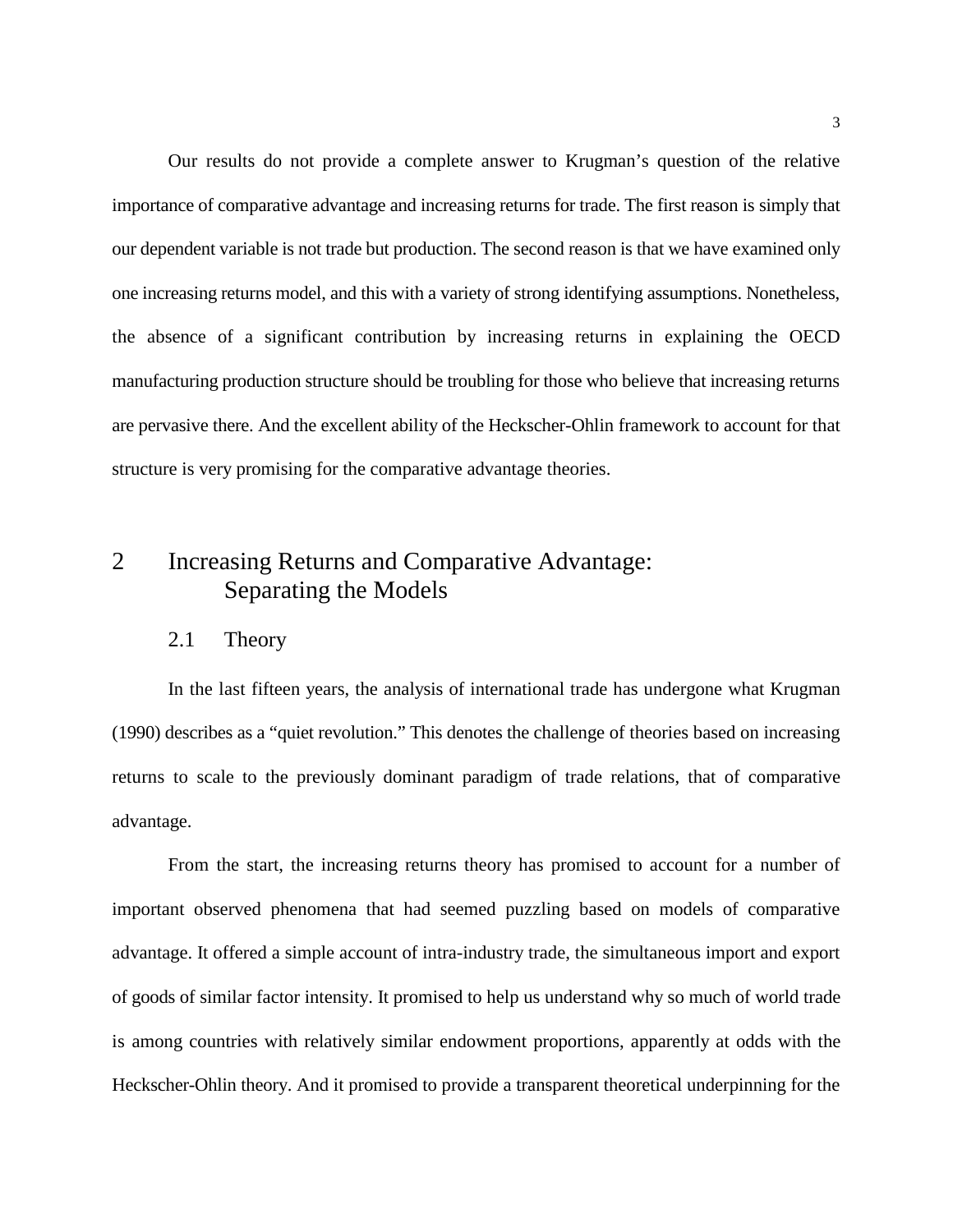gravity model, perhaps the empirical trade model with the greatest success. Each of these has been held up as an important advantage of the increasing returns models over those based on comparative advantage [see Helpman and Krugman (1985)].

These claims have been questioned, both theoretically and empirically. Work by Chipman (1992), Davis (1995, 1997), and Deardorff (1995) challenges the theoretical exclusivity of the increasing returns model in accounting for these phenomena. In a variety of settings, they demonstrate how each of these observations can arise quite naturally in a world of comparative advantage. This suggests a common feature that links these trade patterns in the two theoretical frameworks. In a word, it is specialization. Anything that gives rise to a high degree of specialization will generate these trade patterns. It can be increasing returns, Ricardian technical differences, Rybczynski-like "magnification" effects, or Armington preferences. The sense of this is appreciated by considering the simplest monopolistic competition trade models: what role does increasing returns play, apart from specialization, in giving rise to the characteristic trade patterns? The answer is none. In effect, the recent theoretical work demonstrates that the implications for trade patterns of the simple increasing returns models are equivalent to those from a variety of models based on comparative advantage which feature a high degree of specialization.<sup>3</sup>

This cumulation of theoretical and empirical studies has underscored a perverse success of the increasing returns theory. The work of Helpman (1981), showing how to integrate the increasing returns theory with the more traditional models, was a milestone in winning broad acceptance for

<sup>&</sup>lt;sup>3</sup> The reader should bear in mind that this observational equivalence cuts both ways. Our evidence that Heckscher-Ohlin does an excellent job in accounting for the structure of OECD production need not be read as a rejection of the zero transport cost increasing returns model. In fact, this is a possible outcome based on models such as Helpman (1981). This would require that the monopolistic competition be situated at a finer level of disaggregation than appears in our data.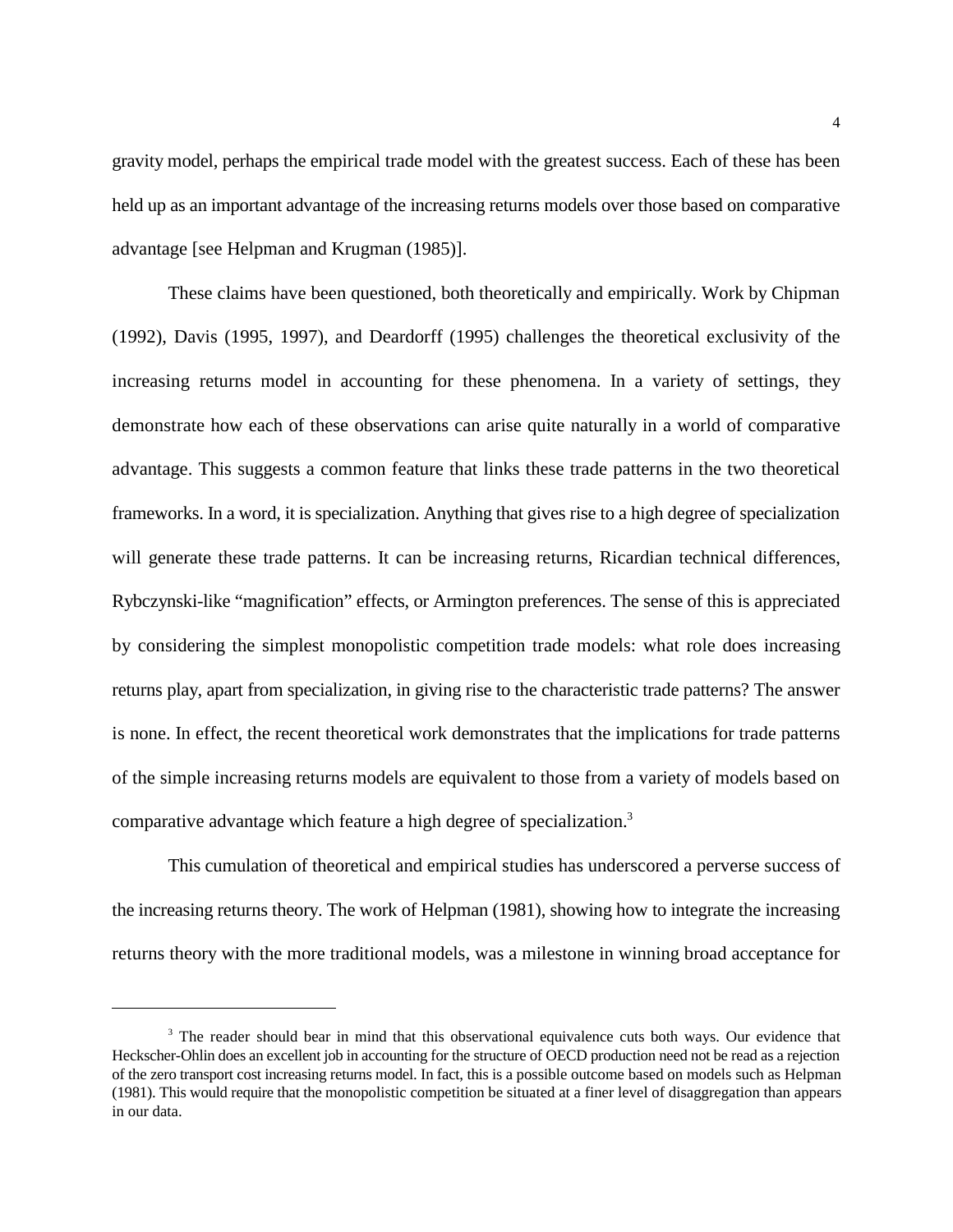the new work. Yet the integration of the theories is now so complete that there seem to be no empirical elements that can separate them. If this were the end of the story, one would have to be profoundly disappointed that a theory with such apparently revolutionary implications has come to so little. Yet we believe that this dejection is unwarranted.

We have to agree with Krugman (1991) that the truly revolutionary element in the increasing returns framework lies in the work which he has dubbed the new "economic geography." The distinctive element of this work is the interaction of increasing returns with transport costs across countries (or regions).<sup>4</sup> In such a world, a fundamental contrast emerges with respect to models of comparative advantage. This concerns the role of demand in determining trade patterns. In a model of comparative advantage, *ceteris paribus*, unusually strong demand for a class of goods will turn those goods into importables. Transport costs may diminish the trade volume, but will not lead the good to be exported. This result differs importantly from that which emerges in a world of increasing returns. The scale economies lead producers of individual goods to concentrate their production in a single location. If a country has an unusually strong demand for a class of goods, that country becomes a good choice as a site for production, and so it is likely to export the goods in question. [See Krugman (1980)]

International transport costs play a crucial role here in allowing us to separate comparative advantage from increasing returns. Yet we know that shipping and communications costs have fallen in recent decades. Nonetheless, we would assert that costs of trading between nations may yet substantially exceed that of trade within nations. Important evidence of this appears in McCallum

<sup>&</sup>lt;sup>4</sup> Although we will speak of transport costs, the reader should interpret this broadly as any per-unit costs that exist for transactions between but not within countries.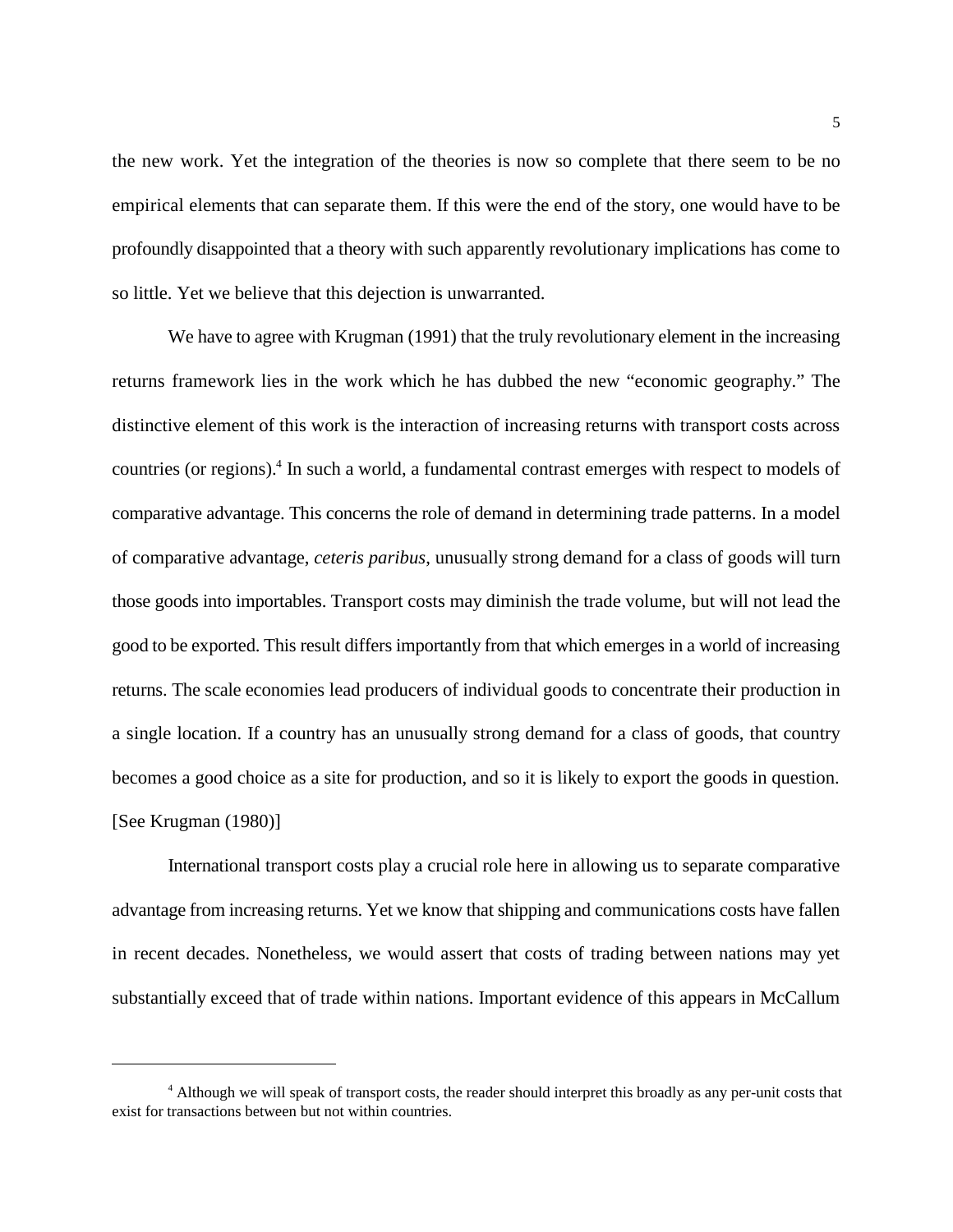(1995), which shows that the international border matters a great deal, as seen in the contrast between the volume of Canadian inter-provincial trade versus trade with similarly distant US states. We believe that this justifies our focus on an increasing returns model with transport costs.

In sum, when there are costs of trade, unusually strong demand for a good yields opposing predictions in a comparative advantage vs. an economic geography world. Comparative advantage suggests you will import that good; increasing returns suggests that you will export it. It is this basic contrast that we will exploit to separate the models in our empirical work.<sup>5</sup>

### 2.2 Empirics

Are increasing returns empirically important for explaining trade patterns? A natural first approach to answering this question is to ask whether they are of measurable importance at the plant, firm, and industry level. This has been a major empirical research question in industrial organization. The literature has tended to reject the idea that economies of scale are crucial for industrial market structure, with the exception of electrical power, telecommunications, and products with very high transportation costs. [See excellent surveys in Jorgenson (1986) and Scherer and Ross (1990)].

However this direct evidence is in any case unlikely to settle the issue of the importance of scale economies for understanding trade patterns. From a theoretical perspective, it is the existence of economies of scale rather than their degree that is crucial in determining trade patterns. The results of economic geography could be driven by economies of scale too small to be detected by econometric techniques. Even if there are no economies of scale at the industry level, or economies

<sup>&</sup>lt;sup>5</sup> Cf. the Introduction to Krugman's (1990, p. 5) selected papers: "The main additional insight from [the AER (1980) article] is the 'home market effect,' the tendency of countries to export goods for which they have a relatively large domestic market."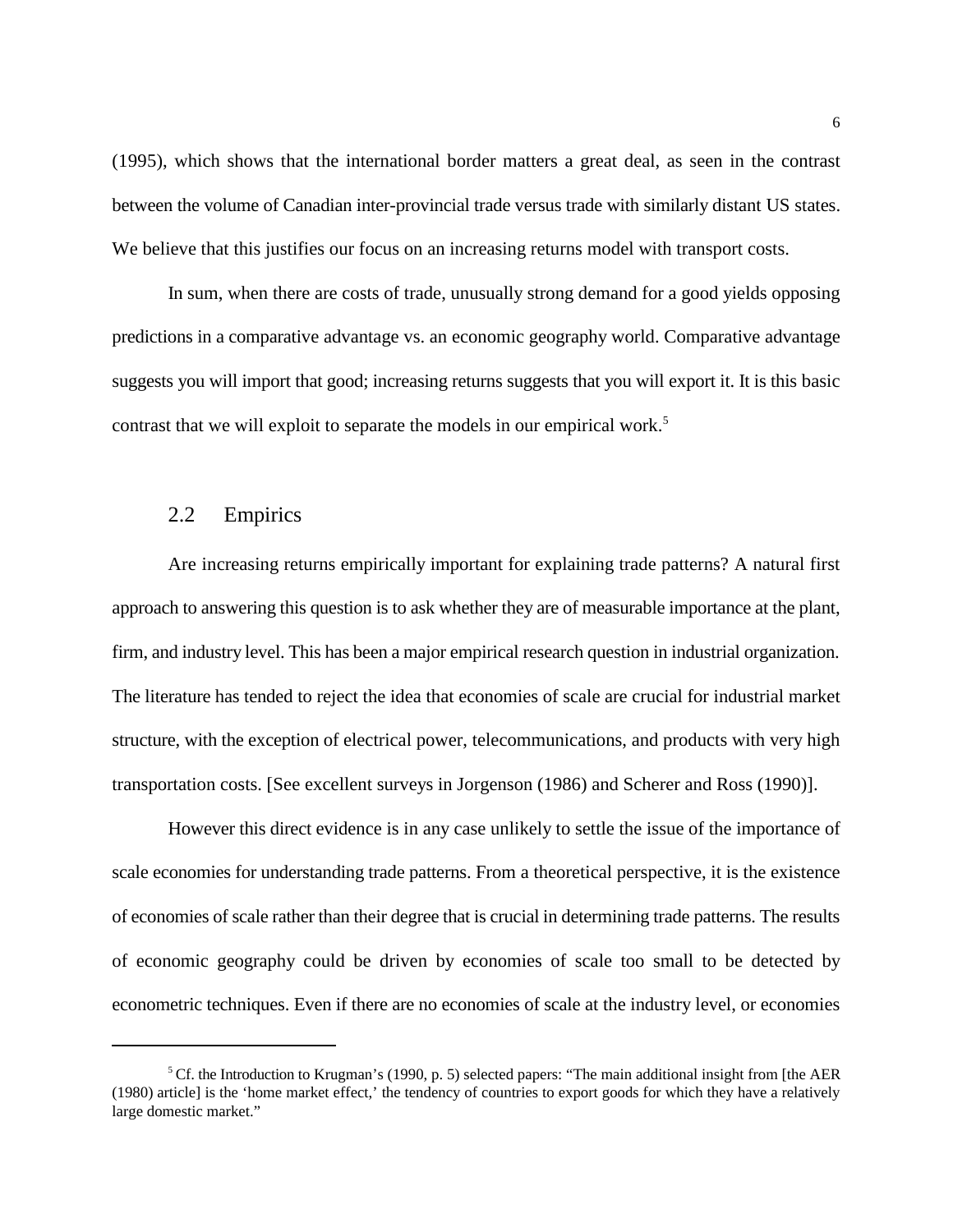of scope at the firm level, small economies at the level of the individual product suffice for the theoretical framework. On the other hand, if the alternative hypothesis is a world of constant returns to scale, the fact that any error bounds will always include a region of increasing returns means that direct evidence in principal cannot refute the increasing returns hypothesis. Finally, even if one were convinced that increasing returns is important at some levels, it does not follow that it matters for trade patterns. For example, if average cost curves declined over some region, so that constant returns to scale is literally incorrect, they may yet become flat or U-shaped at a level of output small enough to admit entrants that lead us to a competitive world. In effect, direct evidence on scale economies is unlikely to be decisive in settling their importance for trade patterns.

This suggests looking for the effects of scale economies in terms of their implications for trade patterns. A voluminous literature has sought to do this by examining the way that a variety of proxies for scale economies help to account for intraindustry trade. Our discussion of the theory above suggests that such studies cannot provide evidence that helps us to separate the theories.<sup>6</sup> Furthermore, an uncertain match between the theoretical categories and the division of industries in the data provides additional cautions to this line of inquiry.7

Another effort to confirm the importance of scale economies in giving rise to trade has concerned the volume of bilateral trade. Again, we have outlined above the theoretical objections to using evidence on bilateral trade volumes as a way to separate increasing returns and comparative

<sup>&</sup>lt;sup>6</sup> For example, Harrigan (1994) notes that "A major difficulty in interpreting statistical models to explain the Grubel-Lloyd [intraindustry trade] indices is that the monopolistic competition model has very little to say about the cross-country and cross-industry variability of the Grubel-Lloyd index."

 $<sup>7</sup>$  Based on such considerations, Krugman (1994, p. 19) concluded: "Conceptually, then, the data on intra-</sup> industry trade are a very ambiguous tool for investigating economies of scale and trade." See also Bhagwati and Davis (1995).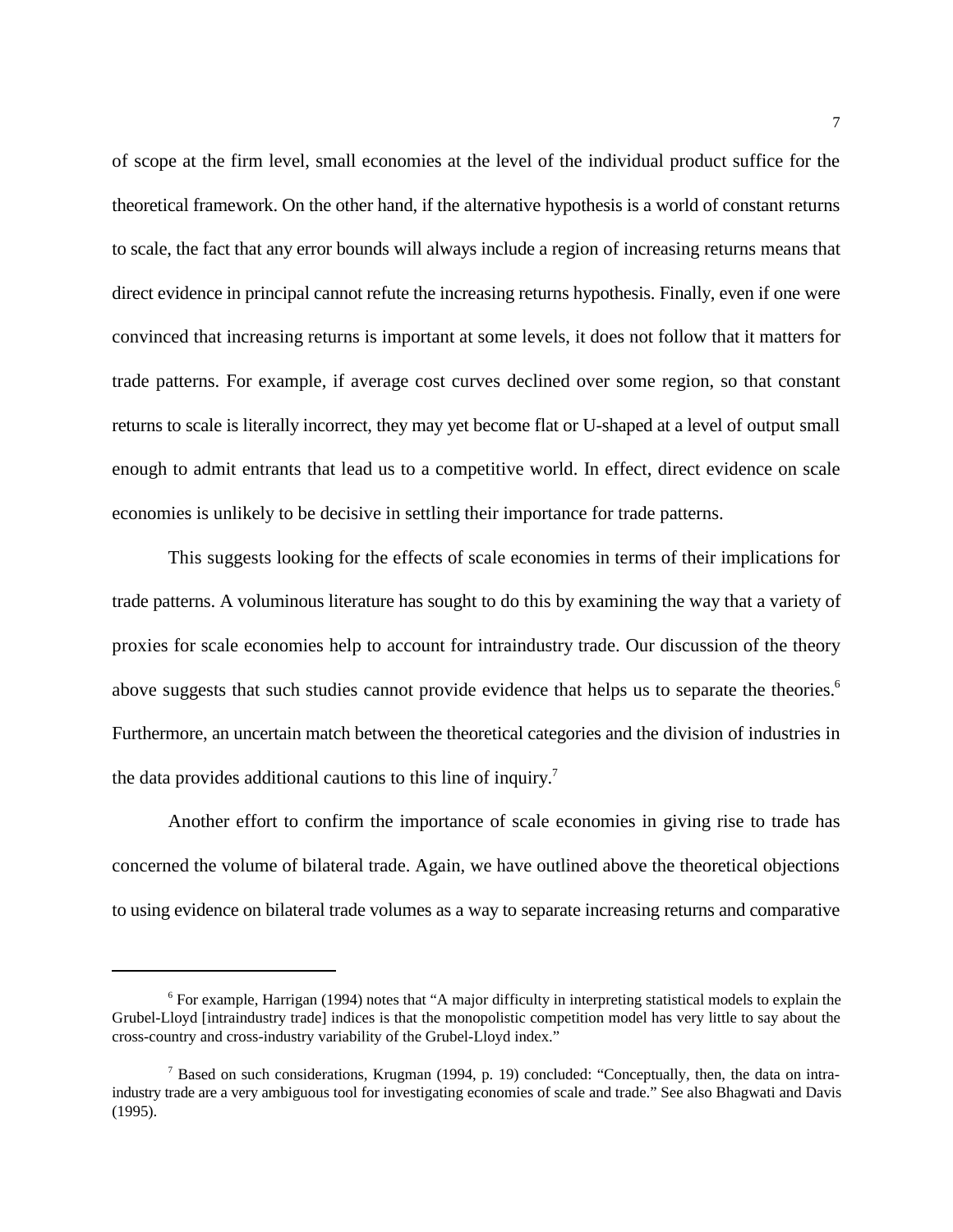advantage theories. Here we take the studies on their own terms. Relatively simple gravity models have long been known to do a good job of accounting for the volume of bilateral trade. Helpman (1988) employed a variant of a gravity model based on an underlying monopolistic competition framework to examine time series data for fourteen industrial countries. Generally the model worked well, and Helpman viewed the results as evidence in favor of the scale economies framework. Hummels and Levinsohn (1995) approached these results with a clever twist. They applied a variant of Helpman's approach to a data set consisting mostly of developing countries for which the monopolistic competition model was *ex ante* not expected to work. Their results showed that the model "worked" almost as well as in the study of Helpman. Evidently something more than just increasing returns was at work.

Only a few years ago, chastisement of the increasing returns account of trade patterns for a paucity of empirical support would have been tendentious. After all, empirical work on the comparative advantage theories hardly inspired confidence. The studies of Leontief (1953), and Bowen, Leamer, and Sveikauskas (1987), suggested deep problems. Yet the last several years have witnessed a revival of empirical work on comparative advantage. This includes the work of Trefler (1993, 1996), Davis, Weinstein, et al. (1997), Brecher and Choudhri (1993), and Harrigan (1997). To be sure, all of these have departed from the simplest factor price equalization models of Samuelson and Vanek. Yet the deviations have been very simple, and in the spirit of traditional comparative advantage, such as Ricardian technical differences, failures of factor price equalization, and consideration of cross-country differences in demand patterns. And they have shown that with sensible alterations, the simple comparative advantage models seem to do quite well.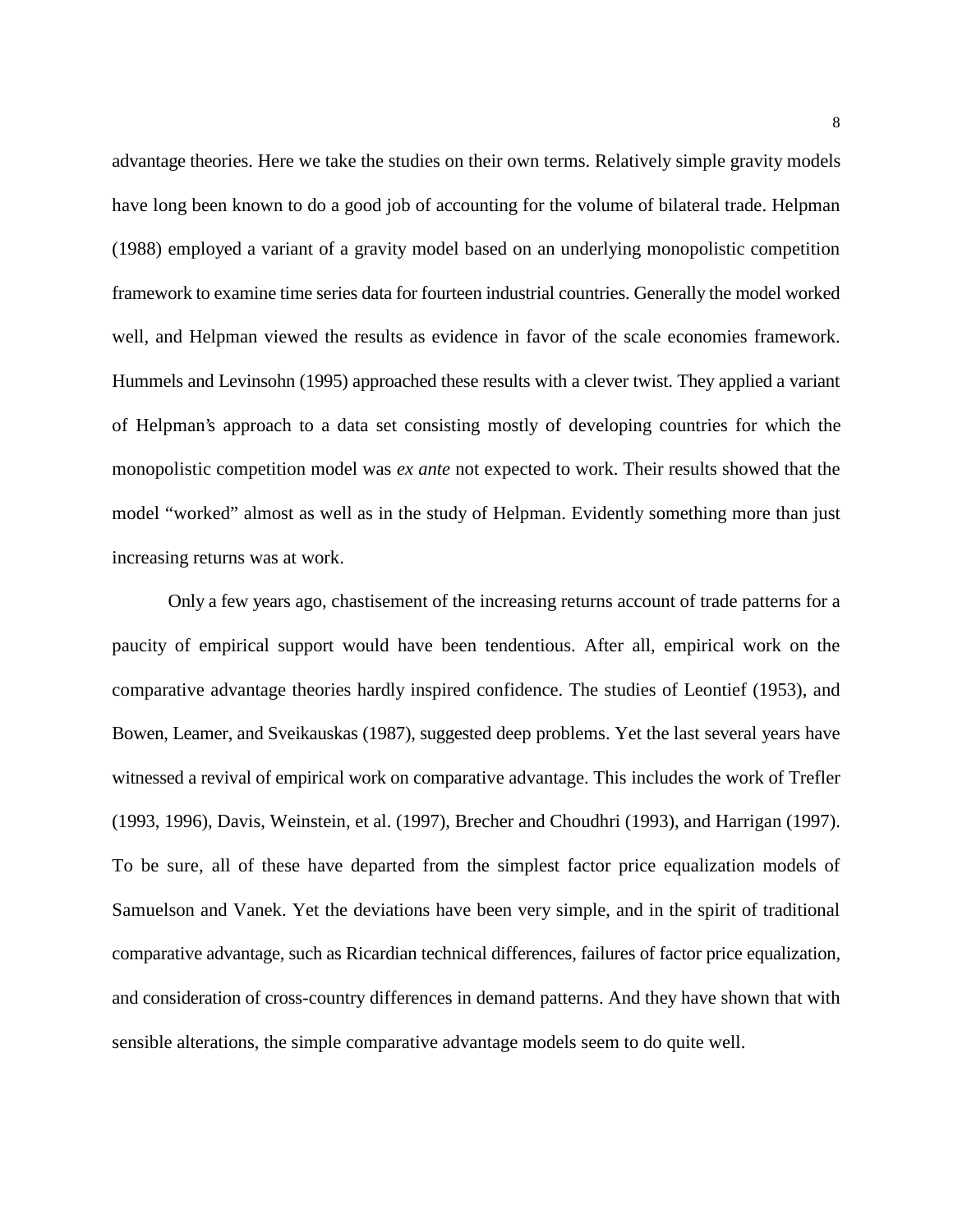### 3 A Theoretical Framework for Empirical Tests

#### 3.1 Introduction

The aim of this section is to provide a theoretical framework for empirical examination of the structure of production across the OECD countries. The null hypothesis will be that the structure of production is determined entirely according to the multi-factor Heckscher-Ohlin theory. The alternative considered is that Heckscher-Ohlin must be augmented with a simple model of economic geography.

There are no prior tests for a very good reason. To be empirically implementable, a complete economic geography theory must allow for increasing returns and transport costs. It must allow for many countries, and for these to vary in endowment proportions, economic size, and demand patterns. Finally, it must allow for differences across industries in input proportions and size. Yet, there is no theoretical model that incorporates all of these elements. We do not fully remedy this shortcoming -- our aim is more modest. We propose to explore these variations separately to reveal the logic governing production patterns. Where necessary, we are willing to make strong maintained assumptions on the structure of the technology. And then — cognizant of the potential pitfalls we will specify an estimating equation that embodies what we view as the robust core of these models. We believe that the necessity to initiate empirical work that places these elements in a common framework justifies our approach.

Our theoretical work proceeds in two broad stages. In Sections 3.2 and 3.3, we explore the role of idiosyncratic elements of demand in determining production patterns both in models of economic geography and comparative advantage. In section 4.1 we will proceed to show how to nest the two frameworks in a manner amenable to empirical testing.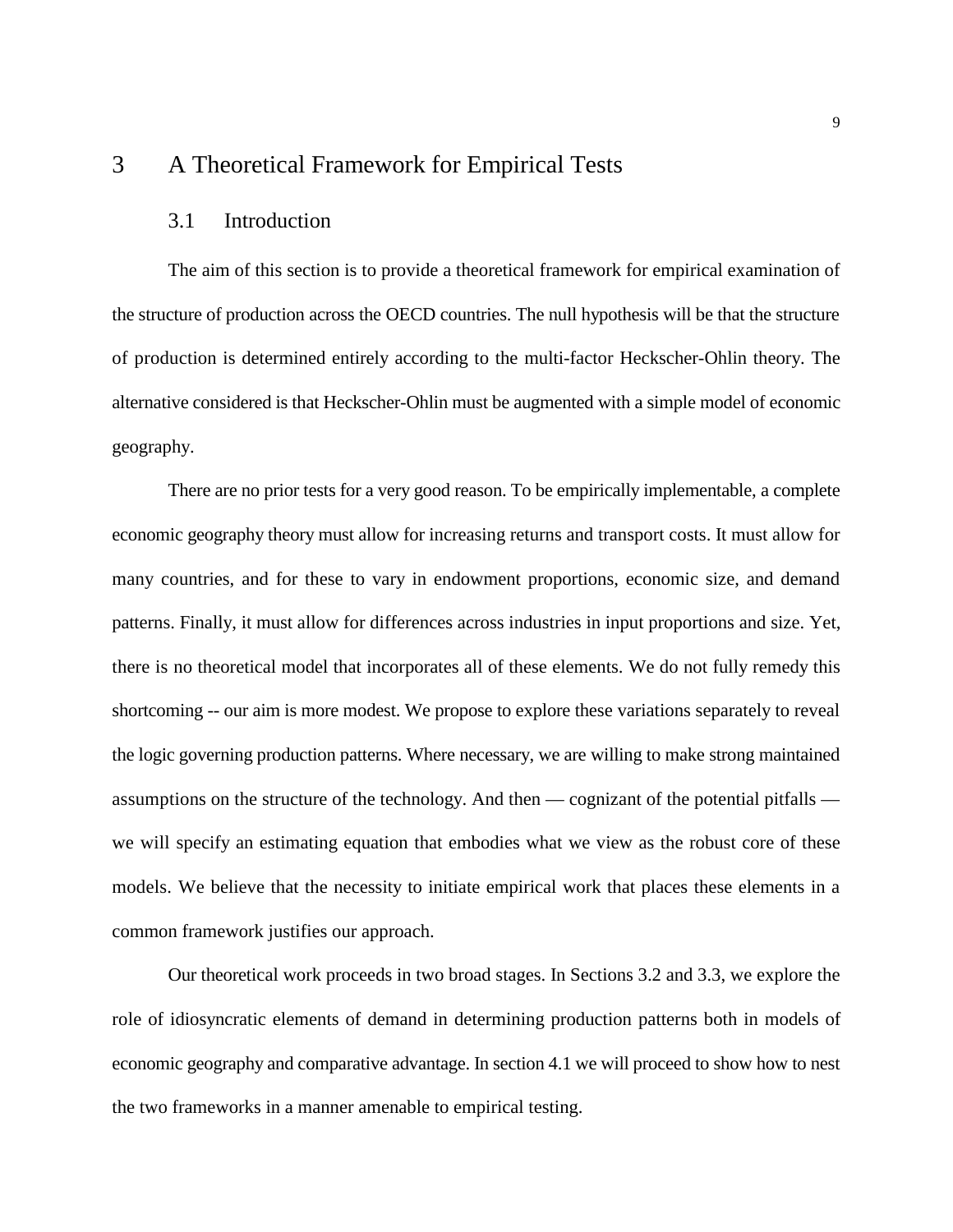#### 3.2 Economic Geography and the Home Market Effect

In this section, we employ a model of economic geography to develop a number of results that form the foundation for our empirical work. The model draws strongly on the pioneering paper of Krugman (1980). Following Linder (1961), Krugman asked whether unusually strong demand for a good could lead that good to be exported. One wouldn't expect this in a conventional comparative advantage world, where instead strong demands translate into high imports. However Krugman showed that such a result could occur via what he termed a "home market effect."<sup>8</sup> In a world with increasing returns to scale and costs of trade, idiosyncratic elements of demand would translate into a more than one-to-one response of local production, leading exports of the good to rise. These "home market effects" from demand to production structure, in the presence of trade costs and scale economies, could well be looked on as a defining characteristic of the economic geography approach pursued by Krugman (1991).

We summarize one elaboration of this framework due to Weder (1995). And we extend the basic model to check the robustness of the results for problems that become important when we turn to empirical implementation.

The model is developed with very strong symmetry conditions that provide a basis for factor price equalization. Consider a world of two countries endowed in equal amounts with the single factor labor, so that  $L = L^*$ . In this world, there are two groups of monopolistically competitive

<sup>&</sup>lt;sup>8</sup> The reader should note that the "home market effect" is distinct from the concept of "home bias" discussed, for example, in Harrigan (1994) and Trefler (1995). The latter concept is often formally defined as a relatively strong preference by local consumers for locally produced goods. It is frequently recognized that the appearance of a home bias in consumption may in fact simply reflect the consequences of barriers to trade. In any case, "home bias" implies no presumption regarding market structure or returns to scale, so is not a central concern of the present paper. By contrast, the concept of a "home market effect," as developed by Krugman (1980, 1995), arises due to the interaction of costs of trading with increasing returns to scale. This is typically developed in a monopolistic competition framework. And it is the home market effect with which we are concerned here.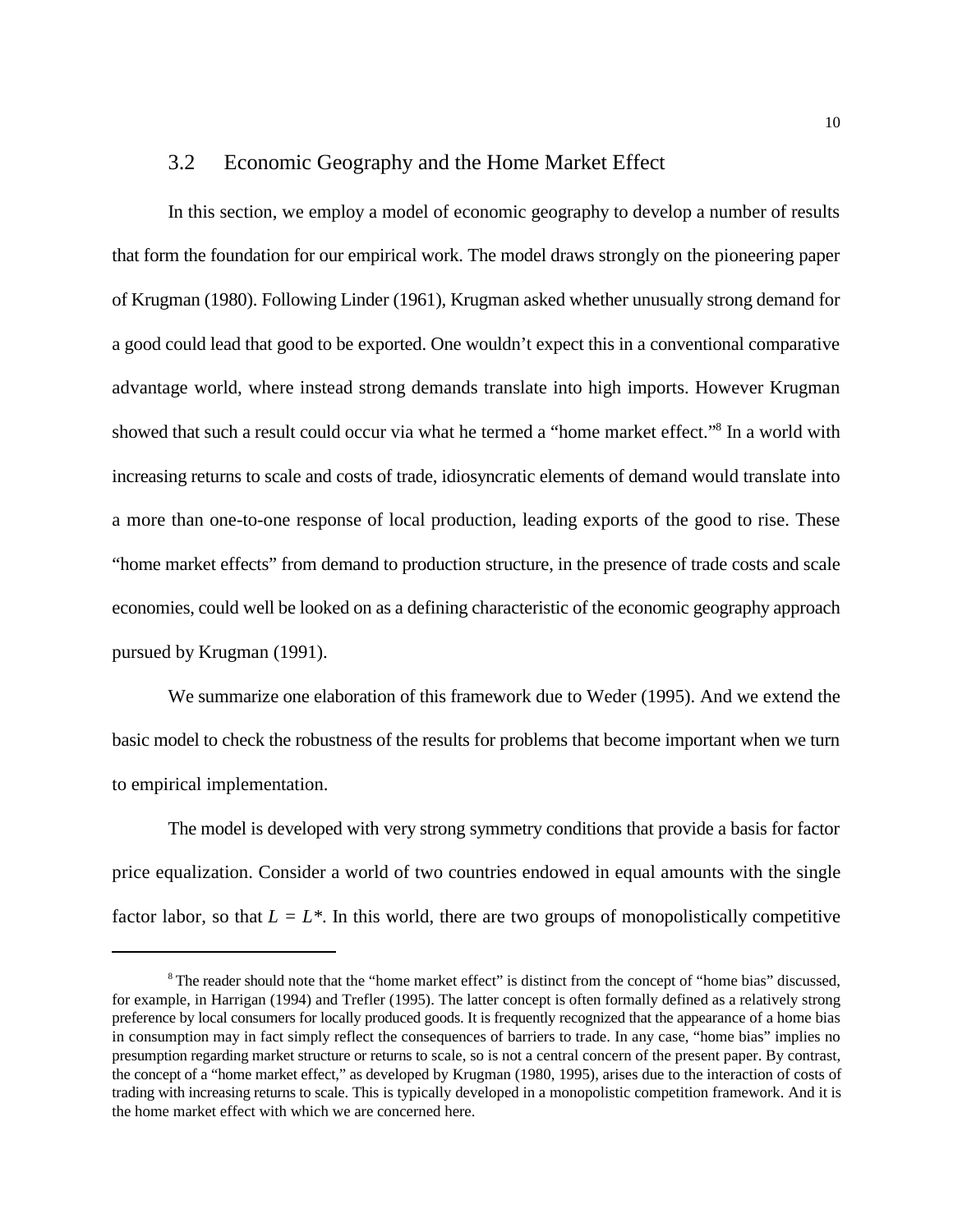goods, indexed by  $X_1$  and  $X_2$ . Production of a variety of either good takes place under increasing returns to scale with identical production functions across both varieties and goods. The labor usage in the production of an individual variety *i* is given as  $l^i = a + b x^i$ , for each variety of either good. The aggregate labor constraint, for example in the home country, requires  $L = \sum_i l^i$ .

There are two types of consumers in the world, those who consume only good  $X_i$ , and those who consume only good  $X_2$ . A key assumption of the model is that the former type are more prevalent in the home country, and the latter in the foreign country — in fact that the two are mirror images. A typical consumer with a preference for the type  $X_1$  goods will maximize a utility function of the Dixit-Stiglitz kind, Max  $U = \left[\sum_{i \in \mathbb{X}^I} D_i^{\beta} \right]^{1/\rho}$  subject to the available labor income.

An extremely convenient feature of Krugman's model is that even in the presence of transport costs, output per firm in equilibrium is at the same level in each of the countries. Along with the symmetries in demand and production, this implies that the production patterns of the two countries can be fully described by the number of varieties produced in each of the industries. Let  $\mu$  be the number of varieties of good *g* produced at Home relative to those produced abroad. Let  $\sigma$  $<$  1 be the ratio of demand for a typical import relative to a domestically produced variety. Let  $\lambda$ represent the ratio of demanders for good *g* at Home relative to the number in Foreign. Krugman shows that in the range of incomplete specialization, the relative production levels  $\mu$  can be described as:

$$
\mu\ =\ \frac{\lambda-\sigma}{1-\lambda\ \sigma}
$$

When  $\lambda = 1$ , demand patterns are identical and the countries produce the same number of varieties in each industry, leaving a zero net balance. This will play an important role when we turn to our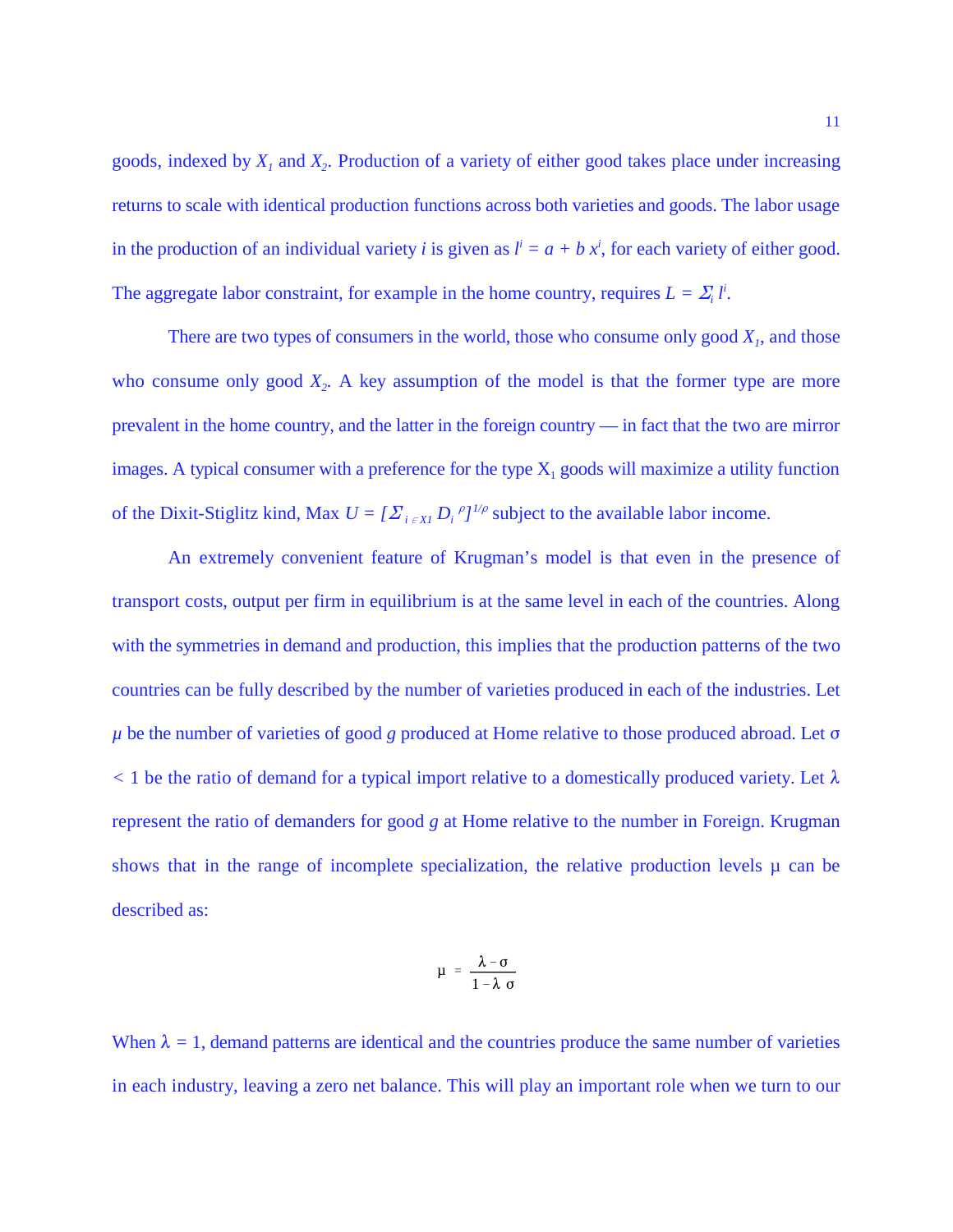empirical implementation as it suggests that predictions of production structure, *ceteris paribus*, should be centered around an even distribution of the industries across the countries. Idiosyncratic demand components will then explain deviations from this neutral production structure.

Moreover, we need to consider closely the way in which idiosyncratic demand components will translate into alterations in production structure. From above, and for the range of incomplete specialization for which these relations are valid,

$$
\frac{\partial \mu}{\partial \lambda} = \frac{1 - \sigma^2}{(1 - \sigma \lambda)^2} > 1
$$

Krugman emphasized that this will imply that countries with a large "home market" for a good will be net exporters of that good. For our purposes it is convenient to focus on an *equivalent* statement of this result that speaks directly to the implications for production. That is, idiosyncratic demand patterns (indexed by  $\lambda$ ) have a *magnified* impact on production patterns. This will play a crucial role in our empirical implementation, helping to separate the influences of economic geography from that of comparative advantage. These relations appear in Figure 1 in schematic form.

Krugman (1980) briefly considers a case in which the countries differ not only in demand patterns, but also in population. One version of this case is considered at length in Weder (1995). In the latter, the "mirror image" of the two countries is preserved in the sense that the *share* of individuals of each type is exactly opposite for the two goods and countries. However it is also assumed that one country is larger, so may even have an *absolutely* larger demand for all varieties of both goods.

Weder shows that there are in principle three influences on the pattern of production in his model: relative wages, *w/w*\*; relative country size, *L/L*\*; and relative spending patterns, *h/f*, where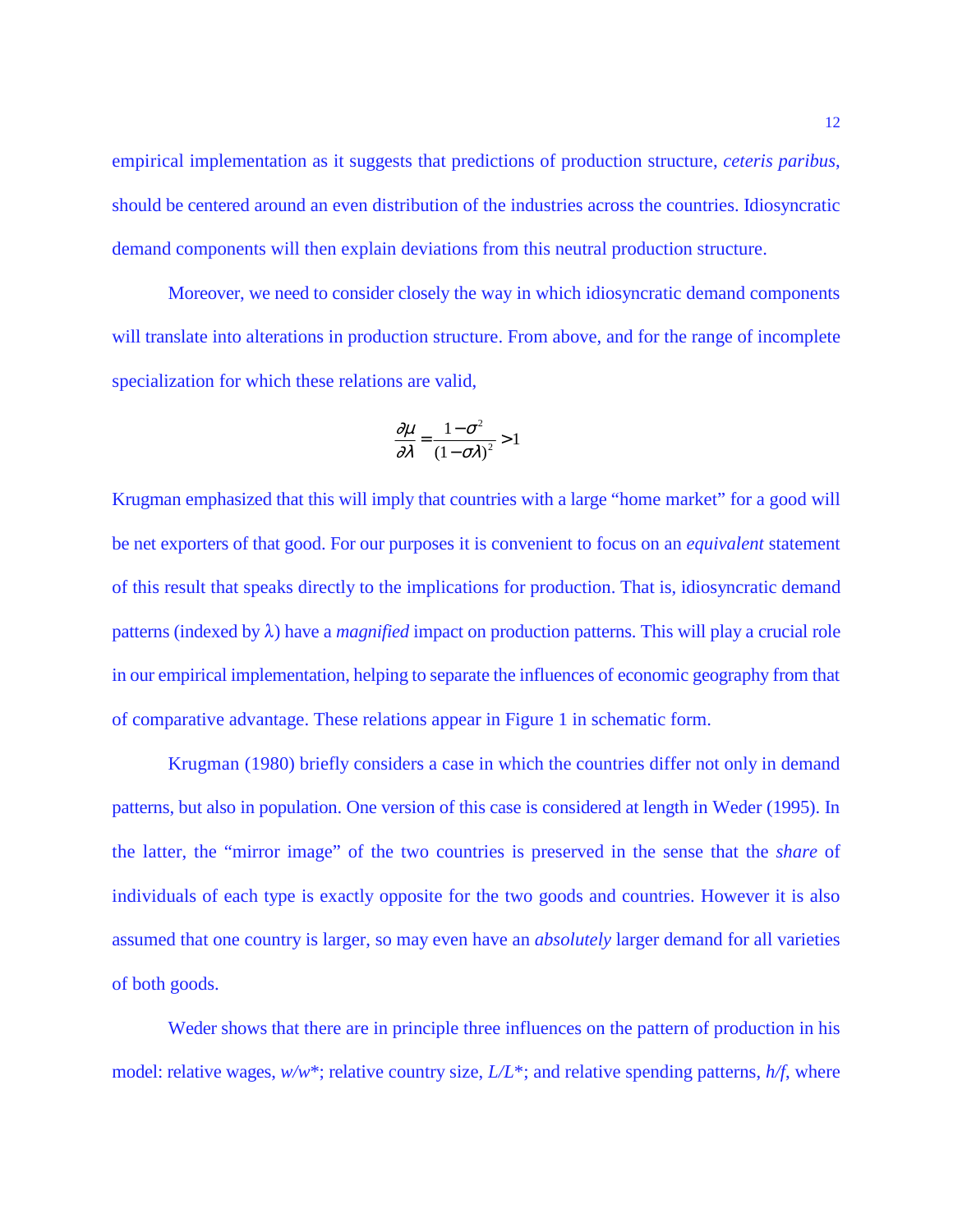*h* is the proportion of consumers of the  $X_i$  good at home, and *f* is the corresponding proportion for the foreign country. Weder shows that the first two influences in effect net out. His main result appears as Proposition 3: "In the open-economy equilibrium, each country is a net exporter of that group of differentiated goods where it has a comparative home-market advantage." And a country is said to have a comparative home-market advantage just when it has a higher *proportion* of demanders of one type relative to the other.

Thus the country with the *relatively* high share of  $X_i$  demanders will be the net exporter of the  $X_t$  type goods. This remains true even when one country has an absolutely larger market for all varieties in both industries. Ultimately, this is not surprising for an economist trained in the theory of comparative advantage. The aggregate resource constraint for each country is going to force some ordering on the location of production. It is intuitively pleasing that this is decided, as above, by the comparative strength of the demand patterns. This result is depicted schematically in Figure 2.

There are two other directions in which generalizations are warranted. The first is to consider what happens when there are more than two industries. The second is to consider what happens when there are more than two countries. A brief acquaintance with the simpler cases of Krugman (1980) and Weder (1995) will convince the reader that such extensions threaten to become mired in a dense jumble of algebra. Hence we eschew brute force. Rather, we will seek to capitalize on the beauty of Krugman's symmetry assumptions to explore these problems. One element of this symmetry that will be key to the results that we examine is the fact that it results in factor price equalization among countries in spite of being separated by transport costs, facing different vectors of goods prices, and having quite distinct production and consumption patterns.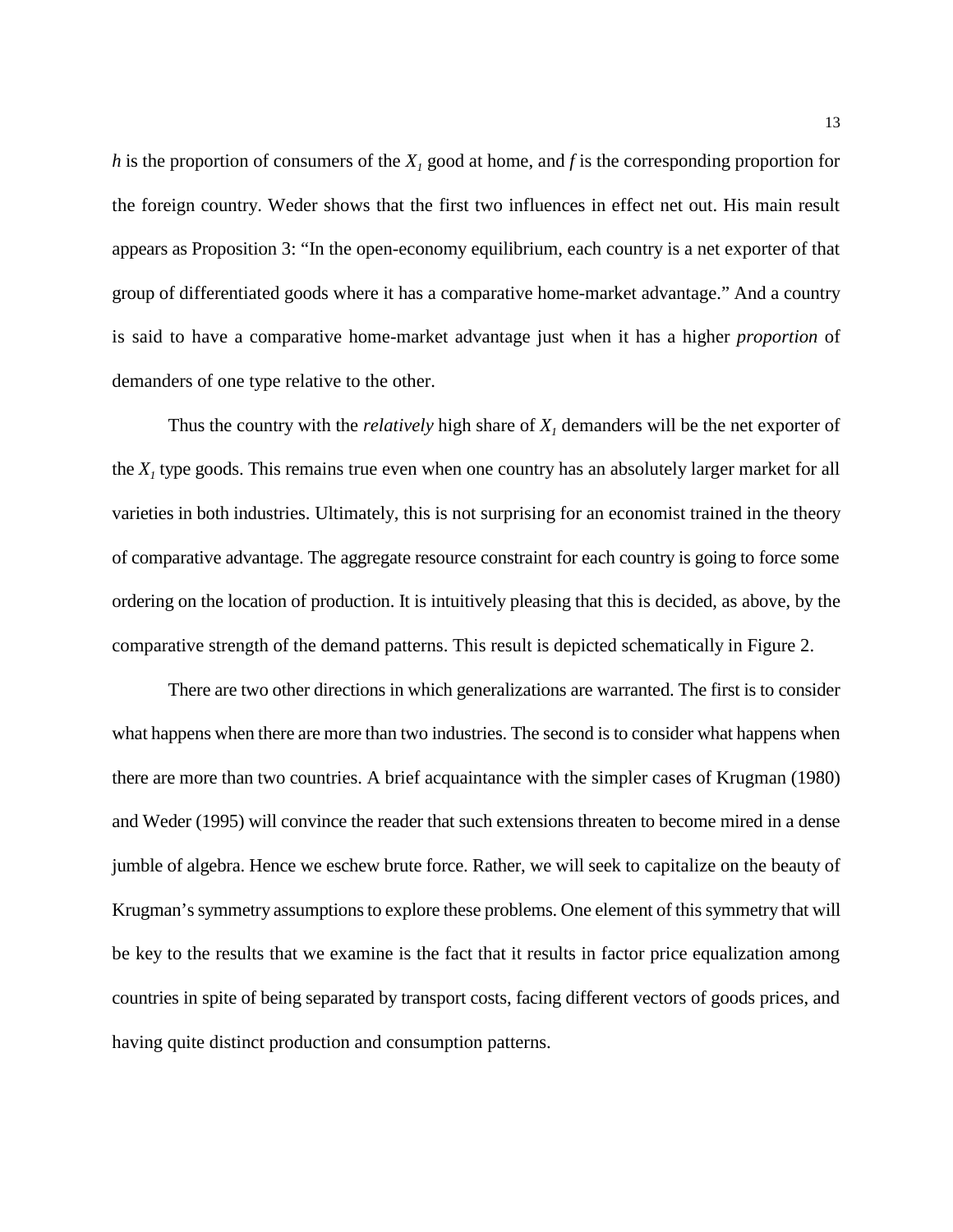We will now examine the problem of trade in the varieties of more than two classes of goods. We approach this indirectly. Let there be two trading blocs isolated from each other, each bloc formed of two countries. Each pair of countries is in a trading equilibrium similar to that of Krugman described above (equal size, etc.). There are only two differences. One is that the goods being traded differ between the blocs. As before, the countries in Bloc One are trading varieties of the goods  $X<sub>1</sub>$ and  $X_2$ . In Bloc Two, the countries instead are trading in  $Y_1$  and  $Y_2$ , with their populations divided between those who consume the respective goods. The second difference is that the strength of the demand idiosyncracies may vary across the two blocs. We assume that the demand differences are greater with respect to Bloc Two goods. Now consider what would happen if each of the countries in one bloc merged with one of the countries in the other bloc. This would have no implications for the real economy, although there would now be recorded trade between the two enlarged countries in all four goods. Assuming that there was initially incomplete specialization in both blocs, this will continue to be true in the two enlarged countries. Because of the symmetry, the two enlarged countries will have exactly opposite rankings in degree of demand specialization. The key result for our purposes is that the degree of production specialization will be greater for the goods with stronger demand specialization.

A similar approach can be used to investigate trade patterns in a three-country, three-good world. Let the classes of goods be indexed by  $X_i$ ,  $X_2$ , and  $X_3$ . We will consider a case in which each country has only two types of consumers: Country One has consumers who demand only varieties of goods  $X_1$  and  $X_2$ ; Country Two has consumers who demand only varieties from goods  $X_2$  and  $X_3$ and Country Three has consumers who demand only varieties from goods  $X_3$  and  $X_1$ . Assume again that the countries are the same size, and that the proportion of the consumers that demand the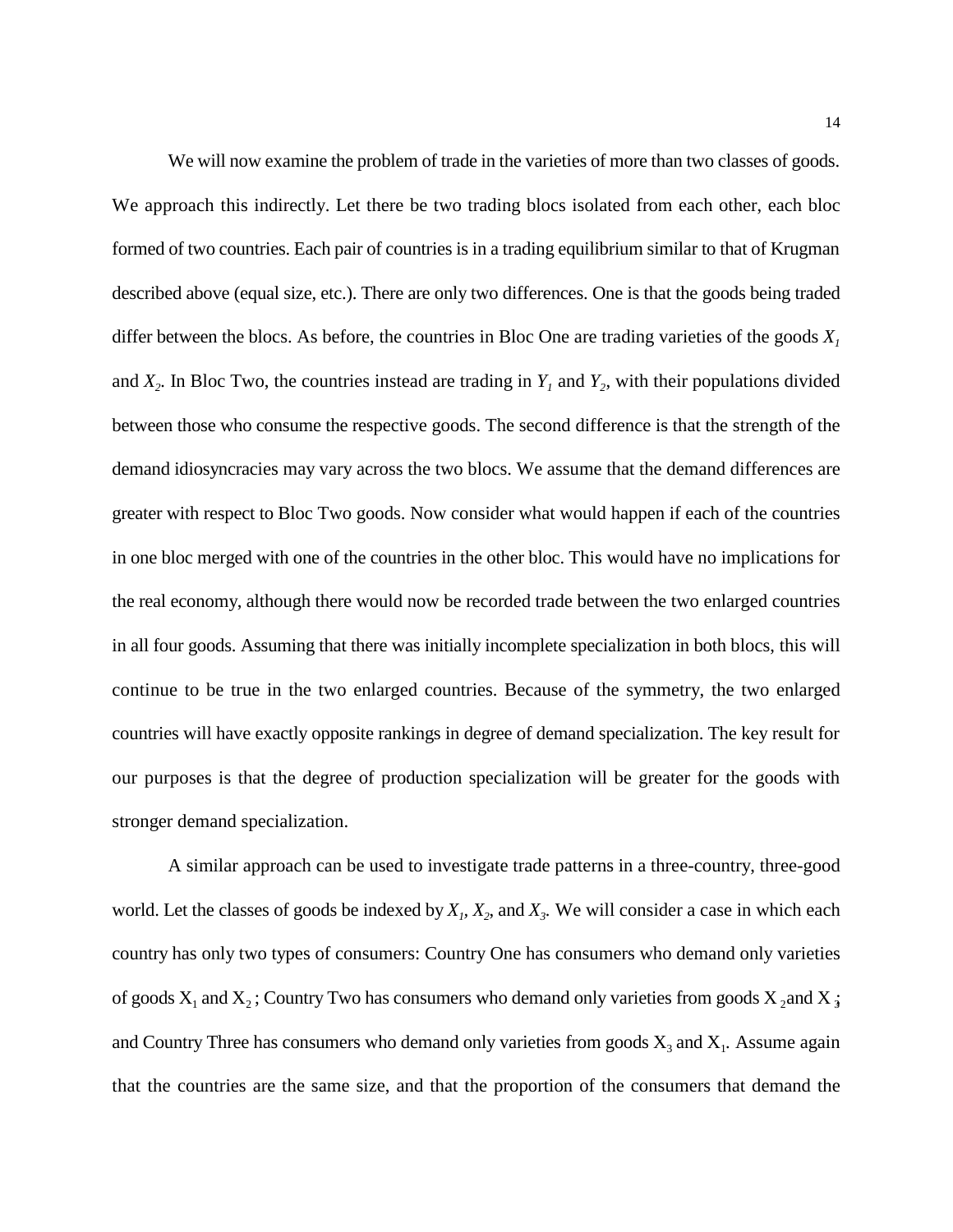respective goods are *f* and  $(1 - f)$  in each country, with  $f > \frac{1}{2}$ . It is clear from the symmetry that the equilibrium will again feature factor price equalization. Moreover, given that the cost conditions are unchanged, and the local demand conditions in the two markets that demand a particular good are effectively the same as in the two country model, producers will face the same tradeoffs, and so we will observe the same division of production between the markets with positive demand. Thus, while the move to more countries makes the story marginally more intricate, the exact same kind of home market effects can be observed in a world of many countries (and goods).

The reader should be mindful that an exploration one at a time of these dimensions in which the home market effect is robust is not the same thing as solving a fully general model that includes all of these differences at once. The literature has not provided a fully general model and neither do we. However we find the robustness of the relation in these exercises encouraging. Moreover the central role within the economic geography literature occupied by these home market effects is itself strong motivation for our empirical inquiry.

#### 3.3 Production and Idiosyncratic Demand under Comparative Advantage

We have already examined the relation between patterns of idiosyncratic demand and production in a model of economic geography. We now consider the same problem in models of comparative advantage. As Krugman (1980) noted, ". . . in a world of diminishing returns, strong domestic demand for a good will tend to make it an import rather than an export." We are in agreement with this, and hope simply to elucidate the reasoning in a few simple models. The answer one receives depends on the precise specification of the demand perturbation one considers. We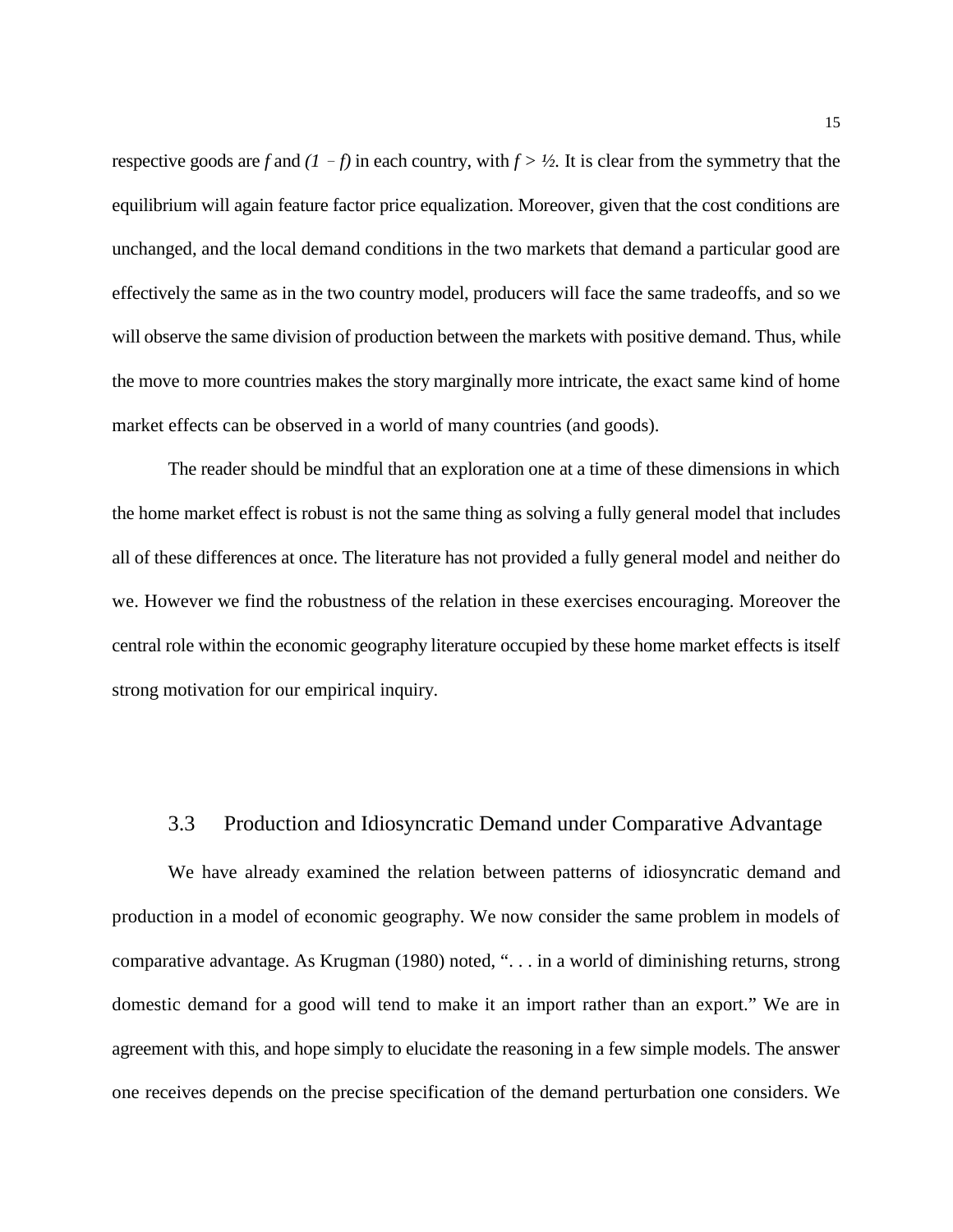begin by examining cross-country differences in demand structure arising from a different composition of consumer-types, as above.

Consider first a comparative advantage world with zero transport costs. A re-shuffling of the cross-country composition of demand will leave the structure of world demand unchanged. This implies that the same equilibrium prices will clear the goods market. Thus whenever goods prices are sufficient to determine supply (as e.g. in the conventional *N* good, *N* factor Heckscher-Ohlin framework), the supply response in each country will be zero, as prices have not changed. Of course, where goods prices fail to fully determine supply (e.g. in the Heckscher-Ohlin world of more goods than factors), one can only say that there is no need for supply in either country to change to meet the new structure of national demands, since world demand is unaffected. If supply on the national level is wholly unaffected, then the demand re-shuffling will imply one-for-one movements in trade volume (the direction depending on whether the rise in demand was for importables or exportables). If instead the trade pattern were to remain fixed, then by the identity  $T = X - D$ , demand D and production X would move one-for-one.

Consider now a comparative advantage world with strictly positive iceberg transport costs at rate  $\tau > 1$  on both goods (i.e.  $\tau$  units of a good must be shipped for one unit to arrive). Let there be two countries, Home and Foreign, and two goods, X and Y. Home is a potential exporter of X for imports of Y. For simplicity, assume that the production sets are strictly convex, so that relative supply is strictly increasing in domestic relative prices. If transport costs are very high relative to the strength of comparative advantage, then in equilibrium the goods will not be traded. A small reshuffling of the structure of national demands will leave these goods non-traded. Thus market clearing will be national, and idiosyncratic demand must elicit a one-for-one local supply response.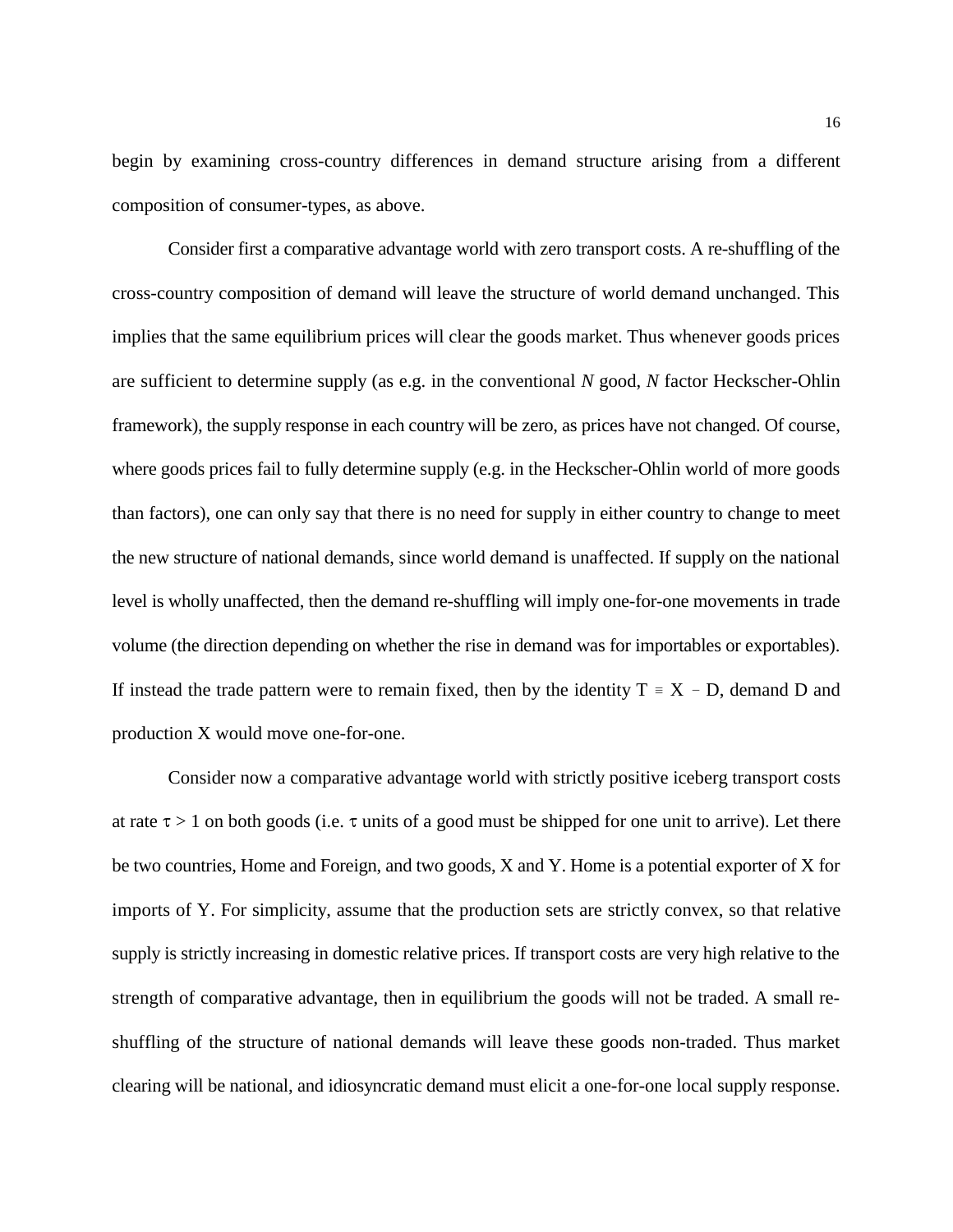However if the forces of comparative advantage are sufficiently strong in comparison to transport costs, then trade will arise. Let a unit of X in the home country be the numeraire, and  $P_y$ be the price of Y in the home country. Then if the home country is the exporter of X, the domestic prices in the foreign country must be  $P_x^* = \tau$  and  $P_y^* = P_y / \tau$ . Thus the relative price of Y in the home country is  $P_{Y}$ , while that in the foreign country is  $P_{Y}$  /  $\tau^2$  . As this suggests, so long as trade is maintained, the changes in domestic relative prices will be perfectly correlated across the two countries. An idiosyncratic rise in demand, say for Y in the home country, can be met from two sources: local supply and imports from the foreign country. For there to be a rise in local supply, in our case, there must be a rise in  $P_y$  (so also  $P_y^*$ ). Thus, so long as the foreign country's exports of Y are increasing in its own domestic price for Y, part of the incremental idiosyncratic demand for Y in the home country will be met via imports, implying that there is a less than one-to-one response of local supply to demand. In order to get a magnified impact of idiosyncratic demand on local production in the home country, one would need very strong income effects to give the foreign export supply curve a perverse slope in the relevant area. We assume that such strong income effects are not evident, so will interpret any "magnification effect" as evidence in favor of economic geography.

In summary, barring perverse export supply relations, the local supply response to idiosyncratic components of demand in a comparative advantage world may range between zero and unity. One would expect this response to be zero in a zero transport cost world in which goods prices suffice to determine supplies. One would expect it to be unity when high transport costs make the good non-traded in equilibrium, and possibly also in the case of more goods than factors. One would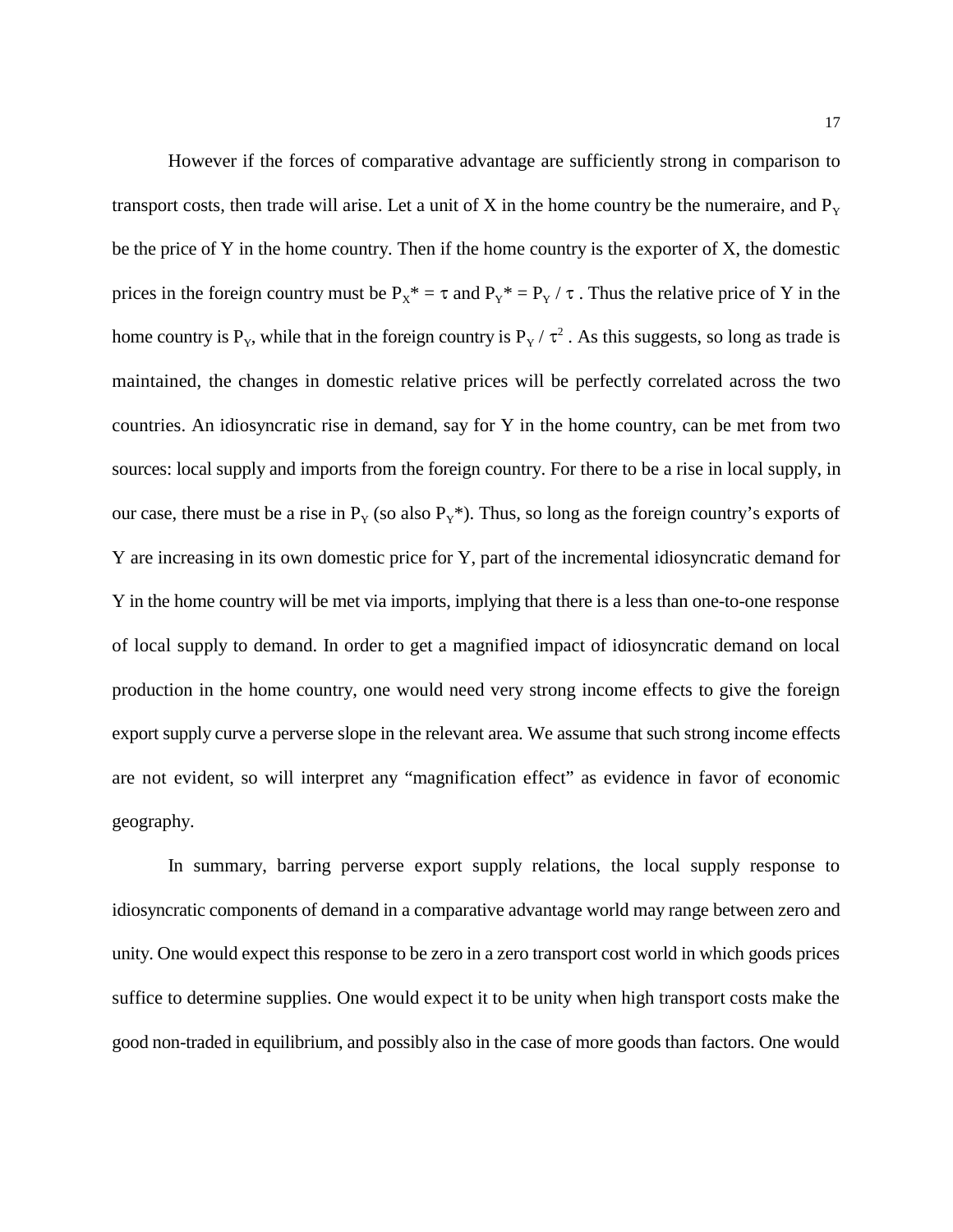expect the response to be between zero and unity so long as the relevant import demand/export supply curves have the conventional slope.

### 4 Empirical Implementation

#### 4.1 Empirical Specification

In this section we nest the models in a framework suitable for our empirical work. Consider a three-tier hierarchy of production, composed of industries, goods, and varieties. When we turn to the empirical implementation, industries will correspond to the 3-digit ISIC production, while goods will correspond to the 4-digit level. Varieties represent the many available types of particular 4-digit goods. They play an important theoretical role, but are never directly observed.

 $F = \sum_{i=1}^{N}$ indexed by n, and within each industry *n* there are G<sub>n</sub> goods. Let there also be  $F = \sum_{n=1} G_n$  primary There are two models in contest: a conventional model of Heckscher-Ohlin and a model of economic geography. The former is very familiar, so we will only review it briefly. Consider a world in which all countries share identical constant returns to scale technologies. It will prove convenient to assume that the common input coefficients are in fact technologically fixed. There are N industries

factors. Assume that the *F* x *F* technology matrix mapping output into factors is invertible, where the inverse is given by  $\Omega$ . We assume throughout that all countries of interest are at least weakly diversified, and that transport costs are zero. Letting the vector of goods output for country c and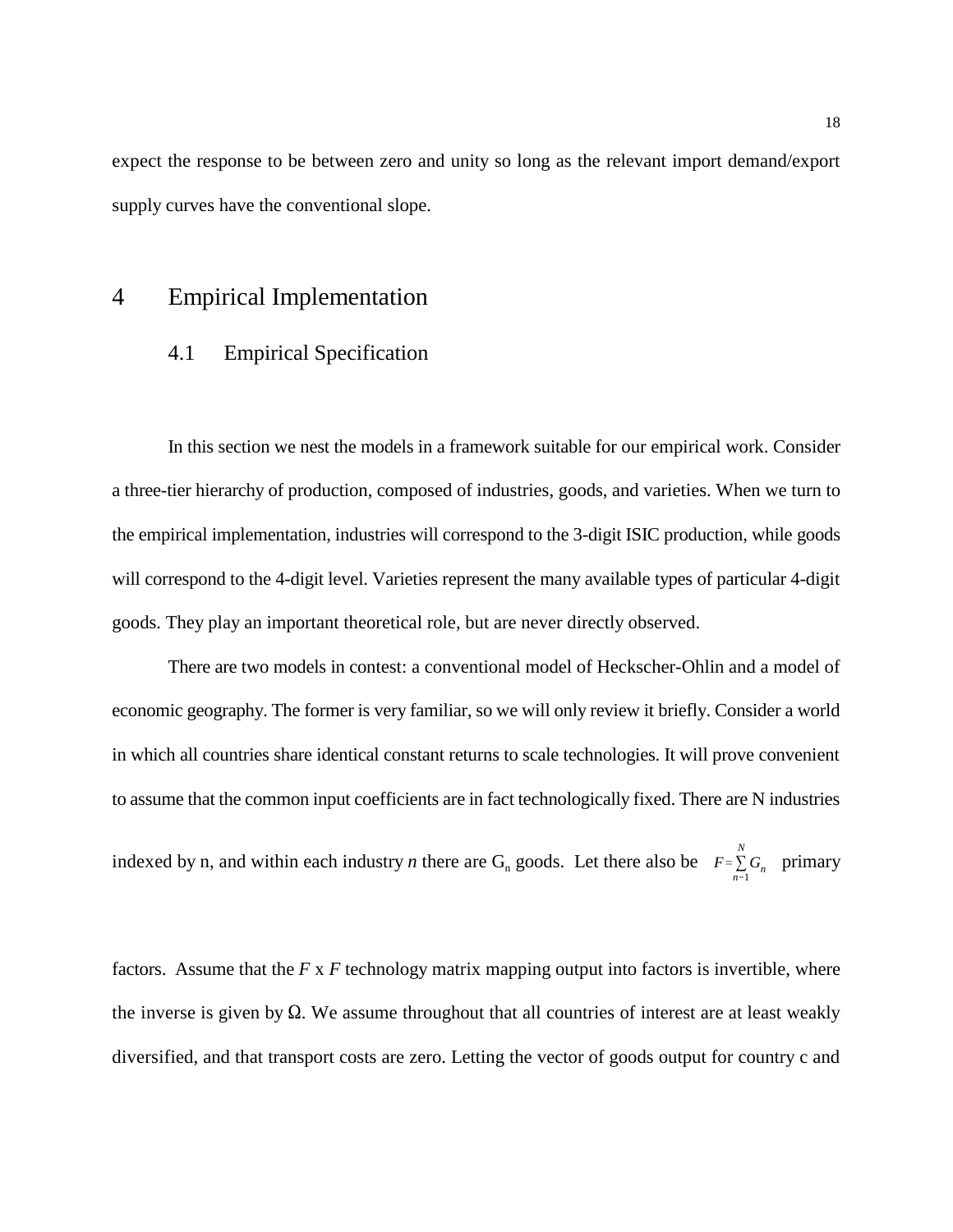good *g* in industry *n* be  $X_g^{nc}$  the vector of factor endowments be  $V^c$ , and  $\Omega_g^n$  be the

corresponding row of  $\Omega$ , there is an exact relation:

$$
(1) \tXgnc = \Omegagn Vc
$$

In this framework, endowments fully suffice to determine the structure of goods production (at the 4-digit level).

We now sketch an alternative that serves as our empirical framework for assessing economic geography. Unfortunately, one cannot directly test the simple one-factor model of Krugman (1980). The data will reject the implicit premise that endowment structure does not matter for production structure. Thus, if we are to provide a reasonable chance for the economic geography theory to succeed, we will need to augment the Krugman model with an underlying Heckscher-Ohlin structure. We do so while trying to maintain the spirit of the simpler Krugman model, very much aware of the compromises required in moving from blackboard to data. Our inspiration in this is the Helpman (1981) integration of the simple monopolistic competition and Heckscher-Ohlin models.

Assume there are *N* industries and *N* primary factors. Let **A** be a technology matrix, and **An** be a column reflecting technology in industry *n*. All varieties *i* of all goods *g* produced within industry *n* share a common technology. As in Krugman (1980), production of any variety requires a fixed cost and a constant marginal cost in units of factors. We assume that both fixed and marginal costs are in scalar proportion to  $A_n$ . We assume that demand is of the iso-elastic Spence-Dixit-Stiglitz form and that the elasticity of demand is common for all varieties of all goods within an industry (a feature preserved with the introduction of iceberg transport costs). In such a case, it is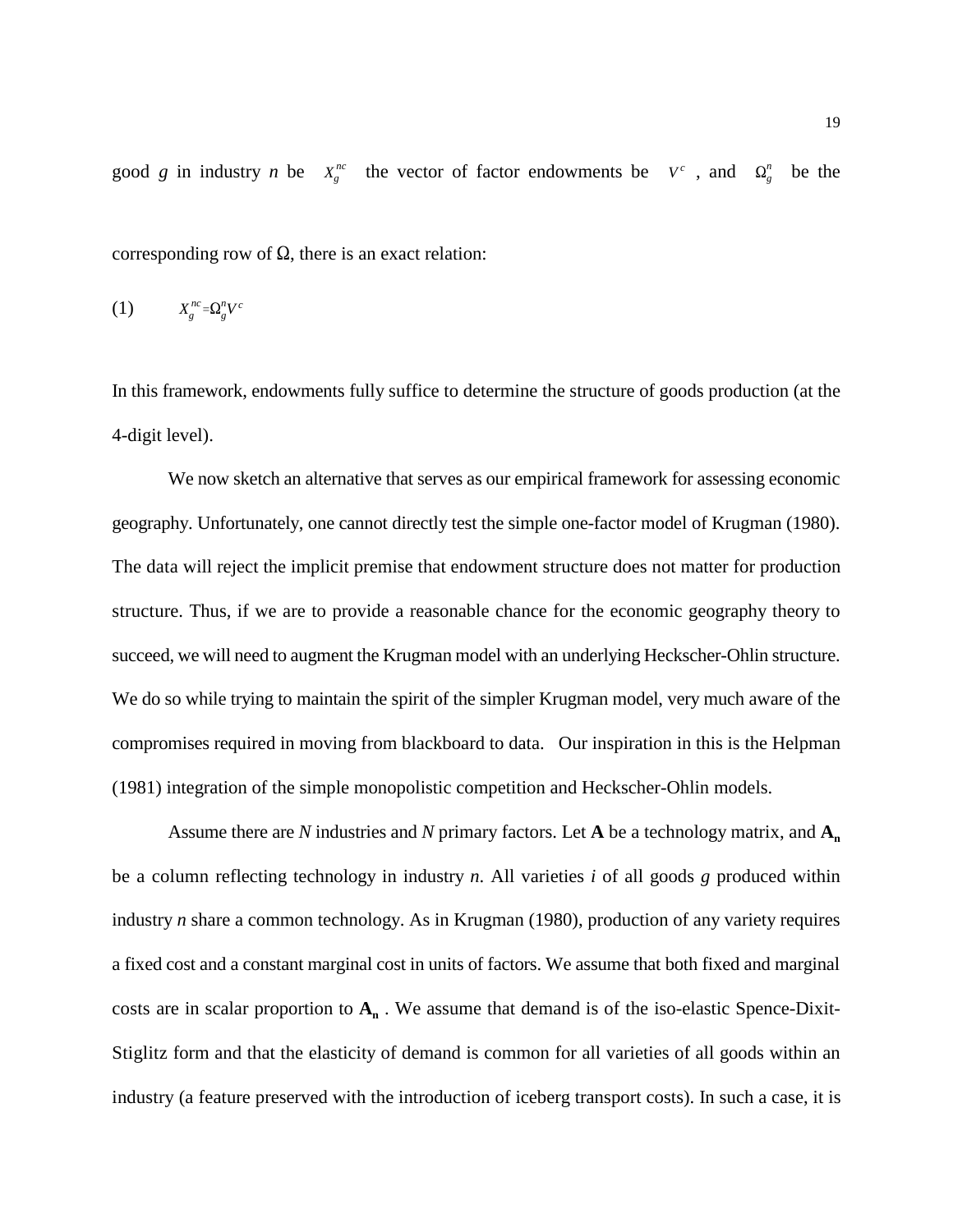well known that the free entry zero profit condition insures that the equilibrium scale of production of any variety is constant, even though factor returns may differ across countries. Thus it is fully justifiable to treat  $A_n$  as the total input coefficients for a variety *i* of output in any good *g* within industry *n*.

In such a world, a country's endowments fully determine its broad industrial structure. Thus when we turn to the empirics, we can say that Heckscher-Ohlin determines the structure of production at the 3-digit ISIC level. This can be expressed as:

$$
(2) \tX^{nc} = \sum_{g=1}^{G_n} X_g^{nc} = \overline{\Omega}^n V^c ,
$$

where  $\bar{\Omega}$  is an *N* x *N* matrix. Full employment insures that we know the aggregate employment

within each industry. Our formulation allows us to have a very special type of indeterminacy. While the aggregate output of industries is assumed to be driven by factor endowments, the output shares of goods within the industry are assumed not to be driven by factor endowments. To draw an example from the economic geography literature, factor endowments may tell us which countries have large textile industries, but may be very poor predictors of where specific goods like carpets are produced.

However, we can say more about this equilibrium. Each good is comprised of a number of varieties that are produced using increasing returns technology. To continue our example, we assume that within the industry "textiles" there is a good "carpets" that is comprised of monopolistically competitive varieties like "wall-to-wall carpets," "Persian carpets," "rugs," etc., each of which is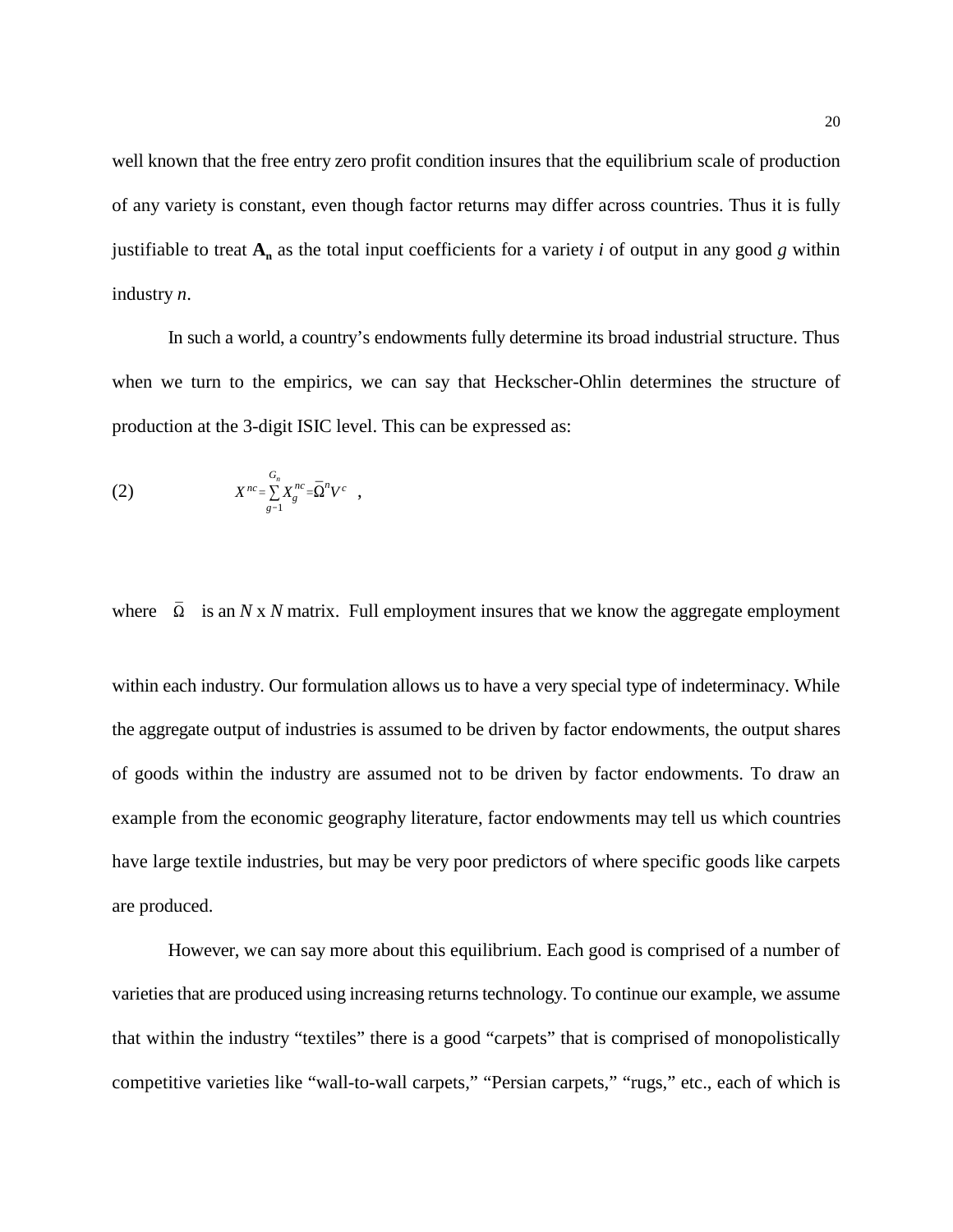produced with economies of scale. It is at the varieties level that we assume economies of scale drive specialization. Since we also know the equilibrium scale of each variety within an industry, we likewise know the total number of varieties produced within the industry in a given country. What we do not yet know is how these varieties are distributed across the various goods that comprise the industry. And this is where economic geography comes into play.

Since we have assumed that the relative input coefficients for industry *n*, indicated by  $A_n$ , are technologically fixed for all countries, it proves useful to think of these as a composite factor a parallel to "labor" in Krugman (1980). The endowments of the various countries determine the aggregate resources devoted by each to a particular industry *n*. Again, this serves as the same aggregate resource constraint as labor in the single-industry model. The principal differences between this setting and the single-industry model are that the composite factor return is determined in a setting broader than that of the single industry, and that the budget constraints likewise bind only in this broader setting.

In the full equilibrium a few conditions must hold. The cost of the composite input is the same for all varieties of all goods within an industry for a given country, although it may differ across countries. Since the elasticity of demand is assumed common for all varieties within an industry, they will also have a common markup everywhere. Thus the price of all varieties of all goods for a given industry and country will be the same, although prices for varieties within the same industry in another country may differ. As well, the level of output consistent with zero profits is the same for all varieties within an industry in all countries.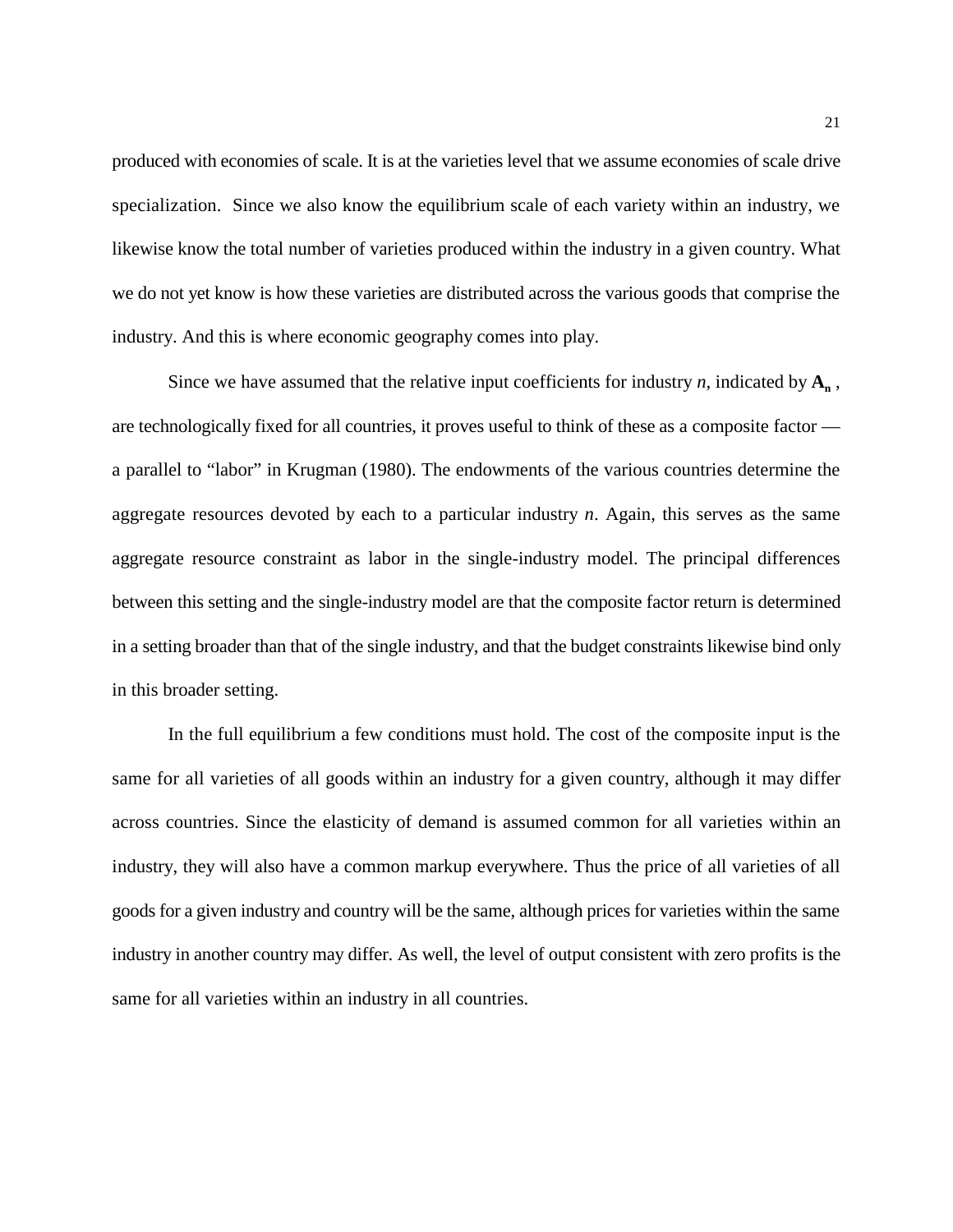*two-country world can be taken from Helpman and Krugman (1985). Letting*  $D_g^n$  *and*  $D_g^{n*}$  *be* The demand facing the home country producer of a variety *i* of a good *g* in industry *n* in a

total spending on good *g* respectively at home and abroad, the demand for variety *i* is given by:

(3) 
$$
d_{i} = \frac{\left\langle p_{g,i}^{n}\right\rangle^{\sigma}D_{g}^{n}}{R_{g}^{n}\left\langle p_{g}\right\rangle^{n_{1}-\sigma}+R_{g}^{n*}\left\langle \tau p_{g}^{n*}\right\rangle^{1-\sigma}} + \frac{\tau^{1-\sigma}\left\langle p_{g,i}^{n}\right\rangle^{\sigma}D_{g}^{n*}}{R_{g}^{n}\left\langle \tau p_{g}^{n}\right\rangle^{1-\sigma}+R_{g}^{n*}\left\langle p_{g}^{n*}\right\rangle^{1-\sigma}}
$$

where  $R_g^n$  ( $R_g^{n*}$ ) denotes the home (foreign) number of varieties of good g,  $p_g^n(p_g^{n*})$  denotes

the FOB home (foreign) price of each of the other varieties, and  $p_{g,i}^n$  is the price of variety i. An

*important feature of this demand equation is that it is homogeneous of degree zero in (* $R_g^n$ *,*  $R_g^{n*}$ *,* 

 $D_g^n$ , and  $D_g^{n*}$ ) jointly. A consequence of this is that if countries' spending across goods within

an industry differs only by a scale factor, then it is consistent with market clearing that the number of varieties per good across the countries differ by the same scale factor. Put another way, absent idiosyncratic components of demand, a country will allocate its resources within an industry in proportion to the share of demand devoted to the various goods in that industry. Since this is true for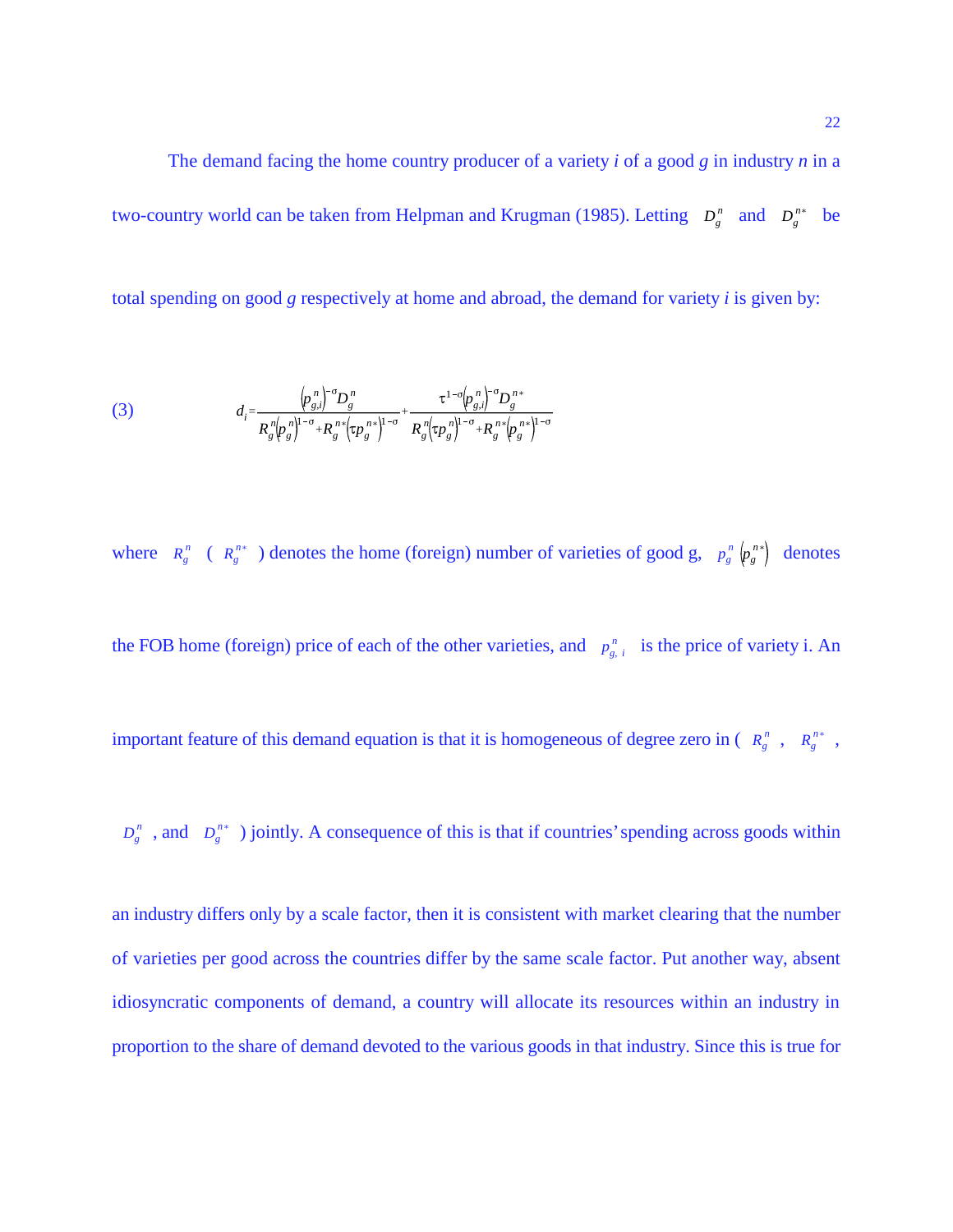each country, and in equilibrium demand and supply for each good must match, this will also equal the share of that good in world output of that industry.

In sum, the prediction arising from our economic geography framework is that countries' output of a good will have two components. First, there is a *base level* of predicted production. A country's output in an *industry* is predicted by endowments. The distribution of this output across the *goods* within an industry will be in the same proportion in each country as in the rest of the world. Second, this base level must be adjusted to reflect the influence of economic geography. We do this in the manner developed in Section 3.2, and as suggested by the work of Krugman (1980) and Weder (1995): From this base level, output of goods within an industry responds to idiosyncratic components of demand by more than one-for-one.

We now use these insights to make our empirical specification. Our empirical challenge is to determine whether economic geography determines production patterns at the goods level. Drawing on our discussion above, and Weder (1995), we model goods production as

(4) 
$$
X_{g}^{nc} = f\left(\frac{X_{g}^{nW} - X_{g}^{nc}}{X^{nW} - X^{nc}} X^{nc} \left(\frac{D_{g}^{nc}}{D^{nc}} - \frac{D_{g}^{nW}}{D^{nw}}\right) X^{nc}\right)
$$

the same relative shares of each good. Specifically, we postulate that production of any good  $X_g^{nc}$ where *D* denotes absorption in either the country, *c*, or the world, *W*, and the first derivatives are expected to be non-negative. The first term in  $f(\cdot, \cdot)$  captures the tendency for each country to produce

is going to be centered around industry output,  $X<sup>nc</sup>$ , times the share of that good in production in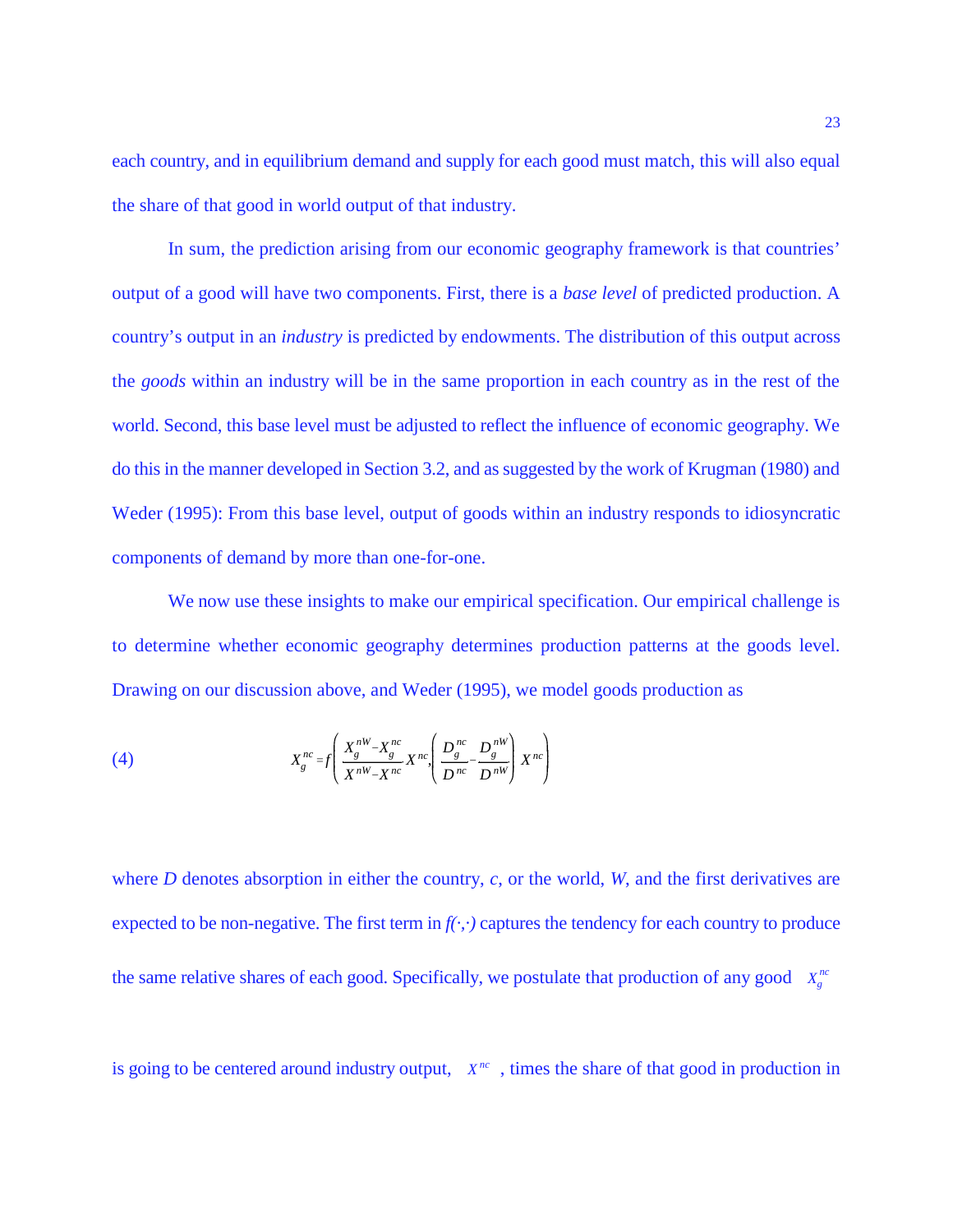the rest of the world. In other words, absent any demand differences, the share of production of any good *g* in industry *n* should be approximately equal to the share in rest of the world.<sup>9</sup> The second term mirrors Weder's condition for being a net exporter of a commodity in a two country world where one country differs in size from the other. High relative demand for a good in one country causes more varieties to locate in that country and thus raises production of that good. In our specification we suggest that this insight linking relative demands in two countries should be extendable to comparisons between one country and the rest of the world. This specification captures the notion that production should locate in countries with idiosyncratically high relative demands.

Writing the geography model in these terms enables us to have two competing models of how output is determined at the 4-digit level. The first is given by equation (1) and denotes the Heckscher-Ohlin model of production while the second is presented in equation (4). If we assume that equation (4) is linear in the terms we can now nest the two hypotheses in equation (5) below:

(5) 
$$
X_{g}^{nc} = \alpha_{g}^{n} + \beta_{1} \frac{X_{g}^{nW} - X_{g}^{nc}}{X^{nW} - X^{nc}} X^{nc} + \beta_{2} \left( \frac{D_{g}^{nc}}{D^{nc}} - \frac{D_{g}^{nW}}{D^{nW}} \right) X^{nc} + \Omega_{g}^{n} V^{c} + \epsilon_{g}^{nc}
$$

or

(5') 
$$
X_g^{nc} = \alpha_g^n + \beta_1 SHARE_g^{nc} + \beta_2 IDIODEM_g^{nc} + \Omega_g^n V^c + \epsilon_g^{nc}
$$

<sup>&</sup>lt;sup>9</sup>One reasonable question to ask at this stage is whether one should assume that a country's 4-digit production share should be similar to that in the rest of the world or to the world as a whole. Both specifications yield qualitatively the same results, but because using world production creates a potential simultaneity problem since production of goods is on both sides of the equation, we use rest of world production on the right-hand side. However, our results are robust to using either world or rest of world production.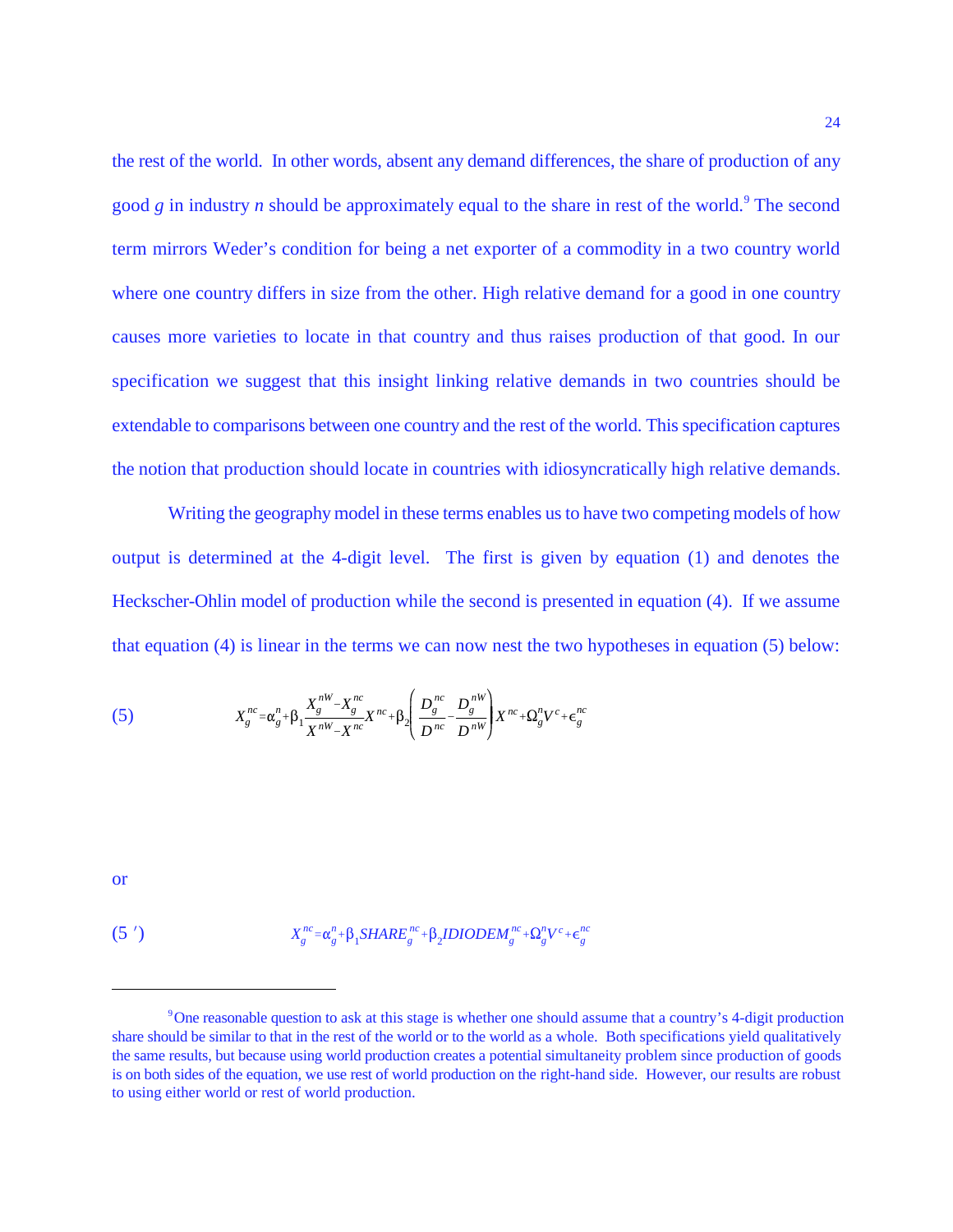where

$$
SHARE_g^{nc} = \frac{X_g^{nW} - X_g^{nc}}{X^{nW} - X^{nc}} \quad , \quad IDIODEM_g^{nc} = \left(\frac{D_g^{nc}}{D^{nc}} - \frac{D_g^{nW}}{D^{nW}}\right)X^{nc} \quad ,
$$

and  $\Omega_g^n$  is a vector of coefficients on factor endowments.

We can now consider formal hypothesis testing. The coefficient on IDIODEM captures the impact that idiosyncratic patterns of demand have on production. If we estimate equation  $(5)$ , we can evaluate three hypotheses. First if  $\beta_2$  is zero, then we conclude that we are in a comparative advantage world in which transport costs do not matter. As we have seen in the theoretical section, however, even in a comparative advantage world transportation costs can cause output to move as much as one-for-one with demand. We can test this hypothesis by examining if  $\beta_2$  is between zero and unity. If  $\beta_2$  falls within this range, then we conclude that we are in a world in which transportation costs and demand patterns affect the location of production, but there are no economies of scale driving specialization. Finally, if  $\beta_2$  exceeds unity, then we conclude that the magnification or home market effects associated with economies of scale are playing some role in determining production. These hypotheses are summarized below:

Interpretation of  $\beta_2$ 

| $\beta_2=0$ : | <b>Frictionless Comparative Advantage World</b> |
|---------------|-------------------------------------------------|
|---------------|-------------------------------------------------|

- 2)  $\beta_2 \in (0, 1]$ : Comparative Advantage World with Transport Costs
- 3)  $\beta_2 > 1$ : Economic Geography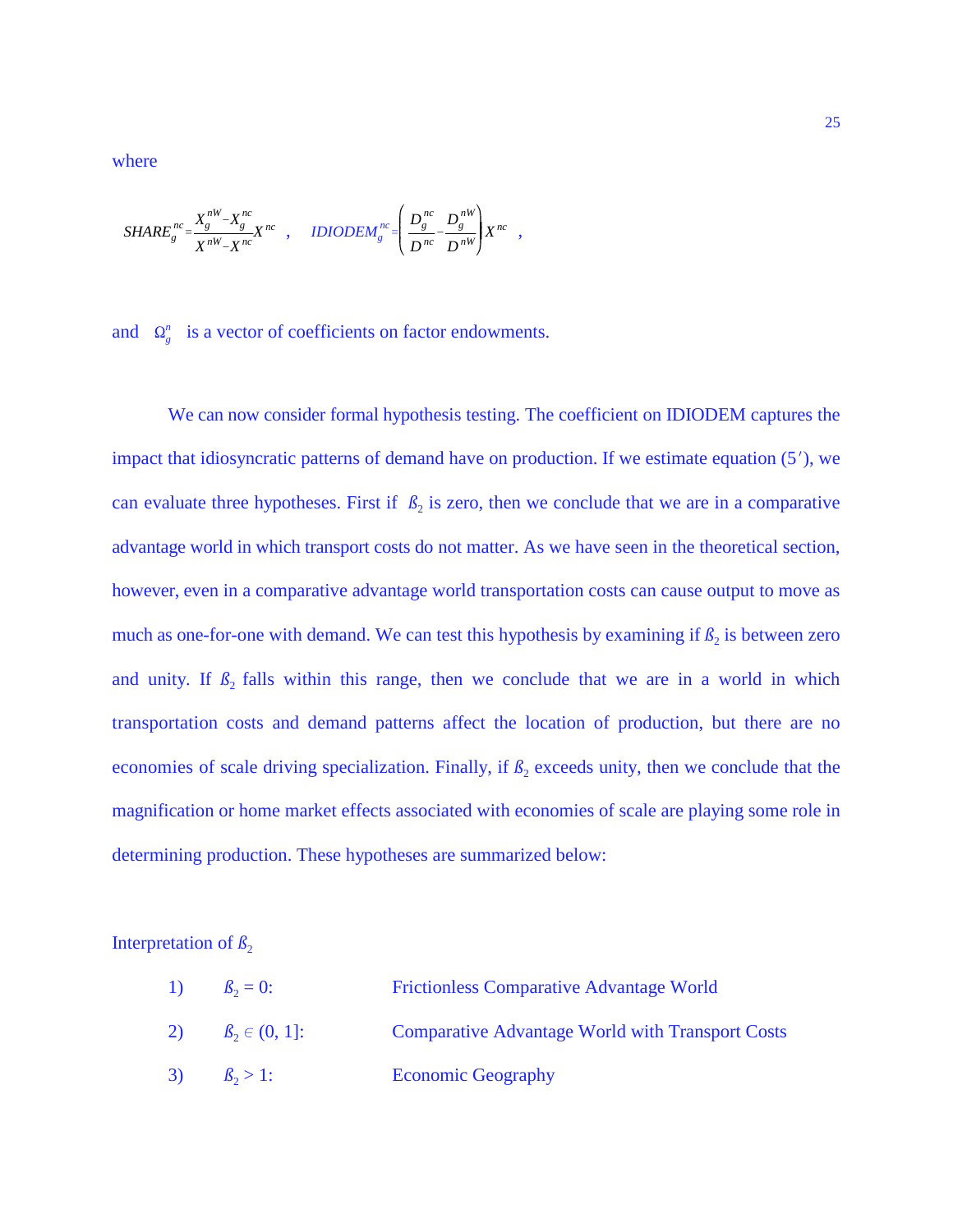One should not, however, simply look at the coefficient on IDIODEM to evaluate the model. If production at the 4-digit level is driven by the Heckscher-Ohlin model, it should also be the case that the coefficients on factor endowments should also be non-zero. Hence, regardless of whether transport costs are present, if we are in a comparative advantage world, we should be able to reject the hypothesis that endowments do not matter. Furthermore, the fact that we include a size-varying variable on the right-hand side, SHARE, means that the correlation between endowments and output will not simply reflect the fact that larger countries have larger output in all sectors. Finally, if factor endowments matter at the 3-digit but not at the 4-digit level, then SHARE will equal the expected level of production of a good given output at the industry level. In this case, one should expect the coefficient on SHARE to be unity.

There is also one additional issue that we need to address at this stage. Since we are considering a model with transport costs, even in a standard Heckscher-Ohlin framework, the FOB price is going to be lower than the CIF price. This implies that there may be a tendency for domestic absorption to be higher if a country is a net exporter of a good because domestic consumers pay the FOB price while consumers in countries that import the good must pay the CIF price. In order words, absorption may covary with production because countries with higher production levels are more likely to be net exporters of goods and therefore have lower prices. One way to correct for this problem is to include a dummy variable that is unity if the country is a net exporter of the good and zero otherwise. However, because the impact of this effect is likely to be proportional to the size of demand, we created EXPORTD which is the interaction of a net export dummy with domestic absorption.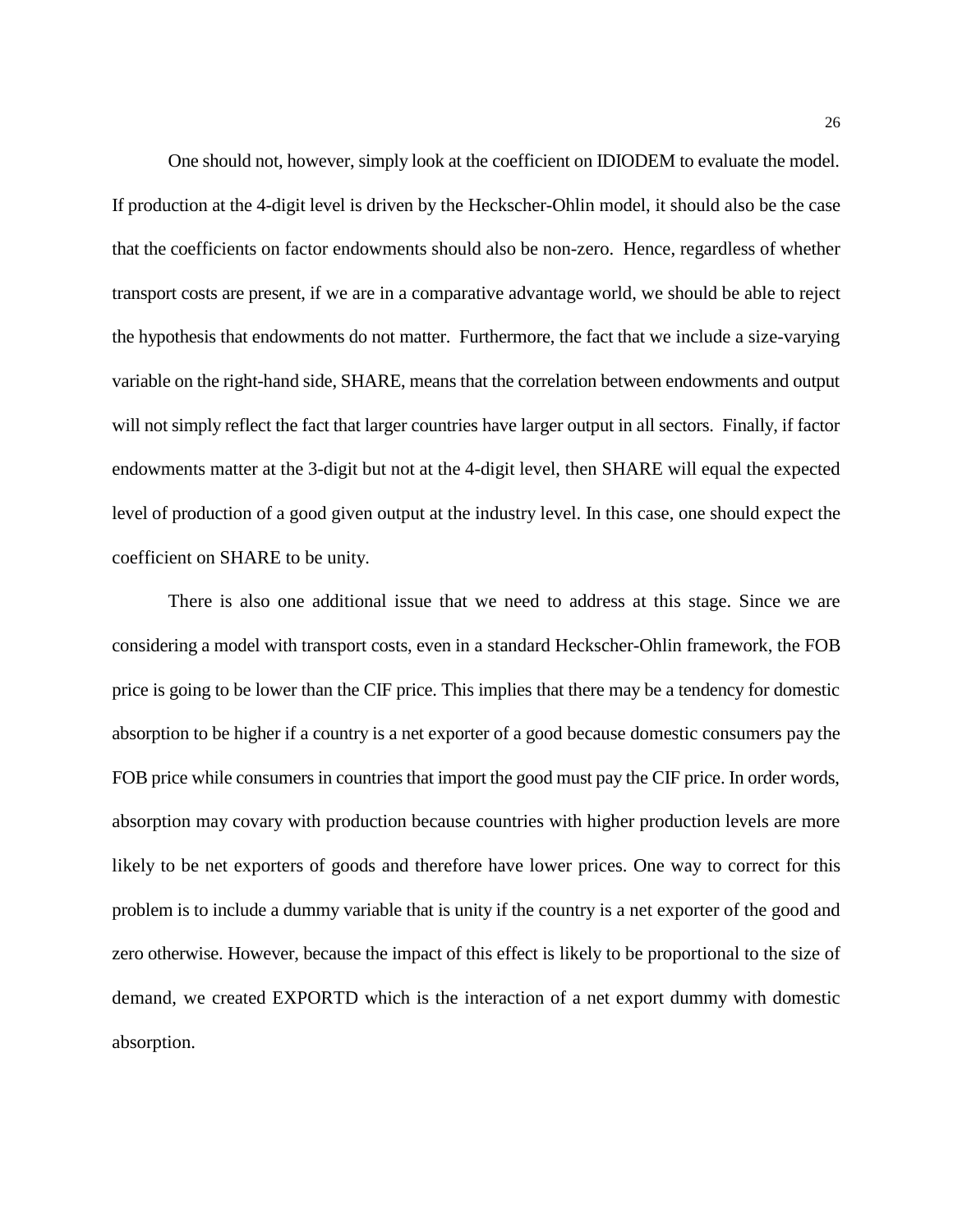#### 4.2 Data

Implementation of the economic geography framework, as embodied in equation (5), requires data at two levels of aggregation. At the higher level of aggregation, endowments determine the structure of output, while at the more disaggregated level, economic geography is expected to exert its force. Unfortunately, theory does not indicate how to find a level of disaggregation where factor endowments cease determining production structure and specialization is driven by increasing returns and demand patterns. Our strategy was to use the most detailed cross-national data we could find, and then assume that goods at the most disaggregated levels represented a collection of monopolistically competitive varieties.

The data source most appropriate for our purposes was the OECD's Compatible Trade and Production (COMTAP) data set. This provides comparable trade and production data for 13 members of the OECD at the 4-digit ISIC level and 22 members of the OECD at the 3-digit ISIC classification level. These countries are listed in Table 1. World outputs and absorption levels were calculated by summing across all available countries.

One concern about use of these data is whether the actual criterion for industrial classification is congruent with the underlying theoretical categories. It is not. Actual classification is by product usage rather than simply by factor input composition, as would be strictly required by the theory. Maskus (1991) examined this issue for ISIC 3- and 4-digit industries and found that while there was greater similarity of factor intensities within 3-digit sectors than across them, there still was substantial variation within 3-digit sectors. Thus, although it is true, for example, that the skilled to unskilled ratio in precision instruments exceeds that in textiles, there is no guarantee that this is true in comparing every good produced within the respective industries. This could pose problems for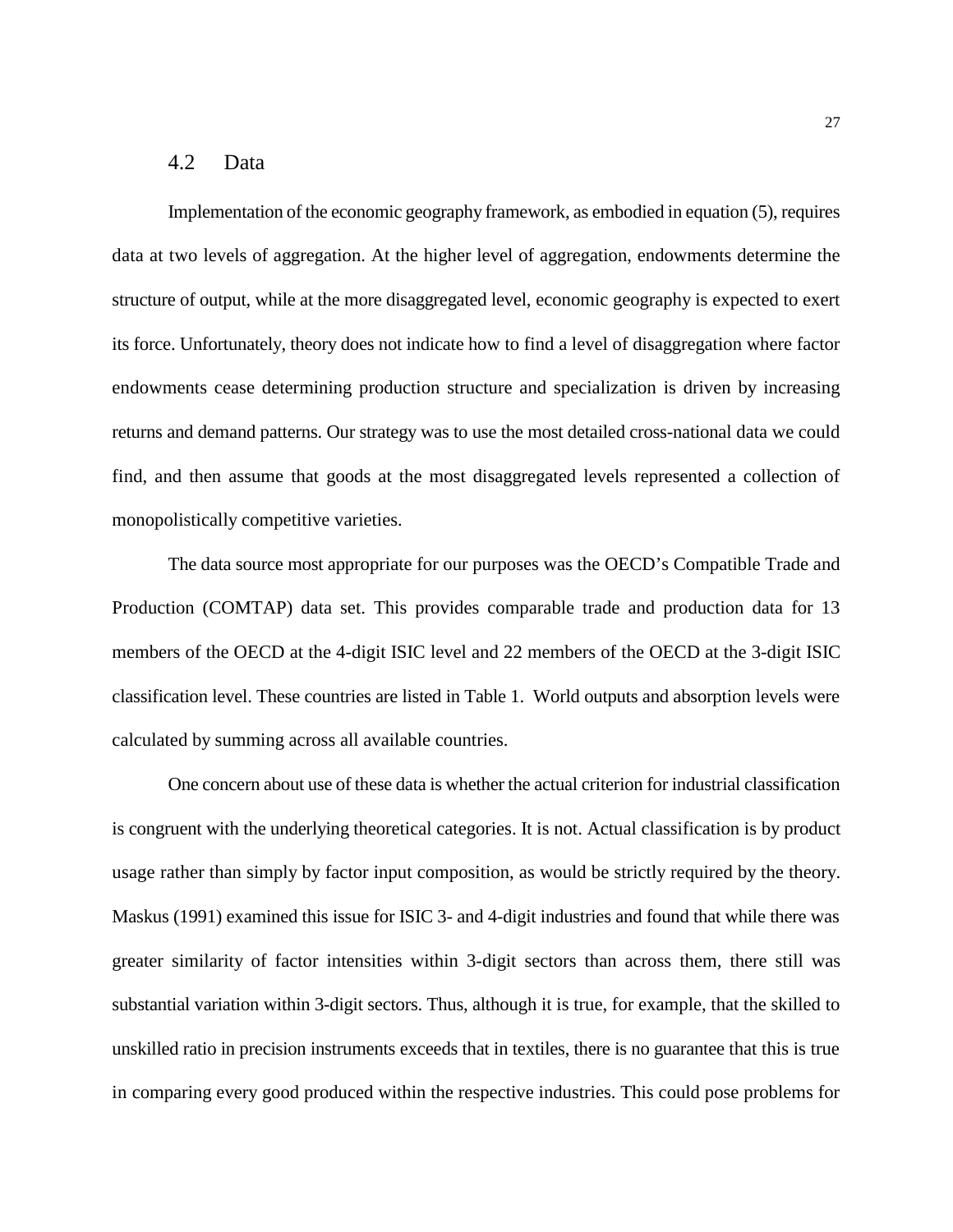our tests. Within the economic geography framework, the assumption that all 4-digit goods in a 3 digit industry use common input proportions served to replicate the one-factor world of Krugman (1980). Heuristically this implied that our production possibility surface had Ricardian flats, so a constant marginal opportunity cost of shifting production from one good to another. Assuming instead that the goods use different input proportions could then imply a rising marginal opportunity cost of expanding one good in terms of the other. This might tend to diminish the responsiveness of production to idiosyncratic demand, implying that the IDIODEM coefficients might be less than unity even if the world is one of economic geography. We acknowledge this possibility. Yet we remain skeptical that this view is correct. Quite apart from the empirical issues of how the goods are classified into industries, we know that if the number of goods is large relative to the number of primary factors, the production surface (here in units of varieties) will again have flats [see Chipman (1987)]. Demand again could play the crucial role in making the production and export patterns determinate — the key being that production expansion for a single good again need not imply rising marginal opportunity cost in terms of other goods.

In principle, working at the 4-digit level enabled us to break manufacturing up into 82 4-digit sectors, but because in 13 cases there was only one 4-digit sector within a 3 digit sector, our sample was reduced to 69 4-digit and 27 3-digit sectors. In addition, we had to drop another 14 4-digit sectors due to missing observations for some countries. Domestic absorption was calculated by subtracting net exports from production. In two sectors (fur dressing and dyeing and manufacturing goods, not elsewhere classified), we obtained large negative numbers for domestic absorption for a number of countries so we dropped those industries. For a few out of the remaining 702 observations, imputed domestic absorption was negative but very small (1-2 per cent of production),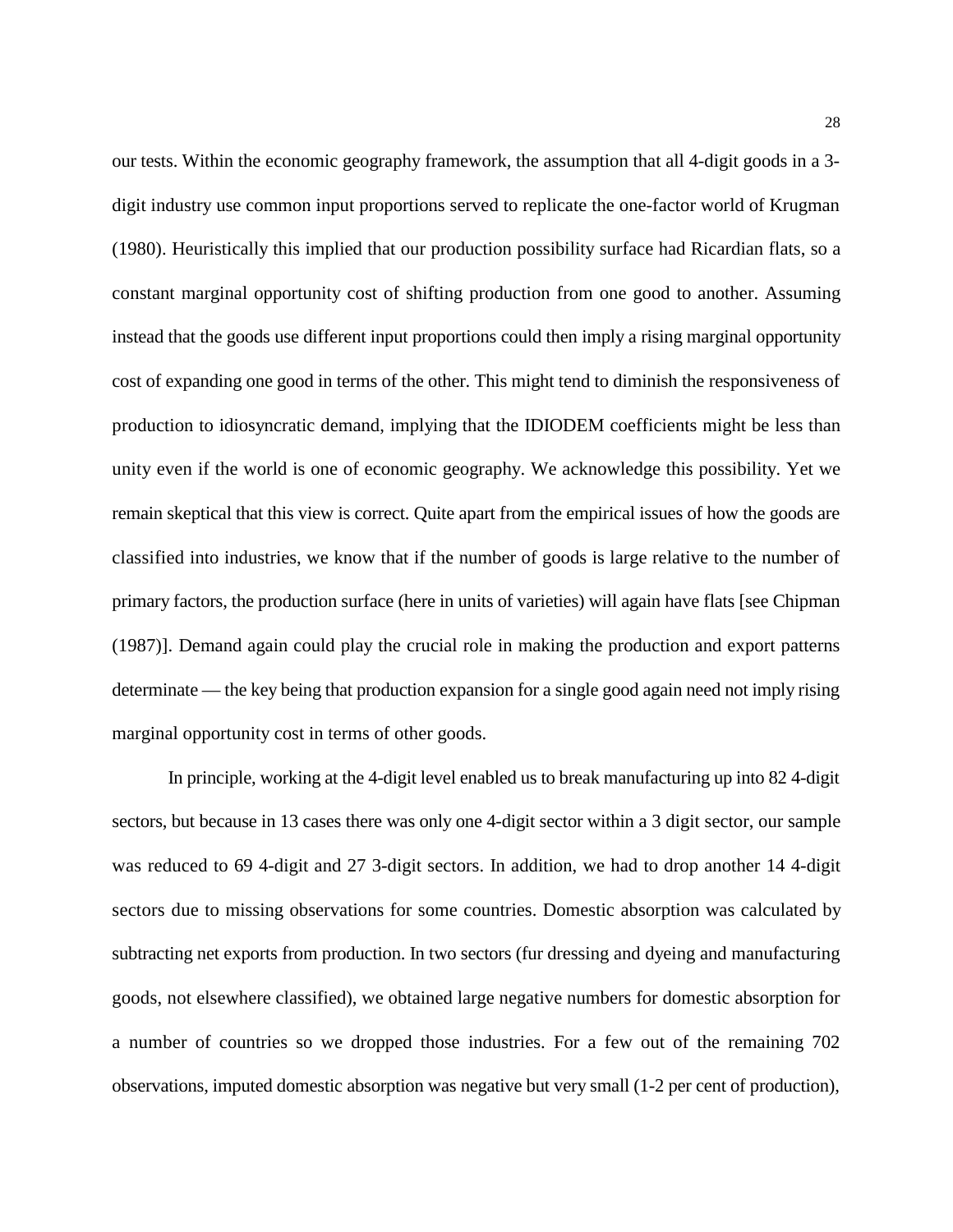and we attributed these negatives to measurement error and reclassified these amounts as zeros. Table 2 reports the 53 4-digit industries that we eventually used in the analysis. As one can see from the table, many of the industries at the 4-digit level, such as carpets and rugs, and motor vehicles, have been used as examples of monopolistically competitive industries. Indeed this level of disaggregation is basically the same as the one used by Krugman (1991) to support his hypothesis that geography matters for trade.

Because of data limitations, we were forced to measure domestic absorption as a residual. Measuring domestic absorption by using a residual potentially introduces a bias into our sample through the mismeasurement of production. If production is recorded at too high a level for a particular year, that will also tend to cause measured absorption to rise. This creates a simultaneity problem if we use contemporaneous demand. Furthermore, since the spirit of economic geography models is to explore how long-run historical demand deviations affect production, we thought it inappropriate to regress current production on current demand. In order to deal with both of these issues, we decided to use average demand over the period 1970-1975 to identify idiosyncratic components of demand, while other variables in our regressions were values for 1985. We also ran all specifications with demand calculated over the time period 1976-1985 and just 1985 and obtained results qualitatively the same.<sup>10</sup>

Table 3 presents some sample statistics on the data. The first panel presents a correlation matrix of 4-digit output across our sample of countries. The striking feature of this table is that output is always positively correlated within our sample of countries and sometimes the correlation

 $^{10}$  Avinash Dixit pointed out to us a second potential bias in favor of the geography model. One can imagine a variety of reasons why local demand and production structure may positively covary independent of the elements that define economic geography. This would tend to bias our estimates of the home market effect upwards.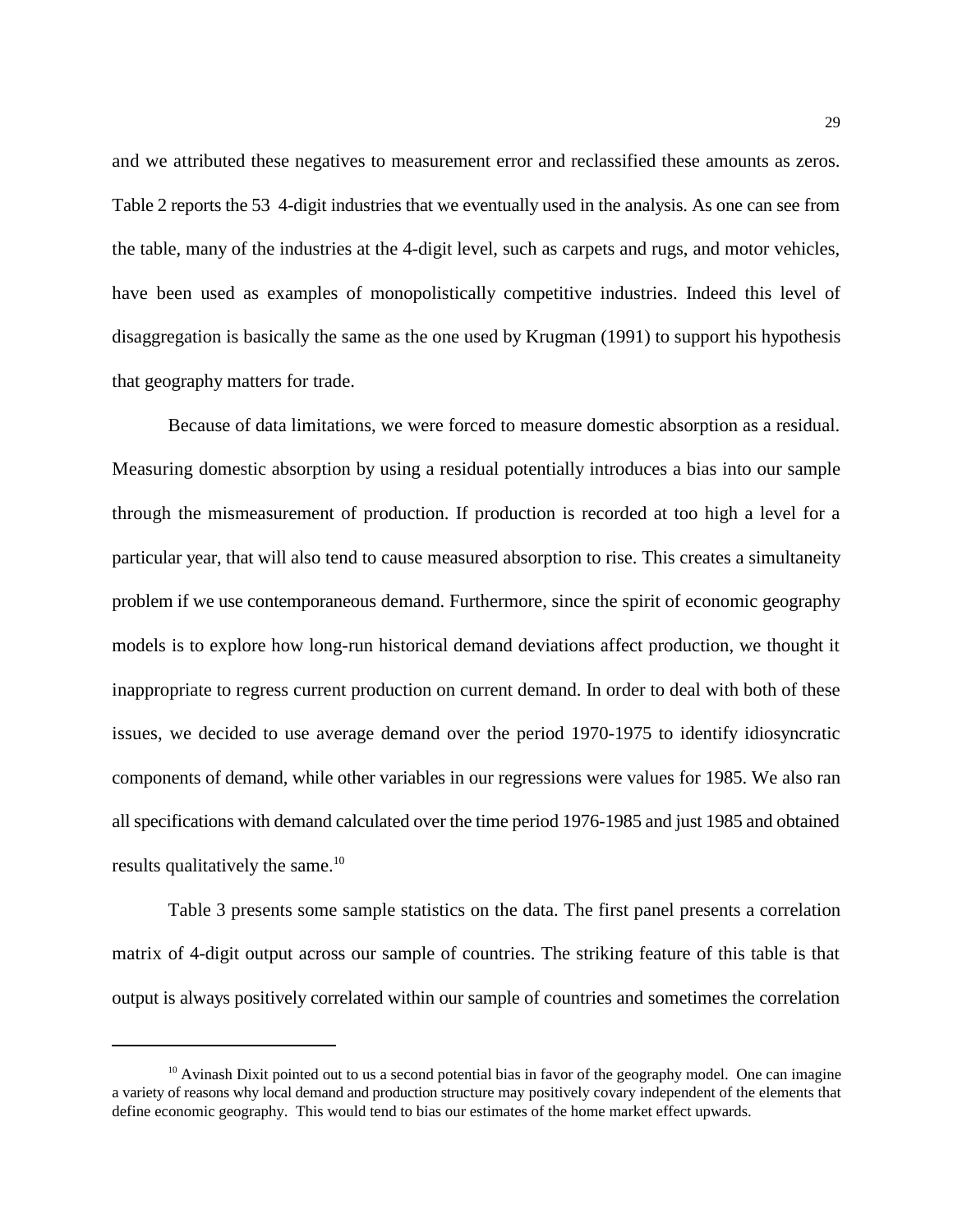between countries is quite high. This table demonstrates the often expressed notion that OECD countries have a broadly similar production structure.

Table 3 also reports sample statistics for our consumption variables. The data reveals that there are typically four 4-digit sectors within a 3-digit sector. Furthermore, it appears that absorption idiosyncracies are fairly symmetrically distributed around zero in our sample.

Our data on factor endowments came from a number of sources. Country capital stocks were taken from the Penn World Tables v. 5.6. World endowments of labor force by educational level were taken from the UNESCO *Statistical Yearbook*, and fuel production is equal to the sum of the production of solid fuels, liquid fuels, and natural gas in coal-equivalent units as recorded in United Nations' *Energy Statistics Yearbook*.

#### 4.3 Econometric Issues

Equations  $(2)$  and  $(5')$  can be estimated separately or as a system of seemingly unrelated regressions. The main problem with estimating each of the equations separately is missing observations at the 4-digit level. At the 3-digit level we have observations for each industry for 22 countries but at the 4-digit level we lose 9 countries. This greatly reduces the number of available degrees of freedom, especially in specifications where we would like to nest the two hypotheses. We therefore opted to estimate all of the equations three ways. First we estimated equation  $(5')$  as a system of seemingly unrelated regressions where we imposed the restriction that the coefficients on the IDIODEM and SHARE had to be the same across goods.<sup>11</sup> Second, we allowed the coefficients

<sup>&</sup>lt;sup>11</sup> Degrees of freedom considerations also forced us to impose a diagonal variance-covariance matrix on the residuals.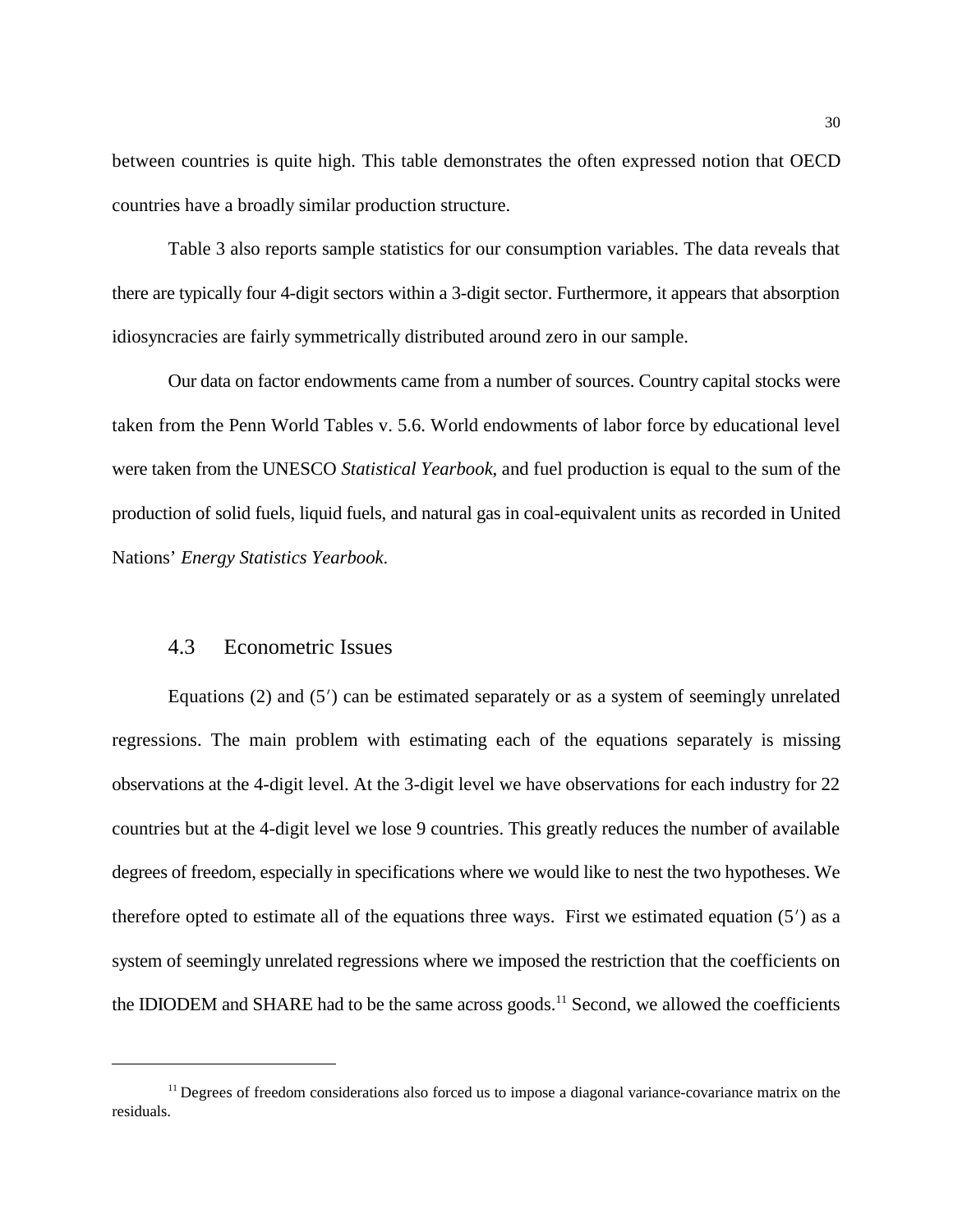to vary at the 4-digit level. And finally, we considered an intermediate case where coefficients were constrained to be identical within 3-digit sectors but not across them.

There are a series of econometric issues, however, that prevent direct estimation of these equations. First, in equation (5') there is a simultaneity problem arising from the fact that  $X_g^{nc}$  is an element of  $X<sup>nc</sup>$ . This makes the estimated coefficients biased and inconsistent. However, if we assume that Heckscher-Ohlin is valid at higher levels of aggregation, then theory provides us with a good set of instruments. Namely, if we assume that equation (2) is valid, we can use factor endowments as instruments for the sectoral level of output.

In addition, we also must deal with two types of heteroskedasticity. First, larger countries tend to produce more of everything, and therefore the errors are likely to be correlated with country size. Second, when we estimate equation  $(5)$ , there is an additional element of heteroskedasticity that arises from the fact that when output is high, errors are likely to be high as well. We correct for these two types of heteroskedasticity by assuming that errors across countries are determined by the following stochastic process:

$$
\epsilon_{g}^{nc} = \gamma_{g} G N P_{c}^{\theta_{g}} + \zeta_{gc}
$$

where  $\gamma_g$  and  $\theta_g$  are parameters and  $\zeta$  is assumed to be normally distributed across countries. Because equation (6) was estimated in logs, we had to take exponents of the fitted values to form the weighting series, so our heteroskedasticity corrected standard errors were close to unity but not exactly equal to one. This would result in small spurious deviations in the standard errors for each good, hence spurious weighting of one good over another. We therefore forced all industry standard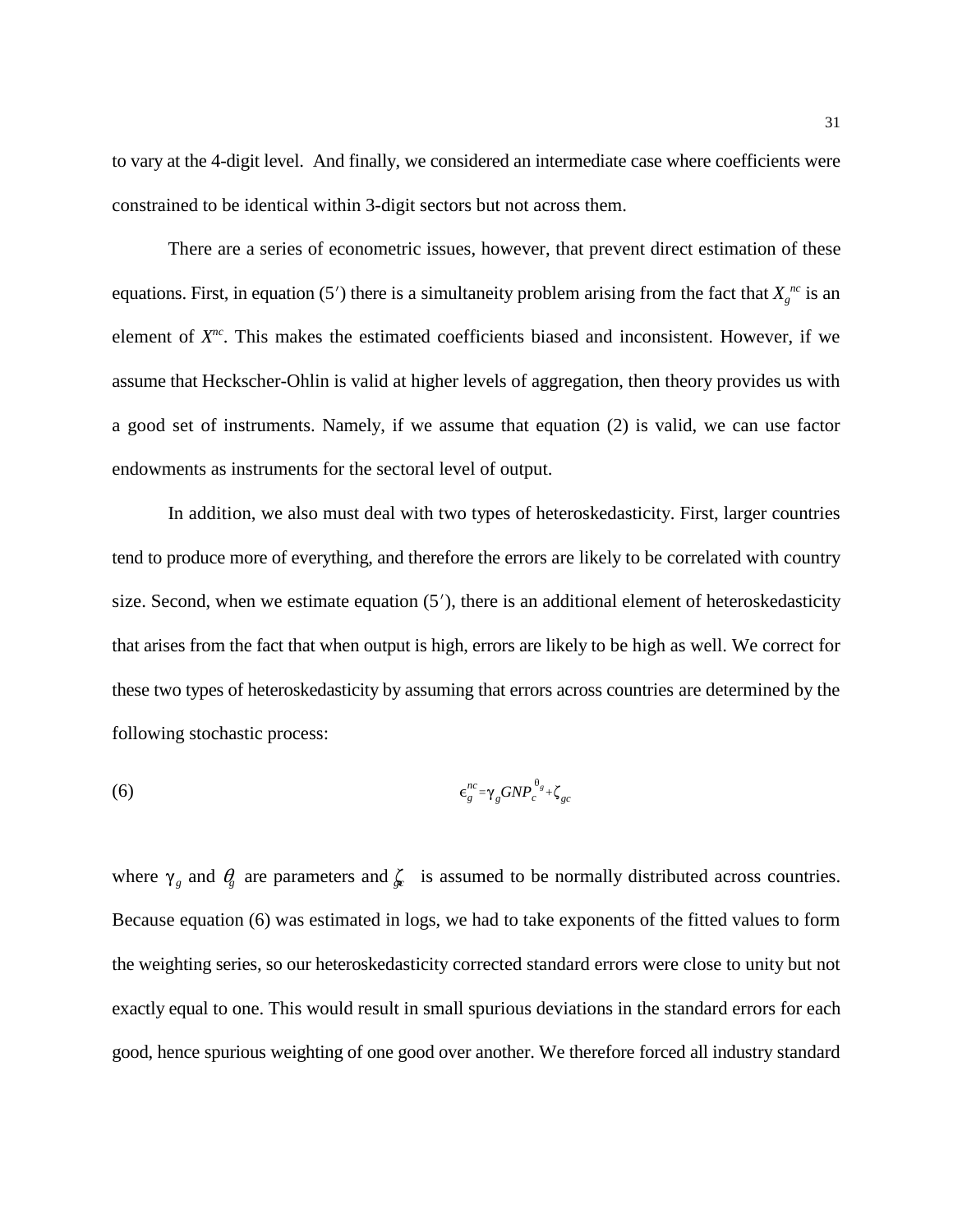errors to equal one by dividing all observations by the heteroskedasticity corrected standard errors appropriate for that good.

Finally, one may wonder whether it is appropriate to assume spherical errors when our dependent variable is bounded below at zero. Fortunately, in our sample, all countries produced positive amounts at all levels of disaggregation, so we feel that our assumption regarding the normality of the disturbances probably does not affect our results.

#### 4.4 Estimating the Heckscher-Ohlin Production Model

We append an additive error term on the end of equation (2) in order to estimate the Heckscher-Ohlin production equation. Although many authors have regressed *trade* on a cross section of factor endowments, it is worth noting that as far as we know, no one has directly estimated equation (2) across countries. The closest work in this spirit is that of Harrigan (1995). Harrigan decided not to estimate equation (2) directly because he was concerned that with 20 countries and 4 factors (in our case we will use 22 countries and 5 factors), he would not have many degrees of freedom. Instead, he estimated equation (2) using time series data with country fixed effects and a procedure that allowed the coefficients to vary in a structured way over time. Although the time series estimates all had  $R^2$  in excess of 0.9, when he compared the relative magnitudes of the fitted values to the actual outputs, Harrigan found large predictive errors. Harrigan therefore concluded that "the [Heckscher-Ohlin] model does not do a particularly good job at explaining cross-country variation in output."

The results were not promising for the Heckscher-Ohlin model, but, as Harrigan noted, it is difficult to assess whether the failure was due to a failure of the theory or simply in the way in which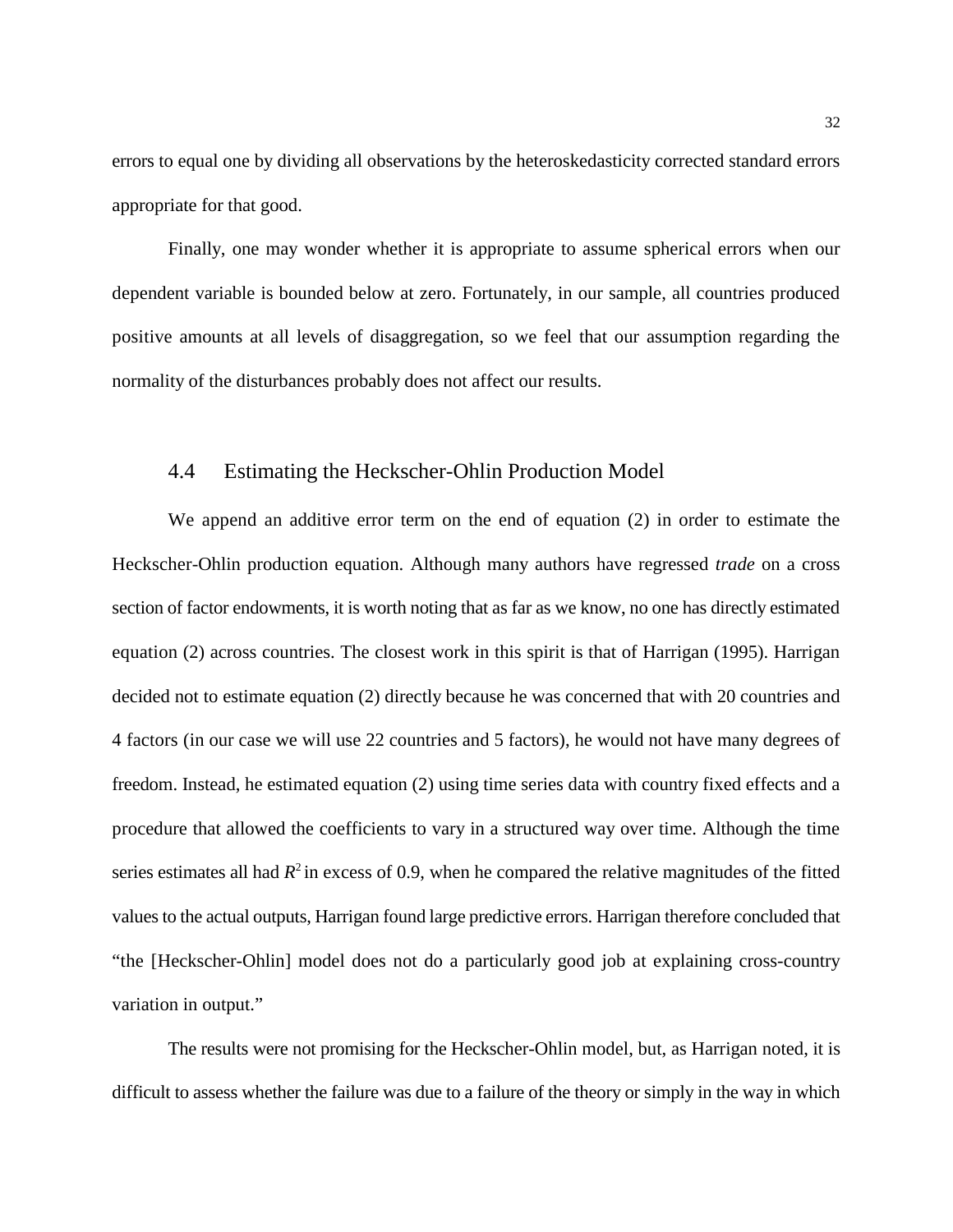$\Omega$  was allowed to vary over time. Consider the following problem. Suppose productivity or price changes cause the technology matrix to move according to some well-behaved pattern, how would those changes appear in the  $\Omega$  matrix? Since the elements of the  $\Omega$  matrix are going to be a complex non-linear transformation of the elements of the technology matrix, it would be very surprising if movements in the  $\Omega$  were also well behaved. We therefore should not be surprised if it is difficult to characterize movements in  $\Omega$  over time.

Since rigorous application of the theory requires cross-sectional estimation, this is the path we will follow. Even so, we must bear in mind that the theory may fail an *F*-test and the regression may have a low adjusted  $R^2$  because we are working with few degrees of freedom.

Table 4 presents the results of estimating equation (2) using 3-digit output data. Overall, output seems to be highly correlated with factor endowments with  $R^2$  that are on average 0.9 and in most regressions the coefficients of several of the factors have significant *t*-statistics indicating that the coefficients can be measured with a reasonable amount of precision. We found the good fits of these regressions quite surprising. Our results clearly suggest that production patterns are actually extremely highly correlated with factor endowments.

We do not report the coefficients because their values are dependent on both the size of the sector and the units used to measure the factor endowments. This makes it very difficult to interpret magnitudes. The coefficient on capital was almost always significant, which indicates that aggregate capital stocks play an important role in the level of manufacturing activity. There did not seem to be much of a pattern to the estimates of the other coefficients. At first glance, this might appear troubling, but a bit more thought suggests that one should not be concerned. First, even if we accept the strong maintained assumption that there are an equal number of industries and factors and hence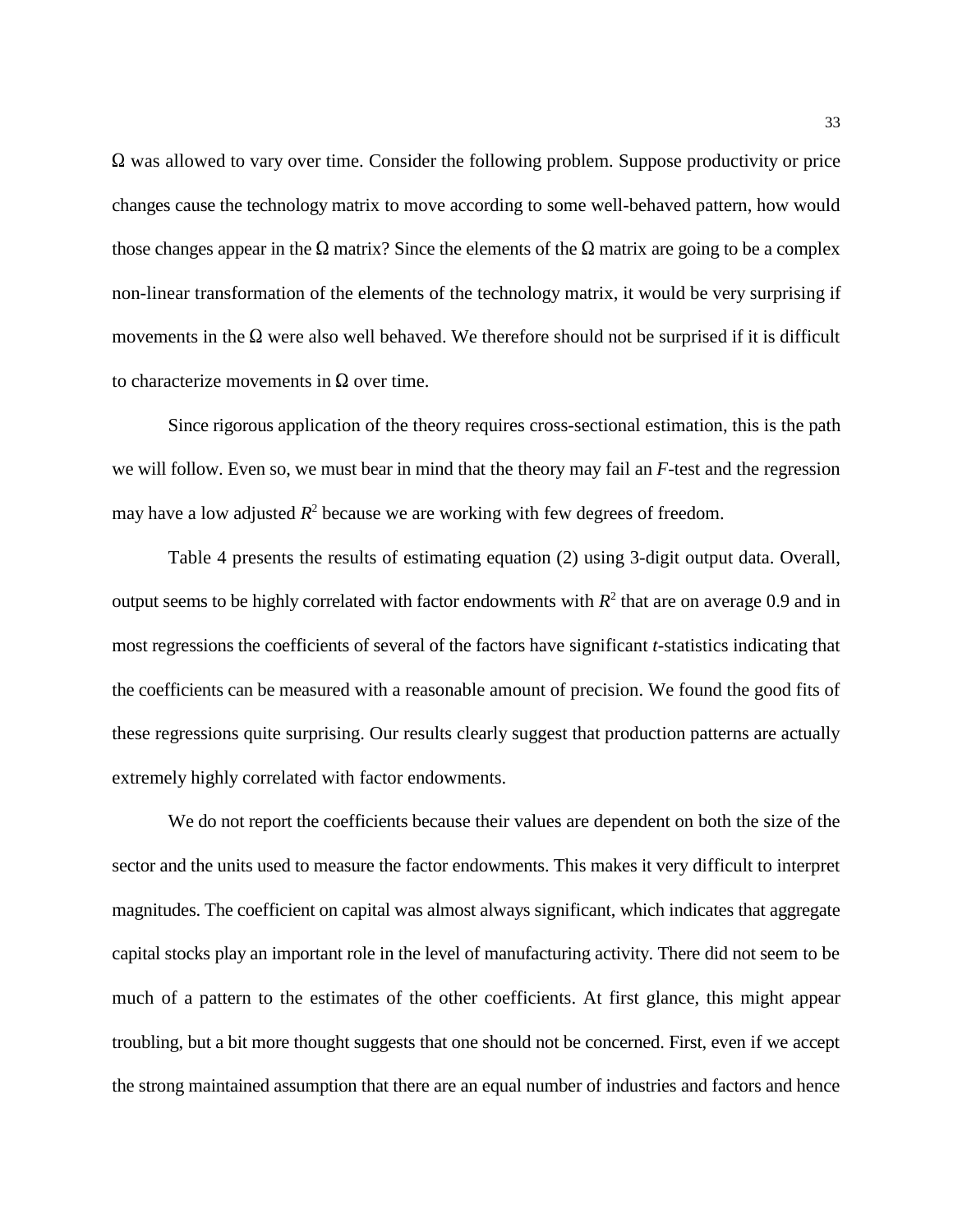that our coefficients are Rybczynski derivatives, the coefficients we estimated correspond to elements in the inverse of a technology matrix with a dimension of around thirty. Since it is impossible to infer the coefficients of a high dimension technology matrix from parts of its inverse, we feel that the coefficients cannot be interpreted. Second, if there are more industries than factors, then despite the indeterminacy of the system, it still may be the case that production patterns are correlated with factor endowments, but the coefficients will not necessarily correspond to technological parameters.

Our output regression results were somewhat better than the results that typically obtain when net trade flows are regressed on factor endowments. Leamer (1984), for example, used ten factors and ten industries and obtained an average  $R^2$  of 0.64 on 1975 data. One possible reason for our better fit is that in this sample we have restricted ourselves to only looking at the OECD while other authors, e.g. Leamer (1984), have typically used much broader samples of countries. Core assumptions of the Heckscher-Ohlin model such as identical technologies, factor price equalization, and the absence of barriers to trade are likely to be much closer to the truth for the OECD than for developing countries. Second, it may also be the case that factor endowments predict output better than consumption, causing the production side of the model to work better than the consumption side. Hunter and Markusen (1989) and Hunter (1991) have shown that non-homothetic preferences may be an important factor in explaining trade flows. Since differences in income are likely to be more pronounced in samples that include both the OECD and developing countries, it is possible that the relatively poorer fit in previous studies of trade are due to consumption differences across countries with very different per capita incomes. On the other hand, the fact that Heckscher-Ohlin is often thought to explain North-South trade more than North-North trade because of the greater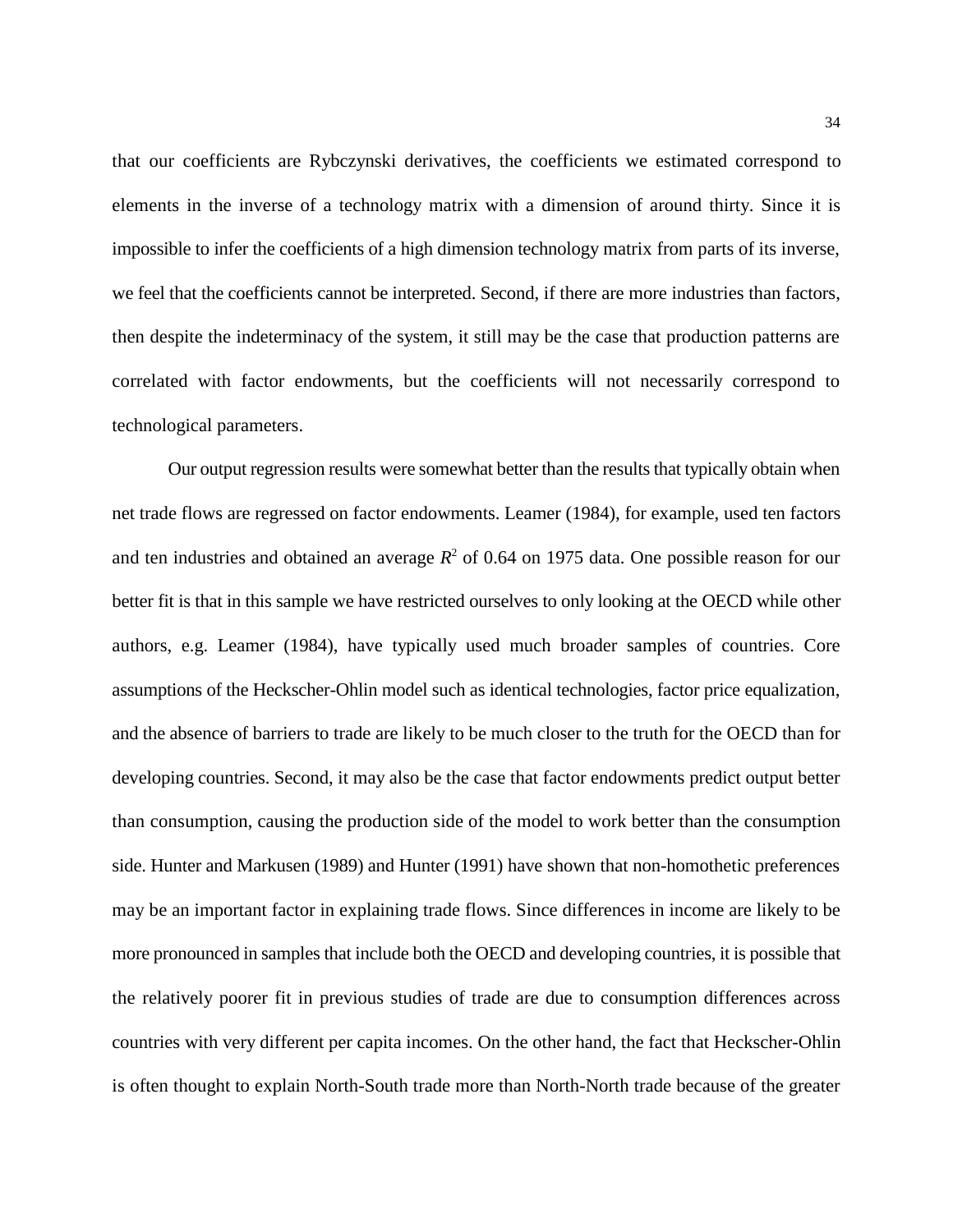differences in factor endowments between developed and developing countries tends to run counter to this second argument.

Oddly enough, the more troubling feature of these results was the very high  $R<sup>2</sup>$ . We did not expect the HO model to fit cross-sectional data for the OECD this well. The most obvious candidate for a spurious correlation is country size. Our data contains two sorts of variation. The first type of variation is due solely to size factors. Suppose two countries have identical factor proportions, but one country is simply larger than the other. In this case one might obtain very good fits of a regression of output on factor endowments because factor endowments are simply a proxy for country size, and country size is proportional to output in each sector. The second type of variation arises solely from factor proportion differences. If two countries had the same GDP but differed only in their relative endowments, it also should be possible to predict output patterns knowing factor endowments. While theoretically both sources of variation should be related in the same way to factor endowments, it would be troubling if size were the only factor driving our results. Indeed, looking at the high correlations of output at the 4-digit level revealed in Table 3, it seems plausible that the first explanation could be driving our results.

Fortunately, this potential problem can be easily resolved. All of the size based variation can be eliminated by forcing  $\theta$  to equal 2 in our heteroskedasticity correction. This deflates all output and factors by GDP and eliminates all of the size-based variation, leaving us with only the factor proportion based variation. Table 5 reports the results of industry-by-industry estimation making this correction. As one might suspect, the size-based variation did tend to increase our  $R<sup>2</sup>$ 's, but not by that much. On average, our adjusted  $R<sup>2</sup>$ 's averaged 0.6, which is still quite respectable. We therefore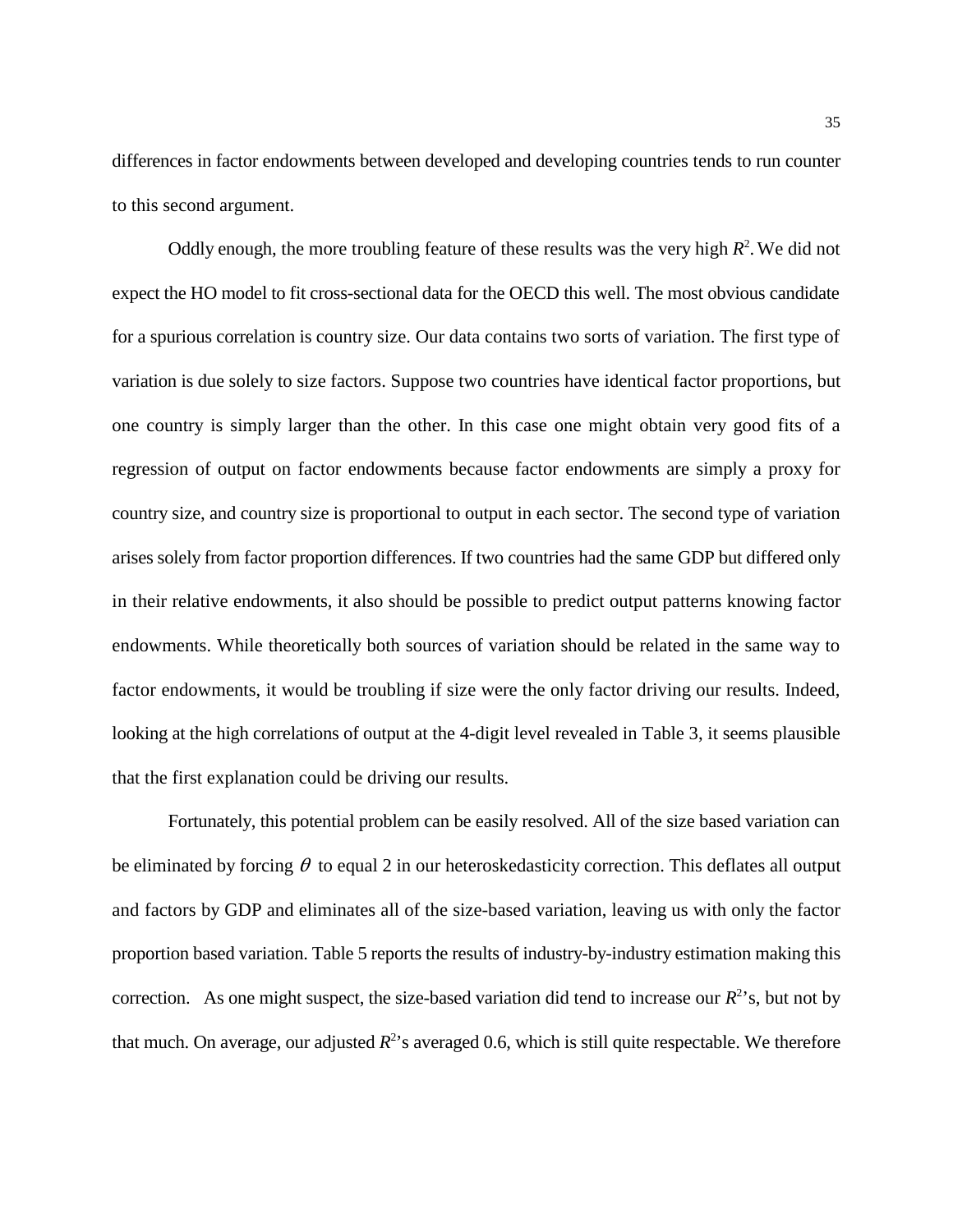conclude that even when looking only at the purely compositional component of output variation, factors endowments explain a very large share of output within the OECD.

#### 4.5 Testing for the Home Market Effect

The relationships that we seek to test can be portrayed graphically, and it makes sense to look at the data before plunging into the econometrics. Obviously, it is impossible to display a multivariate relationship in a bivariate graph, but we can obtain some sense of the data through the following exercise. If we divide both sides of equation (5') by  $X^{nc}$ , set  $\beta_1$  equal to unity and bring the share term over to the left-hand-side, we obtain

$$
\frac{X_g^{nc}}{X^{nc}} - \frac{X_g^{nW} - X_g^{nc}}{X^{nW} - X^{nc}} = \frac{\alpha_g^n}{X^{nc}} + \beta_2 \left( \frac{D_g^{nc}}{D^{nc}} - \frac{D_g^{nW}}{D^{nW}} \right) + \tilde{\epsilon}_g^{nc}
$$

The left-hand-side represents how much the share of a given 4-digit industry deviates relative to world levels while the term in parentheses tells us of the magnitude of the idiosyncratic demand component. Figure 3 presents the results of graphing the left-hand-side of the above equation against the term in parentheses. Plotting the data in this manner enables us to visually examine the various hypotheses that we have been considering. If transportation costs were zero and production was constant returns to scale (CRS), one would expect to see a scatter of points lying along the horizontal line through zero. In this case, local demand idiosyncracies would have no impact on production patterns. If the world is CRS but there are transportation costs one would expect the scatter of points to lie somewhere in between the 45-degree line and the horizontal line through zero. Finally, in the world of economic geography, one would expect the points to be scattered along a line with a slope larger than unity because idiosyncratic demand patterns should have magnified effects on production.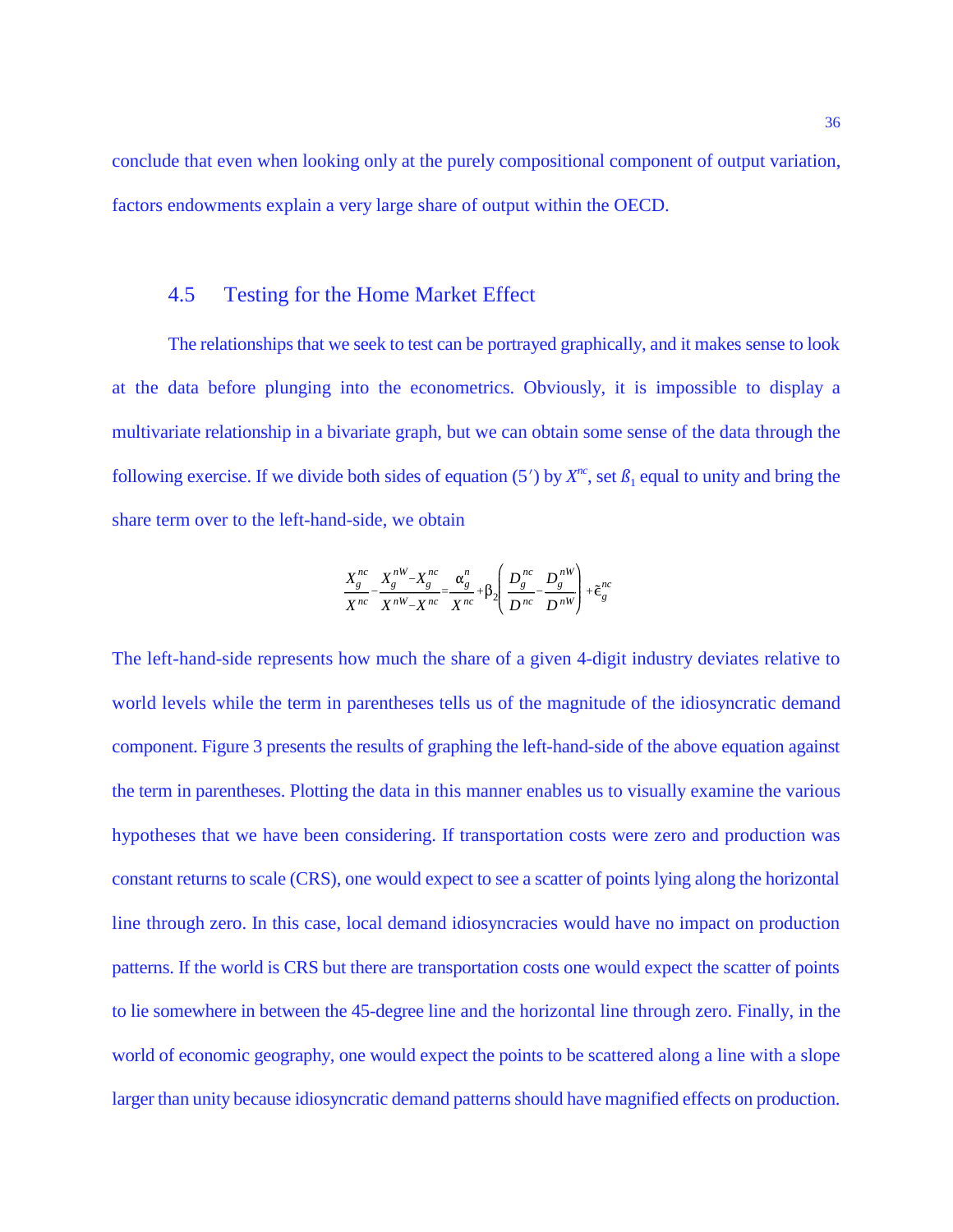The data clearly reject the hypothesis that we are in a frictionless comparative advantage world. The two series are highly correlated ( $p = 0.79$ ), and the data appears to be distributed along a line with a slope of about unity.<sup>12</sup> This seems to suggest that either a weak home market effect or indeterminacy are apparent in these data. We also experimented by plotting the same variables for 2 and 3-digit industries instead of 3 and 4-digit ones (see Figure 4). Overall, however, the plots displayed in Figures 3 and 4 do not seem to reveal strong economic geography effects.

Regression analysis confirms the general impression of the data we obtained in Figure 3. Table 6 presents the results of estimating equation  $(5')$  under a variety of specifications. In the first panel, we estimate a version of the model in which only geography effects, not endowments, are allowed to operate at the 4-digit level. In this specification, the coefficient on IDIODEM is precisely measured but slightly smaller than unity, indicating that historical idiosyncratic demand patterns are associated with essentially one-for-one movements in production patterns. It is comforting to note that the coefficient on SHARE is close to unity, as one would expect.

We were concerned that the coefficient on IDIODEM might be biased by the fact that FOB prices are lower than CIF prices, so we corrected for this by adding EXPORTD in the second panel of Table 6. While the results indicate that being a net exporter is highly correlated with production, it had almost no impact on any of the other point estimates in the regressions. This suggests that our results are not being driven by the fact that countries that produce a lot tend to have lower prices and therefore consume more.

As we have seen in Figure 3 and this first set of regression results, when we do not allow factor endowments to affect output at the 4-digit level, there is a surprisingly high correlation

 $12$  The fitted line has a slope of 1.058 with a standard error of 0.031.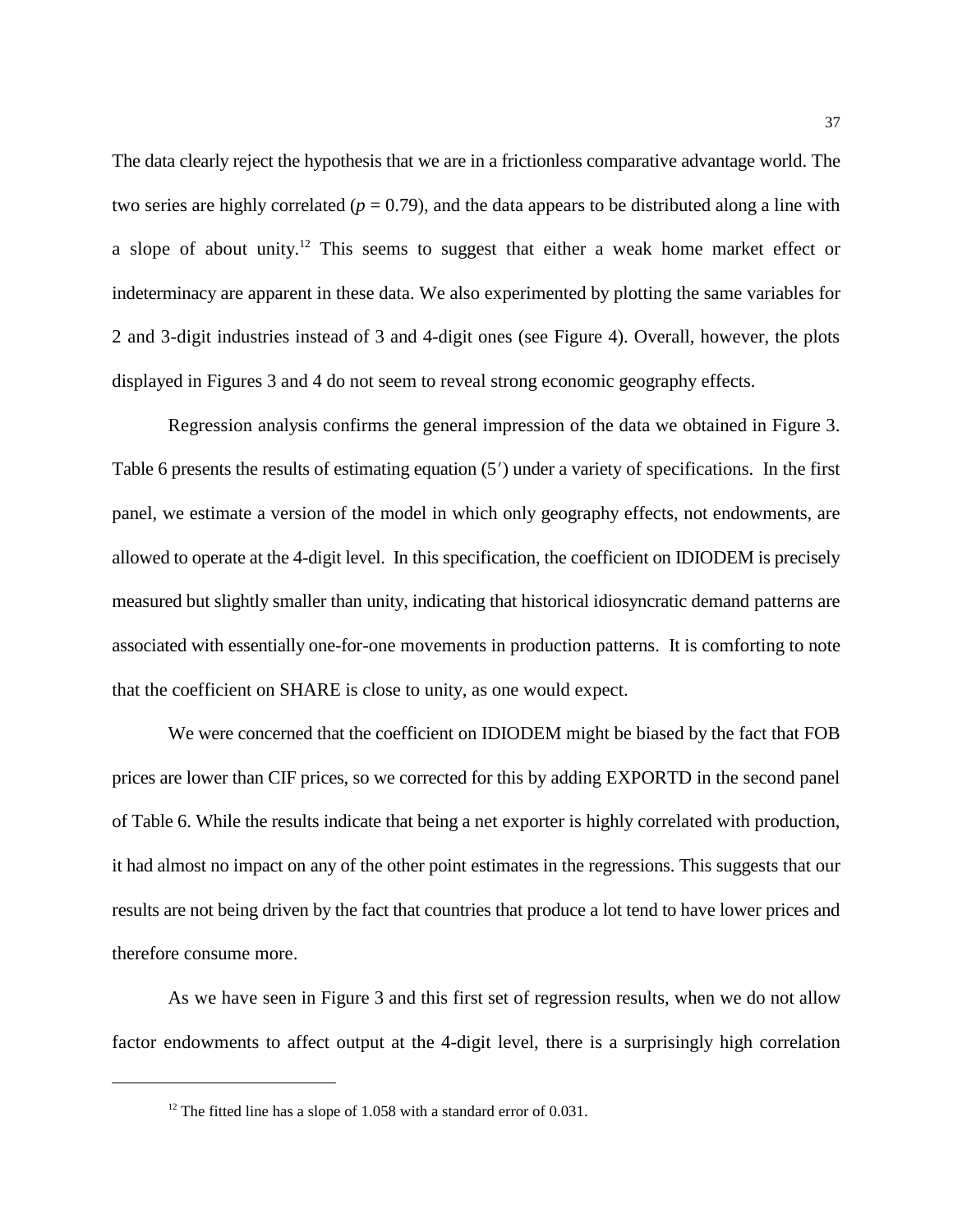between production and idiosyncratic demand. However, there is reason to suspect that these results may be driven by an omitted variables bias. Suppose that one's view of the world was that factor endowments mattered at the 4-digit level, i.e. that equation (1), not equation (2), was the true description of international production. If this were the case, absorption, which contains the demand for intermediate inputs, might be correlated with factor endowments because industrial production (and hence industrial demand for inputs) would be driven by factor endowments. Suppose, for example, the same factors that give countries a comparative advantage in automobile production also give them a comparative advantage in steel production. If we then regressed steel production on steel absorption we would obtain a spurious acceptance of economic geography because the same factors that caused the automobile sector to expand, and therefore demand more steel, would also generate a comparative advantage in steel production.

This suggests more information can be obtained by pitting both models against each other as suggested by equation  $(5')$ . The third and fourth columns of Table 6 perform this experiment. For every 4-digit good, we reject the hypothesis that the coefficients on endowments are jointly zero. Endowments do matter for the determination of 4-digit production.<sup>13</sup>

Most importantly, adding factor endowments as an explanatory variable causes the point estimate for the coefficient  $\beta$ , on IDIODEM to drop from 0.99 to 0.30. Within the framework of our *hypothesis test, we formally reject a model of economic geography in favor of a comparative*

 $<sup>13</sup>$  It is interesting to note that the coefficient on SHARE is negative in specifications with factor endowments.</sup> This is largely a result of the high degree of multicollinearity between SHARE and the endowments. Since SHARE plays no role in the estimation beyond identifying the level of 3-digit output (which in all specifications can be assumed to be driven by endowments), we experimented with specifications that deleted SHARE from runs that included endowments (see the last column of Table 6) as well as with specifications that constrained the coefficient on share to equal one. None of these specifications qualitatively altered the point estimates of IDIODEM.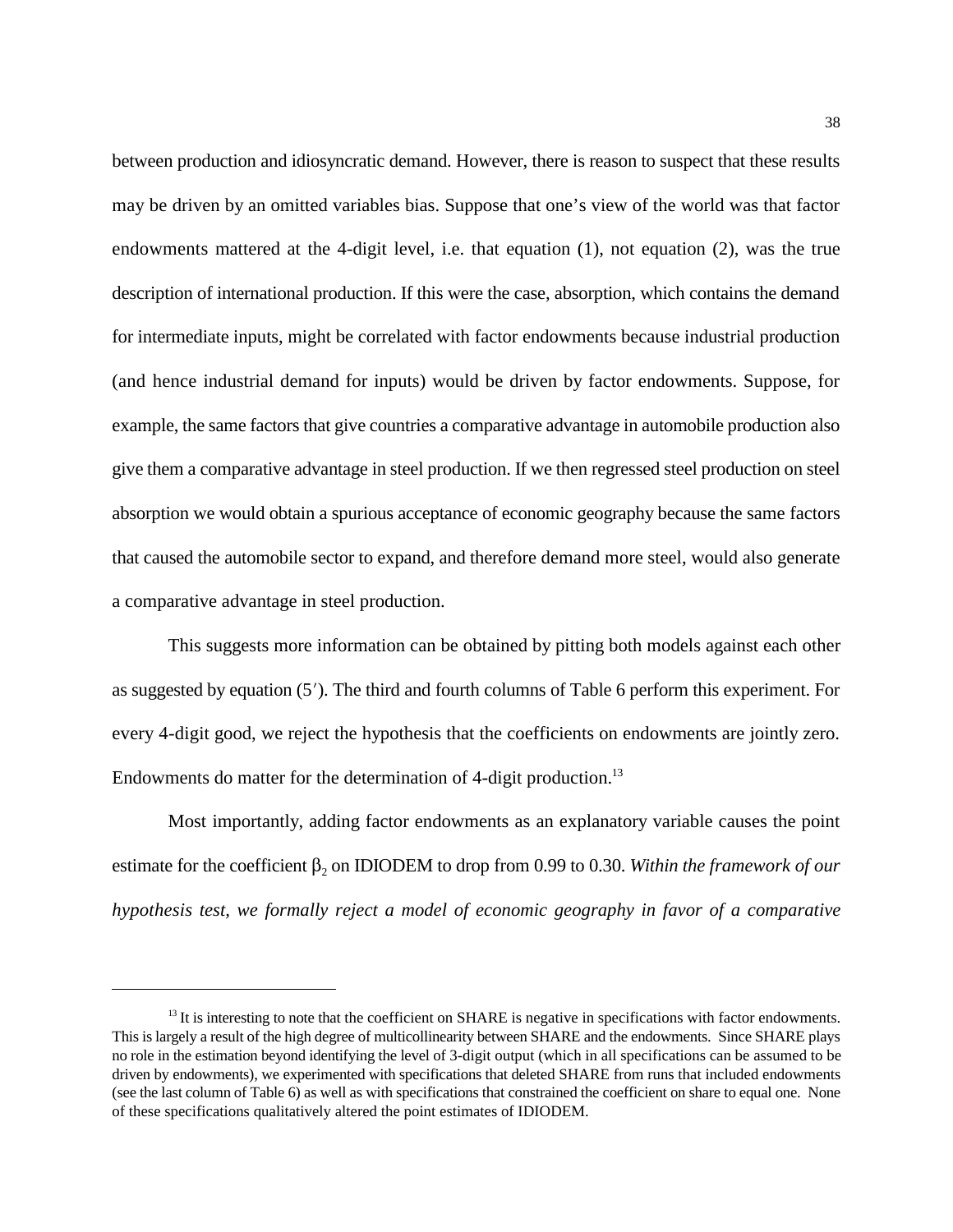*advantage model with transport costs.* We believe that this is the first time that a model of economic geography has ever been rejected by international data using a theoretically rigorous test.

Several caveats are in order. Even in this more general specification, the coefficient on IDIODEM is still larger than zero. Within the context of the hypothesis tests that we have constructed, our interpretation is either that transportation costs matter or that economies of scale are only present in a subset of OECD manufacturing. There is reason for concern about whether transport costs, which are usually measured to be relatively small, could cause production to rise by 30 per cent as much as idiosyncratic demand. In defense of this estimate, we need to remember that if factor endowments matter, but there still is some indeterminacy in production patterns at the 4 digit level, then it is not surprising to see this sort of correlation. Indeed, McCallum (1995) has found that even apparently small barriers at the border have large impacts on trade flows between the US and Canada.

#### 4.6 Robustness Checks

In considering these results, it is useful to consider one final theoretical twist. Krugman (1980) also develops a model with transport costs and two countries, one large and one small. The twist is that he allows for a mix of industries, one subject to increasing and the other to constant returns to scale. His conclusion was that even if the entire increasing returns to scale industry *could* fit into the smaller country, there would be a tendency for this industry instead to locate in the larger country because of the improved market access. That is, when there are a mix of constant and increasing returns sectors, and in contrast to the results of Weder, absolute — not only relative market size may matter.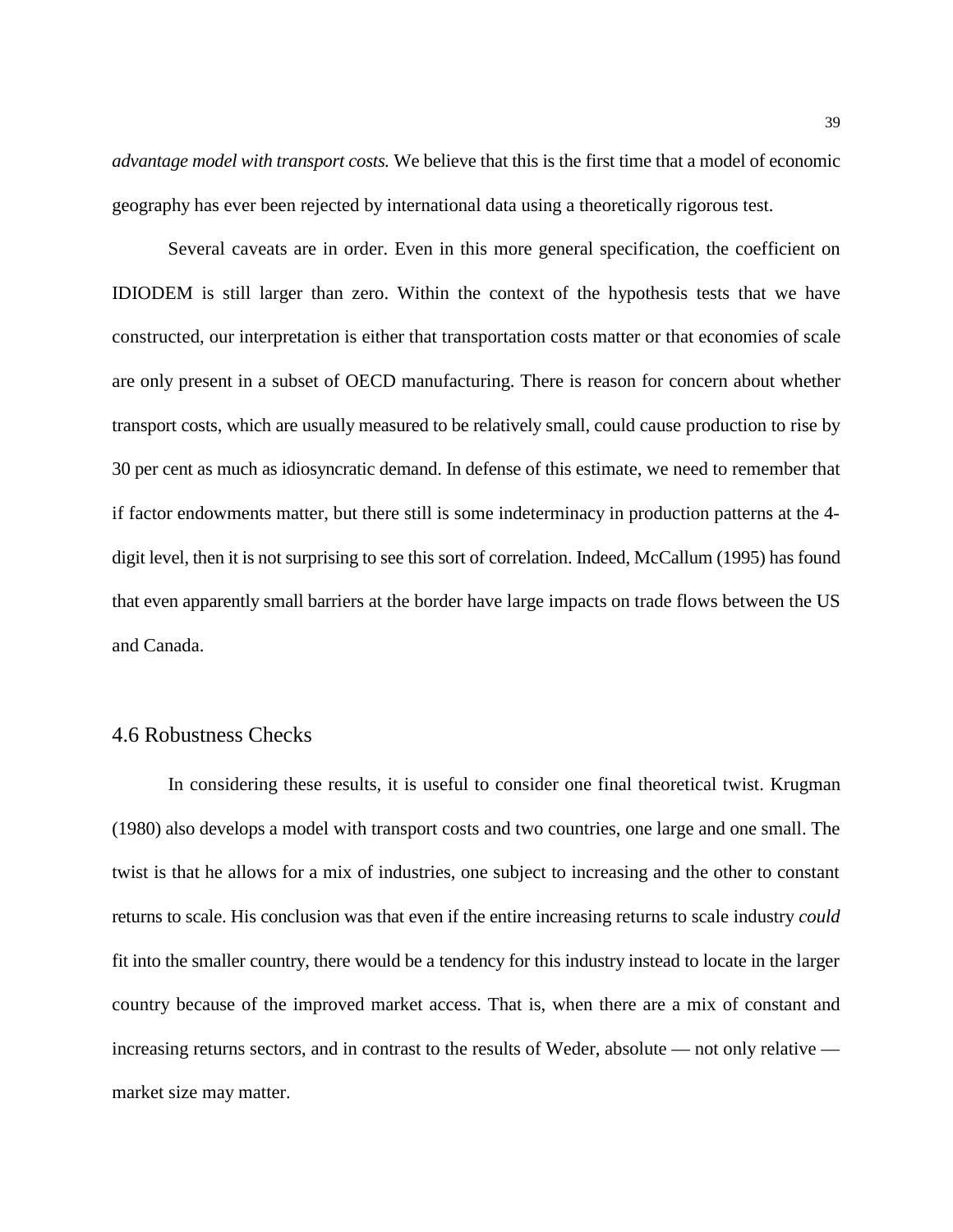In applying this insight to our results, one must pay careful attention to the level of aggregation that is being considered. If some (3-digit) industries are increasing and others constant returns to scale, then the coefficient on IDIODEM pooled across industries does not have the structural interpretation that we have given it. Nevertheless, our use of the Weder framework based on relative demand will continue to hold exactly for those industries featuring increasing returns. The reason is that our assumption of Leontief technologies has made the resource constraints industryspecific. This suggests looking at coefficients on individual industry runs.

In order to see if there was a pattern to the magnitudes of the coefficients, we re-ran equation  $(5)$  separately for each industry. The lack of degrees of freedom meant that it was difficult to obtain precise estimates of the coefficients, but even so, as Table 7 demonstrates we are able to reject a coefficient of zero in many industries. This suggests that demand does play some role in the location of production. Unfortunately for economic geography, however, we only obtained point estimates of larger than unity in one-third of the sample. We could reject a null that the coefficient on IDIODEM was less than unity only in tanneries and leather, and machinery and equipment. Interestingly, the latter is a plausible candidate for economic geography. Of course, it must be emphasized that the small number of degrees of freedom makes it very difficult to see statistical patterns in this type of analysis. Even if we expand our criteria to look only at industries with point estimates larger than unity, there does not seem to be a pattern to the industries that have (insignificant) coefficients larger than unity and our priors about which industries are likely to exhibit economies of scale.

A reasonable objection to analyzing the data in this manner is that there are very few degrees of freedom in each equation. One solution is to pool all of the 4-digit observations within a 3-digit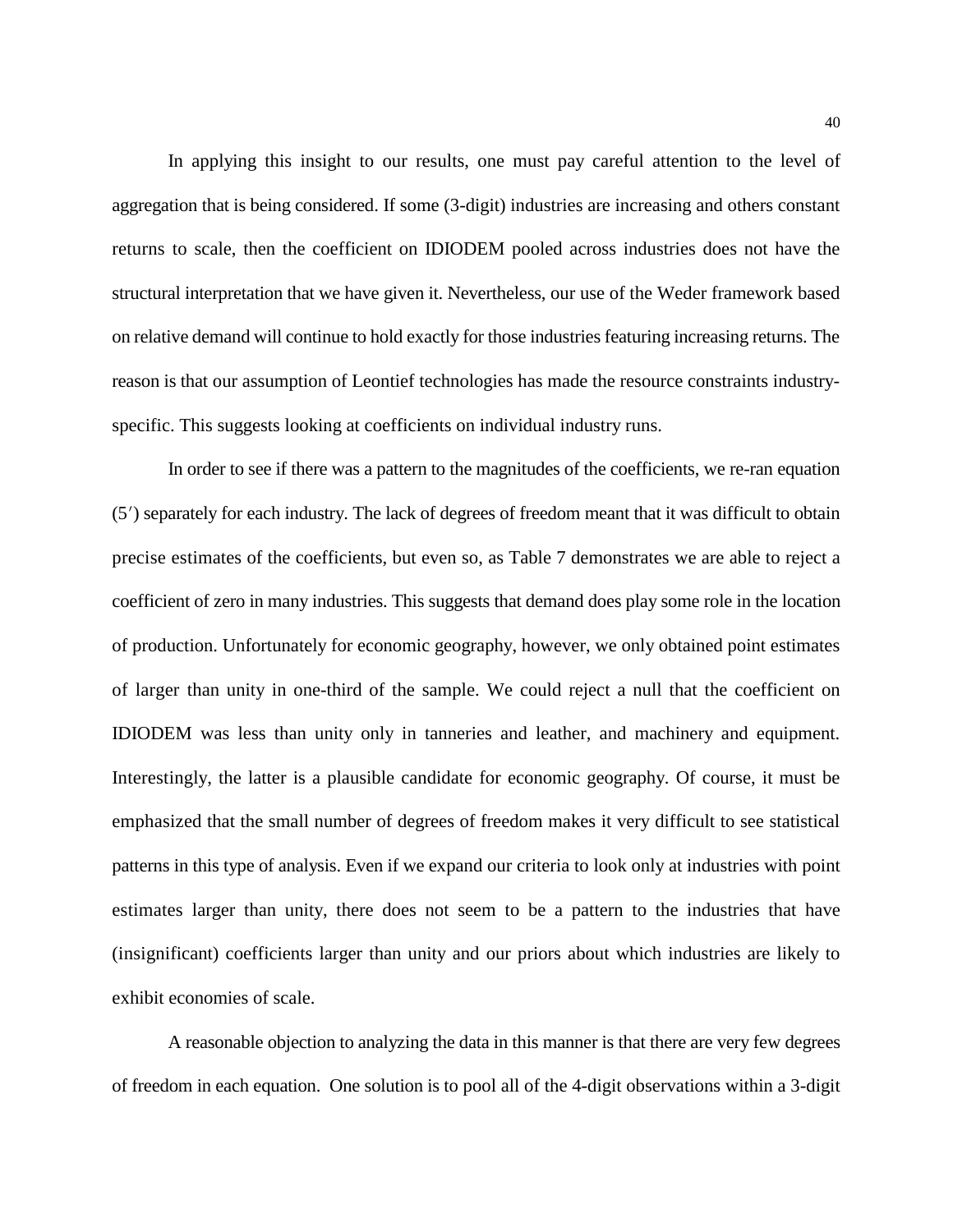sector and constrain the coefficients on SHARE and IDIODEM to be the same within 3-digit sectors, but not across 3-digit sectors. This experiment answers the question of whether we can observe economic geography effects in certain 3-digit sectors but not others. When we ran this in a specification without factors (see Table 8), only in textiles was the coefficient on IDIODEM significantly greater than unity, and no 3-digit sector had a coefficient on IDIODEM significantly greater than unity in specifications with endowments. We therefore conclude that there is not evidence of strong international economic geography effects in most sectors.

There is a second way that a mix of increasing returns and constant returns sectors might complicate our analysis. If (3-digit) industries are themselves a mix of (4-digit) goods, some of which are constant and others increasing returns to scale, then even the coefficients on IDIODEM in the individual industry runs fail to have the structural interpretation we have placed on them. In a case with trade costs only for differentiated goods, Krugman (1980) showed that countries with absolutely small markets will tend to concentrate on constant returns goods, while those with absolutely large markets will tend to concentrate on increasing returns goods. A rough test of this can be devised based on our earlier examination of output correlations. Since countries like the US and Japan are likely to have much larger domestic markets than countries like Norway and Finland, one would expect the increasing returns goods to locate in large countries and constant returns goods in small countries. This implies that we should see a negative correlation in production composition between large and small countries. However, Table 3 demonstrates that production composition is *positively* correlated between every country pair in our sample. This seems very hard to reconcile with absolute market size driving international specialization.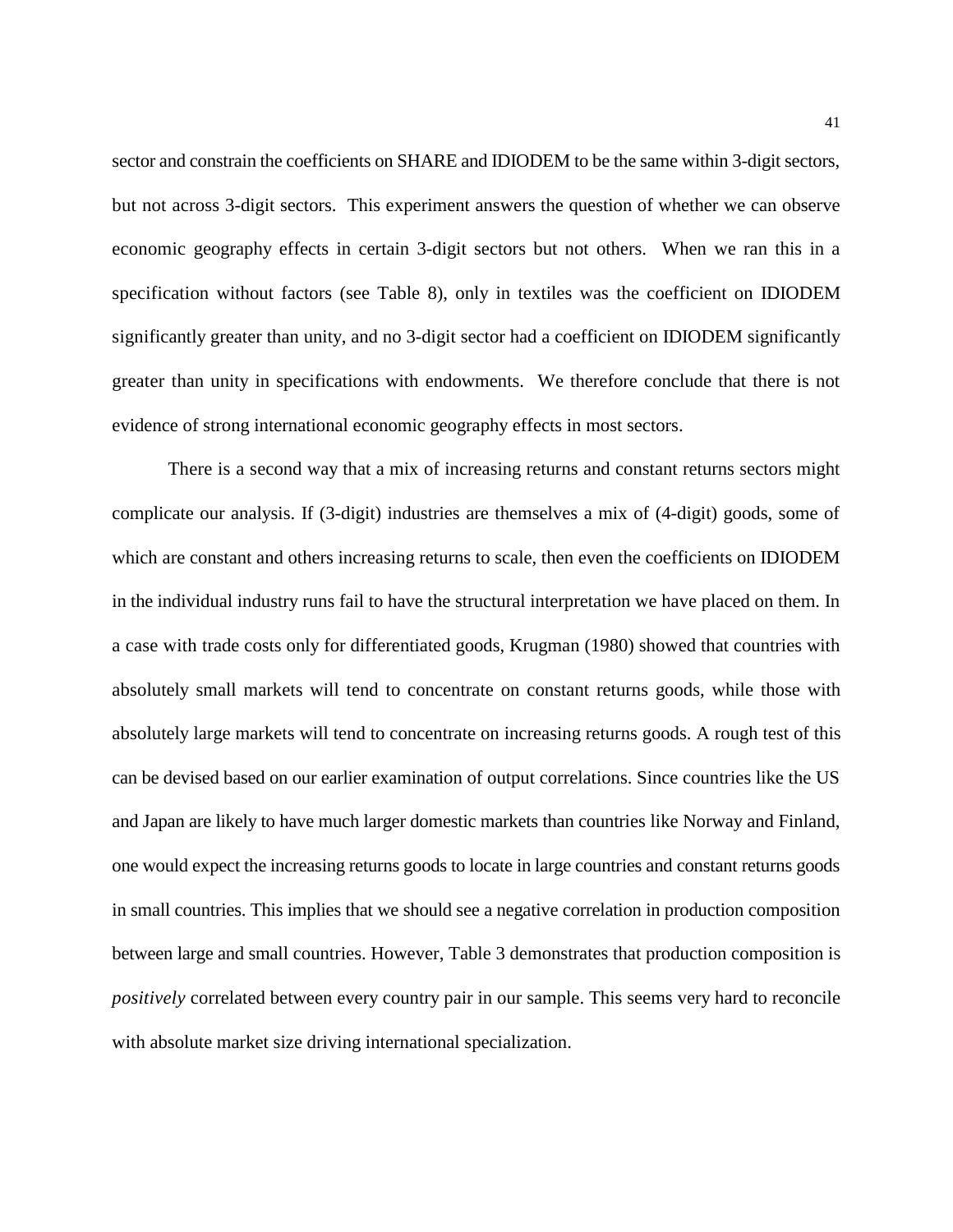by  $X^{nc}$  and try to explain the share of 4-digit output in 3-digit. In other words, we can eliminate Another objection that one might have is that an alternative specification might have more power. In previous runs we used 4-digit output as our dependent variable because endowment levels directly predict output levels, not shares. However, this specification may be problematic for a number of reasons. First, having variables that are strongly correlated with size on both sides may generate spuriously good fits. Second, there is the simultaneity problem that we mentioned earlier. Therefore, it might be better to divide both the dependent and independent variables in equation (4)

the simultaneity problem by estimating equations of the form:

(5") 
$$
\frac{X_g^{nc}}{X^{nc}} = \beta_0 + \beta_1 N EWSHARE_g^{nc} + \beta_2 \Delta_g^{nc}
$$

where

$$
NEWSHARE_g^{nc} = \frac{X_g^{nW} - X_g^{nc}}{X^{nW} - X^{nc}}
$$

and

$$
\Delta_g^{nc} = \left(\frac{D_g^{nc}}{D^{nc}} - \frac{D_g^{nW}}{D^{nW}}\right)
$$

Unfortunately, in this new format, we cannot nest the Heckscher-Ohlin and economic geography hypotheses because we cannot obtain a linear relationship between factor endowments and production shares. Even so, it is worth considering whether adopting a specification that predicts output shares significantly affects our results. Estimating equation  $(5<sup>n</sup>)$  produced results that were almost identical to those reported earlier. The coefficient on idiosyncratic demand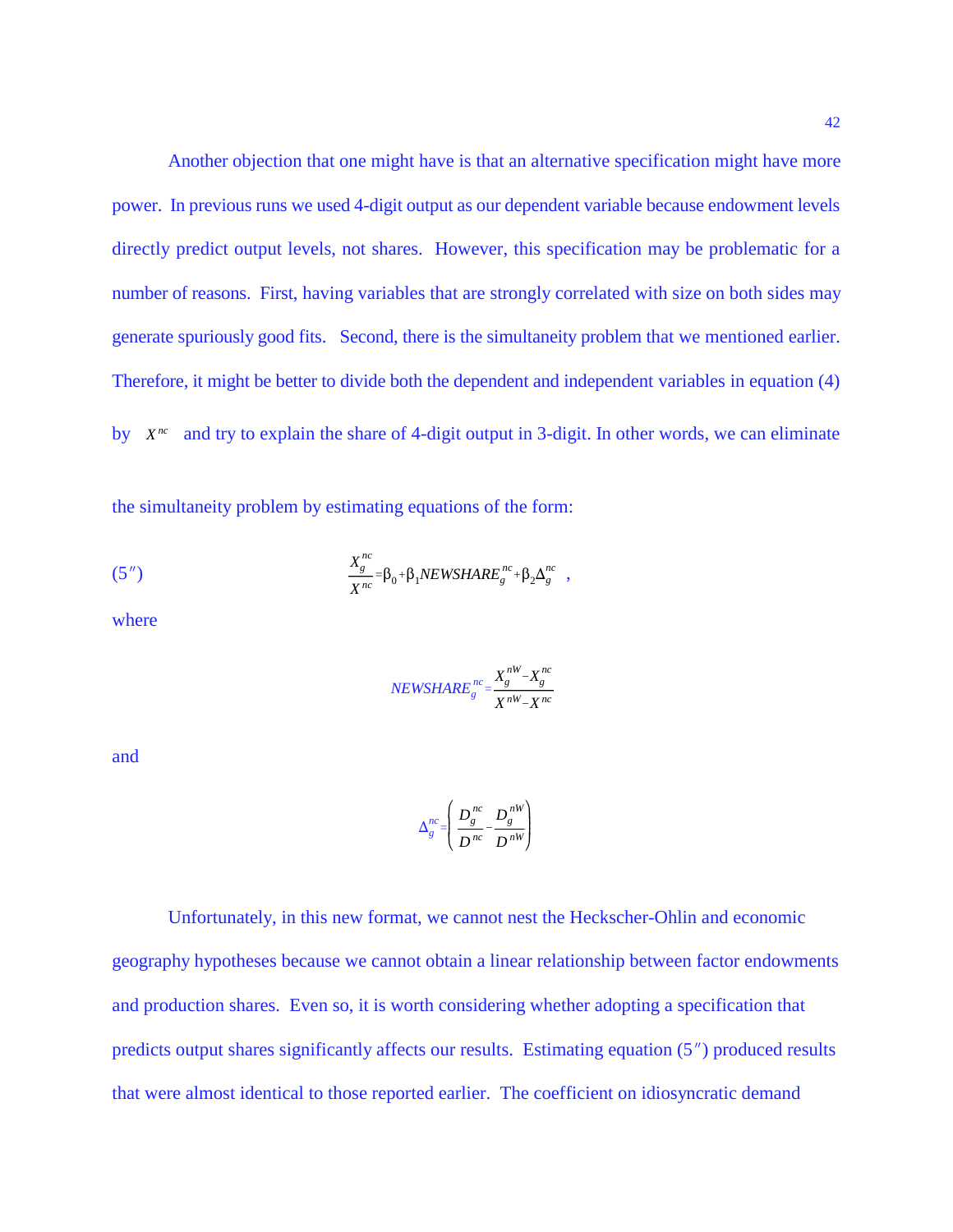actually declined relative to our other runs. Similarly allowing the coefficients on NEWSHARE and  $\Delta$  to vary across 3-digit sectors revealed that we could only detect significant geography effects in textiles and transportation equipment. While this may indicate that these sectors are monopolistically competitive, our results do not alter our basic conclusion that for most sectors economic geography does not seem to drive international specialization.

One reason for caution in interpreting our results is that there are possible biases due to measurement error. There is little doubt that all of our variables are measured with some error. Very likely the variable with the largest measurement errors is IDIODEM. These errors arise out of the fact that international 4-digit data has a fair amount of noise in it even for the OECD. We tried to deal with this problem through several mechanisms. First, in all of our specifications we used 5-year averages so that any yearly aberrations would be averaged out. In addition we tried 10-year averages but this did not affect our results. Second, since the 2- and 3-digit data is of higher quality than the 4-digit data, we tried repeating our experiments with these data. This, however, produced similar results both when we estimated the data as a system and in individual 3-digit runs.

In addition, we sought to estimate how sensitive our 4-digit results were to measurement error. In a univariate regression, these errors will cause attenuation, but in a multiple regression there is little one can say. Following Klepper and Leamer (1984), we ran reverse regressions in order to calculate maximum likelihood bounds. These tests revealed that measurement error in IDIODEM is not severe enough to make the coefficient unbounded. But it could be severe enough to lead to attenuation. We therefore tried to get a sense of the magnitude of this potential bias.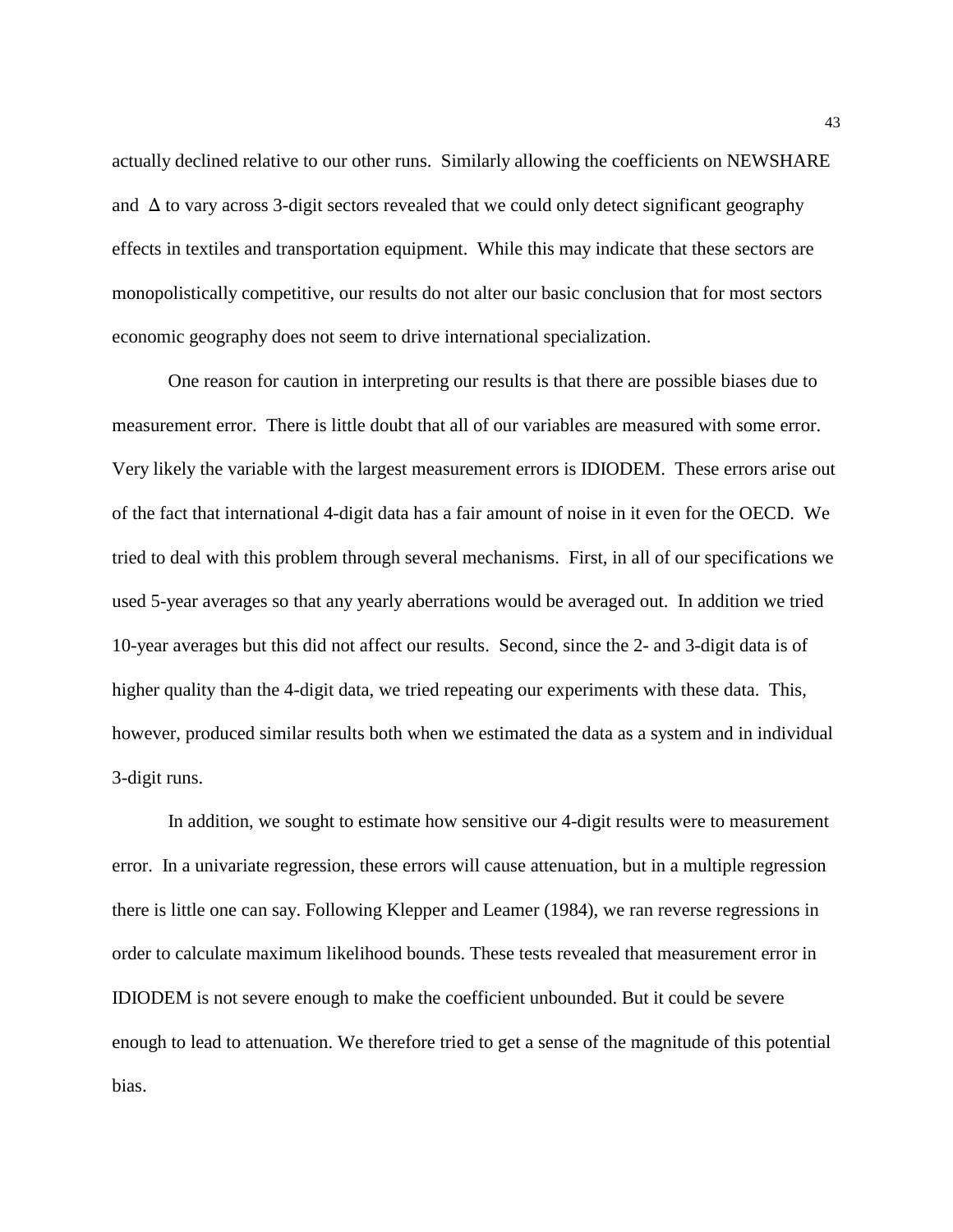using  $X_s^{nW}/X^{nW}$  instead of NEWSHARE. Since world shares do not vary at the country level, if One approach to investigating the impact of measurement error is to respecify our equation as a univariate regression. This is not so difficult if we model economic geography

we estimate a version of equation  $(5<sup>n</sup>)$  in which we subtract the mean, calculated for each good, from each variable, we can eliminate the share variable entirely and estimate a simple linear regression of output shares on  $\Delta$ . In this new specification, there is no scope for measurement error of the other variables to influence  $\beta_2$ . Our estimate of  $\beta_2$  in this specification is 0.93, which is actually lower than the corresponding estimate reported in the first column of Table 6. We of course still need to worry about attenuation in this estimate. Since the regression is linear, however, the bias is easier to calculate. Indeed, as long as the variance of measurement error is within 8 per cent of the variance of the true  $\Delta$ , we can safely reject economic geography in this specification. Since we have no information on the magnitude of the measurement error, it is hard to know if this is reasonable or not, but even if one took a very pessimistic view of our data and suspected that the variance of the measurement error was half as large as the variance of the true  $\Delta$ , this would still only result in a coefficient on  $\Delta$  of 1.4. While we cannot rule out this possibility, the small size of this coefficient is indicative of the fact that measurement error probably is not causing us to miss very large economic geography effects.

In light of these results, we conclude that while we sometimes can detect a weak relationship that is supportive of economic geography in certain industries, in general these results are not robust to the inclusion of factor endowments. Economic geography does not appear to drive production in OECD manufacturing in general, but, in the most generous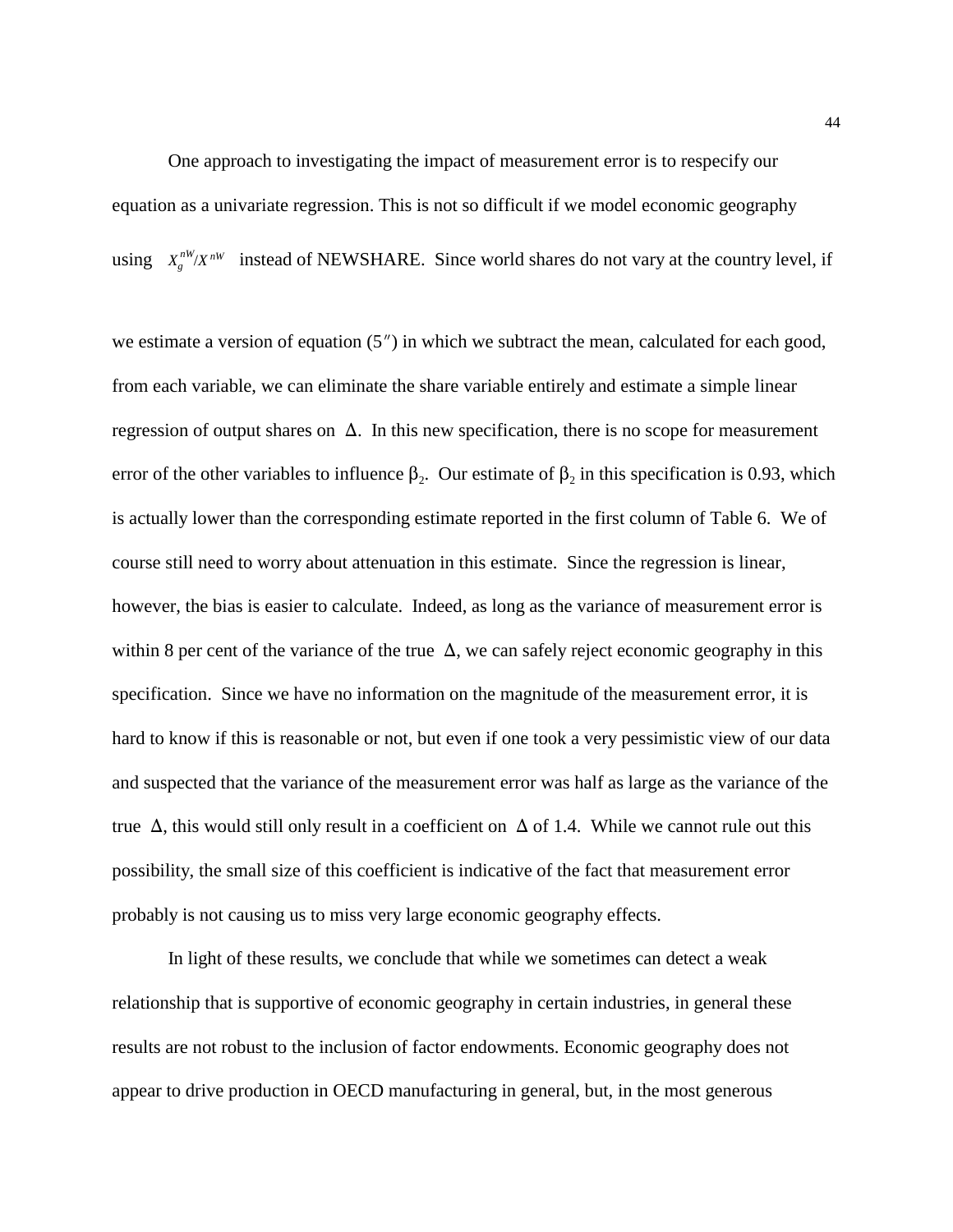interpretation of the data, economic geography may play some role in the determination of production in as much as a third of all OECD manufacturing sectors.

### 4.7 Assessing the Economic Significance

So far, most of the analysis has focused on trying to identify statistically whether economic geography has an impact on production patterns. However, there is another equally important question surrounding the economic significance of the coefficients. Harking back to Krugman's initial question regarding the relative importance of increasing returns, we would like to know how sensitive production patterns are to demand factors. Following Leamer (1984), we try to ascertain the relative importance of factor endowments and economic geography by examining  $\beta$ -coefficients. Let  $\boldsymbol{Z}$  denote our matrix of observations for the independent variables and  $Z^M$  the same matrix with the entries for only the set of variables M set equal to their sample means.<sup>14</sup> We define  $\beta^M$  as

$$
\beta^M = \sqrt{\frac{\frac{1}{n-1}(\beta Z - \beta Z^M)'(\beta Z - \beta Z^M)}{\sigma_X^2}}
$$

In other words,  $\beta^M$  tells us how many standard deviations of the dependent variable can be explained by a one standard deviation movement in the set of variables, *M*.

As one might expect, SHARE and the endowment variables are highly correlated because they both capture the effect of endowments on output (SHARE at the 3-digit level and endowments

 $14$  Means were calculated separately for each 4-digit sector.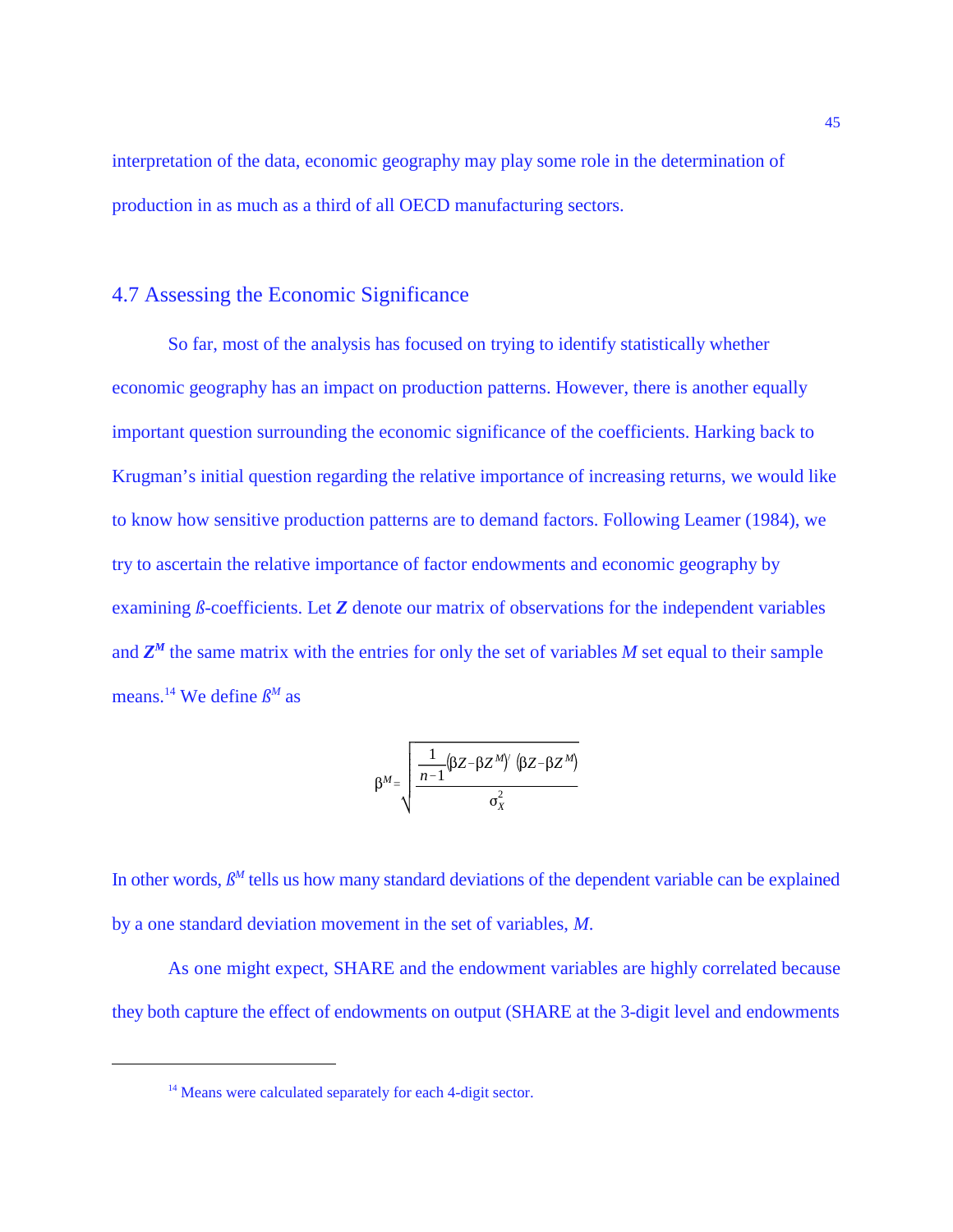at the 4-digit). Therefore, it does not make sense to separate the effects of these two variables. If we assign the explanatory power of SHARE to the Heckscher-Ohlin model, we obtain:

$$
\beta^{\text{SHARE}, \text{ Factors}}{=}0.89
$$

$$
\beta^{\text{IDIODEM}}\text{=0.05}
$$

In other words, demand fluctuations only seem to account for around 5 per cent of OECD production patterns at the 4-digit level, with 90 per cent being accounted for by factor endowments. If we believe that part of the effect that has been attributed to economic geography is really due to transportation costs interacting with CRS industries, then this 5 per cent number overstates the role of economic geography. This also puts the results of Figure 3 and the non-nested results into perspective. Deflating the variables in Figure 3 by 3-digit production and allowing production at the 3-digit level to be driven by Heckscher-Ohlin resulted in virtually all of the production variance being attributed to Heckscher-Ohlin. In other words, even though we can see a pattern in Figure 3, its importance for overall OECD production is small. We therefore conclude that economic geography is not only statistically insignificant, but economically small as well.

#### 5 Conclusion

This paper reports the first tests that nest the trade models of economic geography and Heckscher-Ohlin for estimation on international data. The particular model of economic geography which we employ is based on Krugman (1980), and features the "home market" effect. To test this, we select a setting often cited as featuring pervasive increasing returns — i.e. one we believed *ex*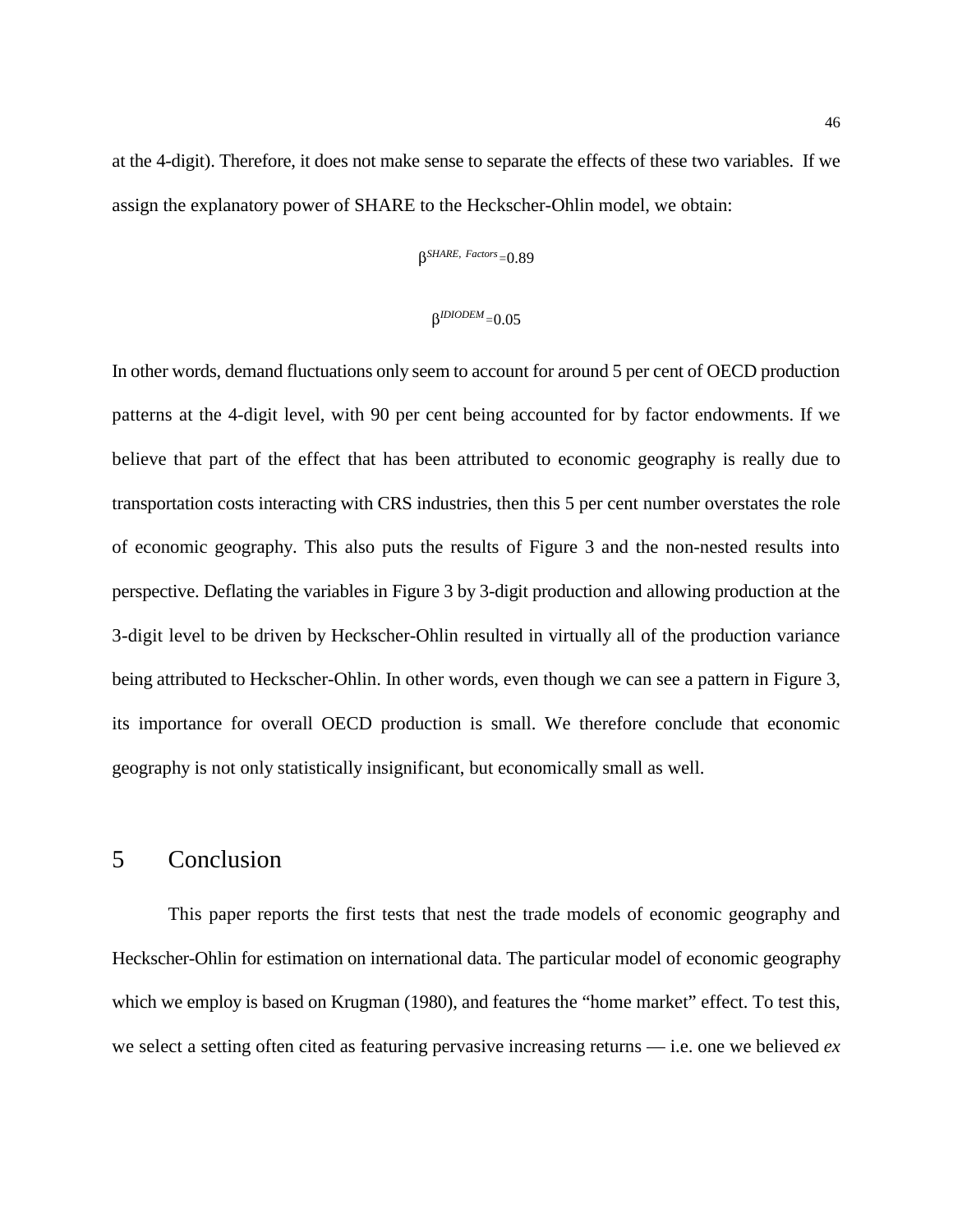*ante* to be most propitious for finding the effects of economic geography. Accordingly, our study focuses on explaining the structure of manufacturing production across the OECD.

Our principal result is that economic geography appears to play little or no role in determining the cross-national structure of OECD manufacturing production. The home market effects characteristic of this theory are not in evidence. Estimable economic effects of economic geography explain just 5 per cent of the variation in OECD production. By contrast, the crossnational structure of factor endowments is highly informative about OECD production structure.

These results raise an important question. While our focus has been on the cross-national structure of production, an important strand of the literature has instead focused on accounting for inter-regional differences in production structure (i.e. at the sub-national level). Is it possible that economic geography may matter little for the cross-national structure of production, yet matter a great deal for explaining regional production structure? This is entirely possible. Theory requires trade costs for the existence of these home market effects. Yet these effects are stronger when the trade costs are low. Recent work by McCallum (1995) and Engel and Rogers (1996) has given reason to suspect that trade costs are significantly lower within rather than between countries. This suggests that for sectors in which such effects are potentially at work, the economic significance could be much greater at the regional level. This is a fruitful area for further inquiry.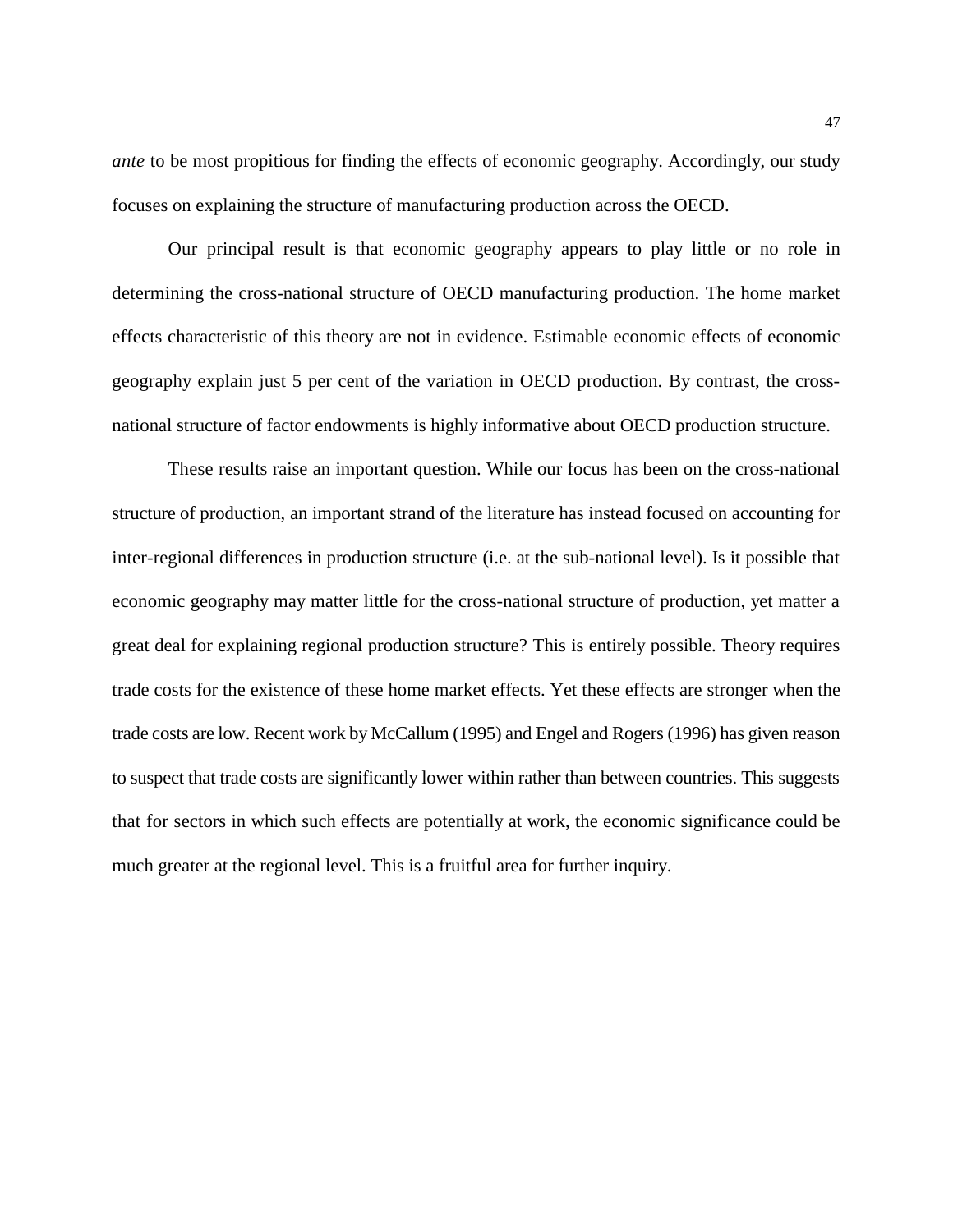# References

- Bhagwati, Jagdish and Donald R. Davis (1995) "Intraindustry Trade: Issues and Theory", forthcoming in James Melvin, James Moore, and Ray Riezman, eds., *Trade, Welfare, and Econometrics: Essays in Honor of John S. Chipman*, New York: Routledge.
- Bowen, Harry P., Edward Leamer, and Leo Sveikauskas (1987) "Multicountry, Multifactor Tests of the Factor Abundance Theory," *American Economic Review*, v. 77.
- Brecher, Richard A. and Ehsan Choudhri (1993) "Some Empirical Support for the Heckscher-Ohlin Model of Production," *Canadian Journal of Economics*, 26:2.
- Chipman, John S. (1992) "Intra-Industry Trade, Factor Proportions and Aggregation," in *Economic Theory and International Trade: Essays in Memoriam, J. Trout Rader*, NY: Springer-Verlag.
- Chipman, John S. (1987) "International Trade," in J. Eatwell, M. Milgate, and P. Newman, *The New Palgrave: A Dictionary of Economics*, NY: Macmillan.
- Davis, Donald R. (1995) "Intra-Industry Trade: A Heckscher-Ohlin-Ricardo Approach,", *Journal of International Economics*, 39:3-4, November.
- Davis, Donald R. (1997) "Critical Evidence on Comparative Advantage? North-North Trade in a Multilateral World." forthcoming *Journal of Political Economy*, October.
- Davis, Donald R., David E. Weinstein, Scott C. Bradford and Kazushige Shimpo (1997) "Using International and Japanese Regional Data to Determine When the Factor Abundance Theory of Trade Works," *American Economic Review*, June.
- Deardorff, Alan V. (1995) "Determinants of Bilateral Trade: Does Gravity Work in a Neoclassical World?" forthcoming in Jeffrey Frankel, ed., *Regionalization of the World Economy*, Chicago: U. of Chicago and NBER.
- Dixit, Avinash K., and Stiglitz, Joseph E. (1977) "Monopolistic Competition and Optimum Product Diversity," *American Economic Review* 67 (3), 297-308.
- Dixit, Avinash K., and Norman, Victor (1980) *Theory of International Trade*, Cambridge: Cambridge U. Pr.
- Engel, Charles and John H. Rogers (1996) "How Wide is the Border?" *American Economic Review*, December.
- Grubel, H.G. and P.J. Lloyd (1975) *Intra-Industry Trade: The Theory and Measurement of International Trade in Differentiated Products*, New York: John Wiley and Sons.
- Harrigan, James (1994) "Scale Economies and the Volume of Trade," *Review of Economics and Statistics*, 76:2.
- Harrigan, James (1995) "Factor Endowments and the International Location of Production: Econometric Evidence from the OECD, 1970-1985," *Journal of International Economics*.
- Harrigan, James (1997) "Technology, Factor Supplies and International Specialization: Testing the Neoclassical Model," forthcoming *American Economic Review*.
- Helpman, Elhanan (1981) "International Trade in the Presence of Product Differentiation, Economies of Scale and Monopolistic Competition: A Chamberlin-Heckscher-Ohlin Approach," *Journal of International Economics*, 11:3.
- Helpman, Elhanan (1988) "Imperfect Competition and International Trade: Evidence From Fourteen Industrial Countries," in A. Michael Spence and Heather Hazard, eds., *International Competitiveness*, NY: Ballinger Publishing.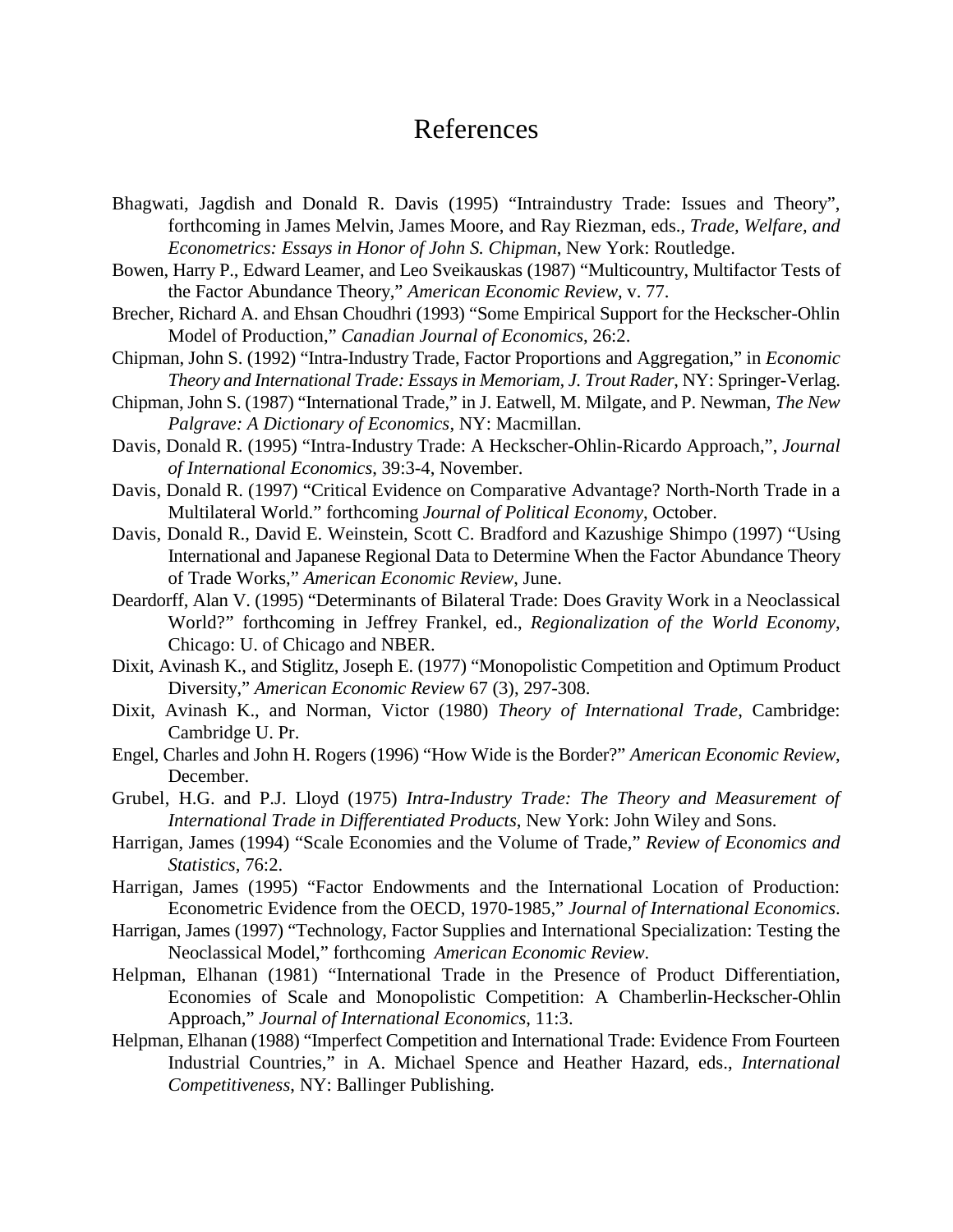- Helpman, Elhanan and Krugman, Paul (1985) *Market Structure and Foreign Trade*, Cambridge: MIT Press.
- Hummels, David, and Levinsohn, James (1995) "Monopolistic Competition and International Trade: Reconsidering the Evidence," *Quarterly Journal of Economics*, Vol. CX, August, pp. 799- 836.
- Hunter, Linda and James R. Markusen, (1989) "Per-Capita Income as a Determinant of Trade," in Feenstra, *Empirical Methods for International Trade*, 89-109.
- Hunter, Linda. (1991) "The Contribution of Nonhomothetic Preferences to Trade," *Journal of International Economics*, May , 345-358.
- Jorgenson, Dale (1986) "Econometric Methods for Modeling Producer Behavior," in Griliches, Zvi, and Michael Intriligator, eds., *Handbook of Econometrics*. Volume 3, New York: Elsevier Science.
- Klepper, S. and Leamer E. E. (1984) "Sets of Maximum Likelihood Estimates for Regressions with All Variables Measured with Error," *Econometrica*, January, pp. 163-183.
- Krugman, Paul R. (1980) "Scale Economies, Product Differentiation, and the Pattern of Trade," *American Economic Review*, 70, 950-959.
- Krugman, Paul R. (1984) "Import Protection as Export Promotion," in H. Kierzkowski, ed., *Monopolistic Competition and International Trade*, New York: Oxford U. Pr.
- Krugman, Paul R. (1990) "Introduction," *Rethinking International Trade*, Cambridge: MIT.
- Krugman, Paul R. (1991) *Geography and Trade*, Cambridge: MIT.
- Krugman, Paul R. (1994) "Empirical Evidence on the New Trade Theories: The Current State of Play," in *New Trade Theories: A Look at the Empirical Evidence*, London: Center for Economic Policy Research.
- Leamer, Edward (1984) *Sources of International Comparative Advantage*, Cambridge: MIT Press.
- Leamer, Edward (1980) "The Leontief Paradox Reconsidered," *Journal of Political Economy*, 88, 495-503.
- Leamer, Edward and James Levinsohn (1995) "International Trade Theory: The Evidence" in Gene Grossman and Kenneth Rogoff, eds., *Handbook of International Economics*, vol. 3, New York: Elsevier.
- Leontief, Wassily (1953) "Domestic Production and Foreign Trade: The American Capital Position Re-Examined," *Proceedings of the American Philosophical Society*, 97, 332-349.
- Linder, Staffan Burenstam (1961) *An Essay on Trade and Transformation*, NY: John Wiley and Sons.
- McCallum, John (1995) "National Borders Matter: Canada-US Regional Trade Patterns," *American Economic Review*, 85:3.
- Markusen, James R. (1986) "Explaining the Volume of Trade: An Eclectic Approach," *American Economic Review*, 76, 1002-1011.
- Markusen, James R. and Wigle, Randall M. (1990) "Explaining the Volume of North-South Trade," *Economic Journal*, 100, 1206-1215.
- Maskus, Keith (1991) "Comparing International Trade Data and Product and National Characteristics Data for the Analysis of Trade Models," in Hooper, Peter; Richardson, J. David, eds. *International economic transactions: Issues in measurement and empirical research.* National Bureau of Economic Research Studies in Income and Wealth, vol. 55, Chicago and London: University of Chicago Press, 17-56.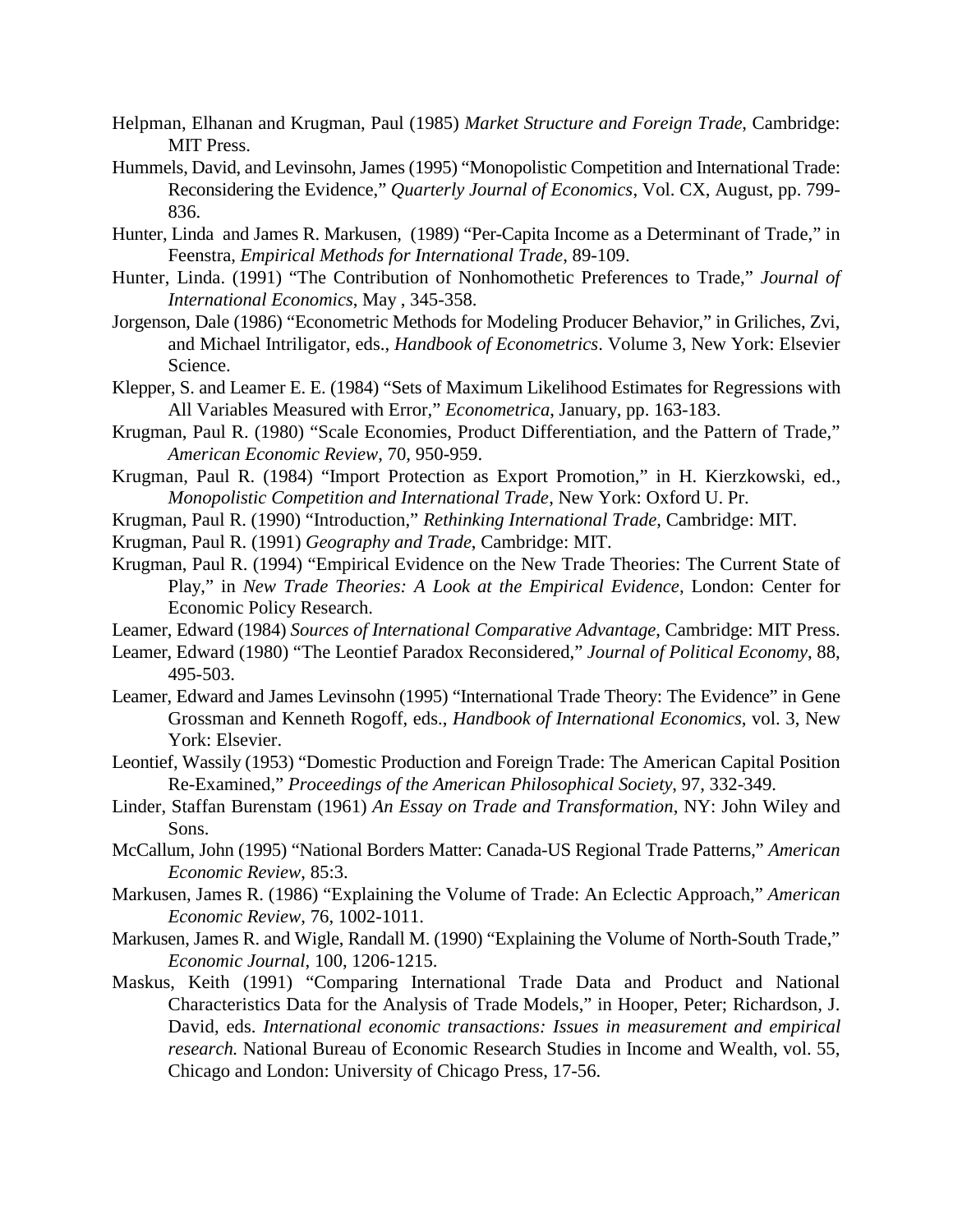- Scherer, F. M. and David Ross (1990) *Industrial Market Structure and Economic Performance*, Boston: Houghton Mifflin Company.
- Trefler, Daniel (1993) "International Factor Price Differences: Leontief was Right!", *Journal of Political Economy*, 101.
- Trefler, Daniel (1996) "The Case of the Missing Trade and other Mysteries," *American Economic Review.*
- Weder, Rolf (1995) "Linking Absolute and Comparative Advantage to Intra-Industry Trade Theory," *Review of International Economics*, 3:3, October.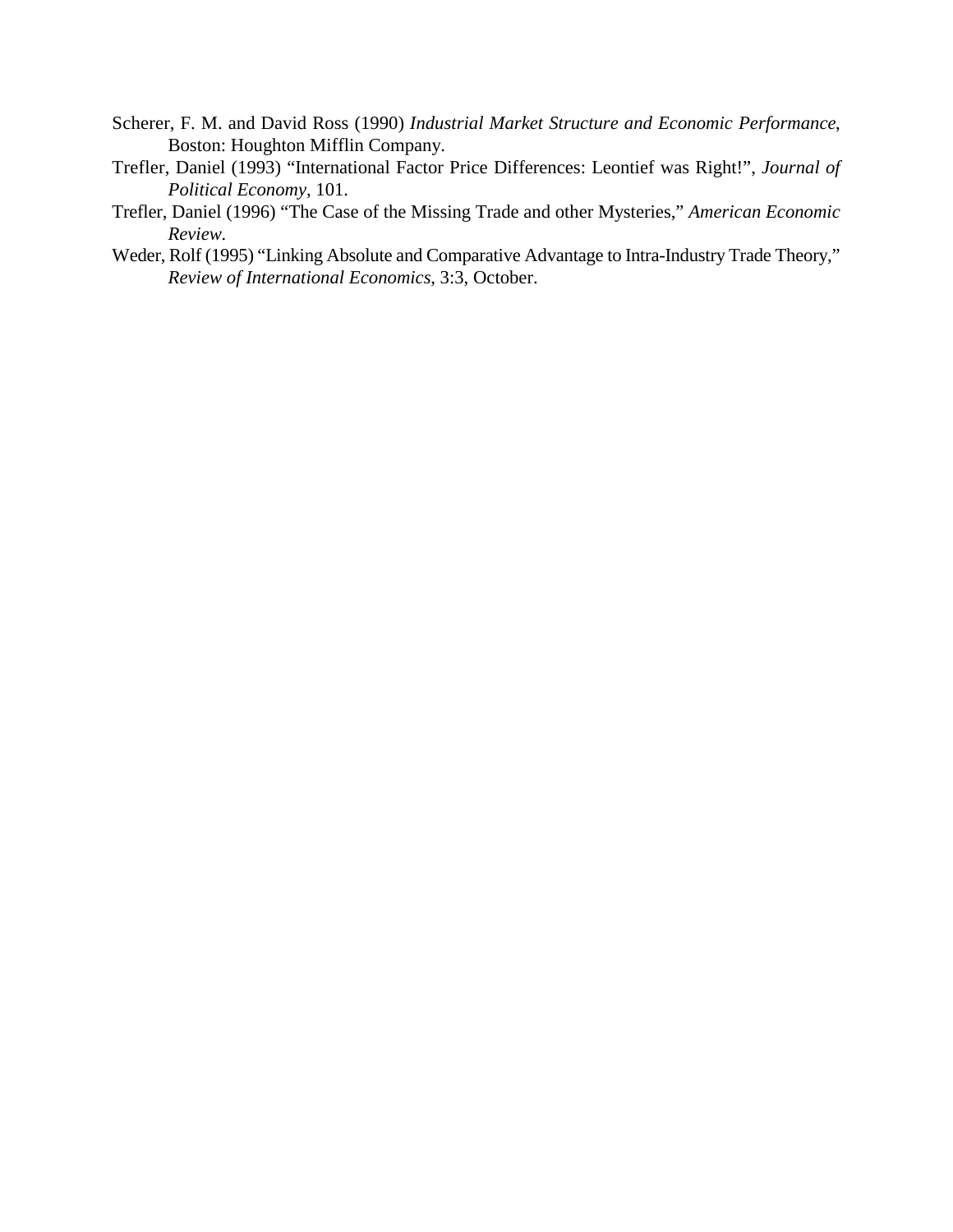### **Table 1**

#### **Countries in Data Set**

| Used        | Countries No 4-digit data<br>Available |
|-------------|----------------------------------------|
| Australia   |                                        |
| Austria     | $\overline{X}$                         |
| Belgium/Lux |                                        |
| Canada      |                                        |
| Denmark     | X                                      |
| Finland     |                                        |
| France      |                                        |
| Germany     |                                        |
| Greece      | X                                      |
| Ireland     | $\overline{X}$                         |
| Italy       |                                        |
| Japan       |                                        |
| Netherlands |                                        |
| New Zealand | $\overline{X}$                         |
| Norway      |                                        |
| Portugal    | X                                      |
| Spain       | $\overline{X}$                         |
| Sweden      |                                        |
| Turkey      | $\overline{X}$                         |
| <b>UK</b>   |                                        |
| <b>USA</b>  |                                        |
| Yugoslavia  | X                                      |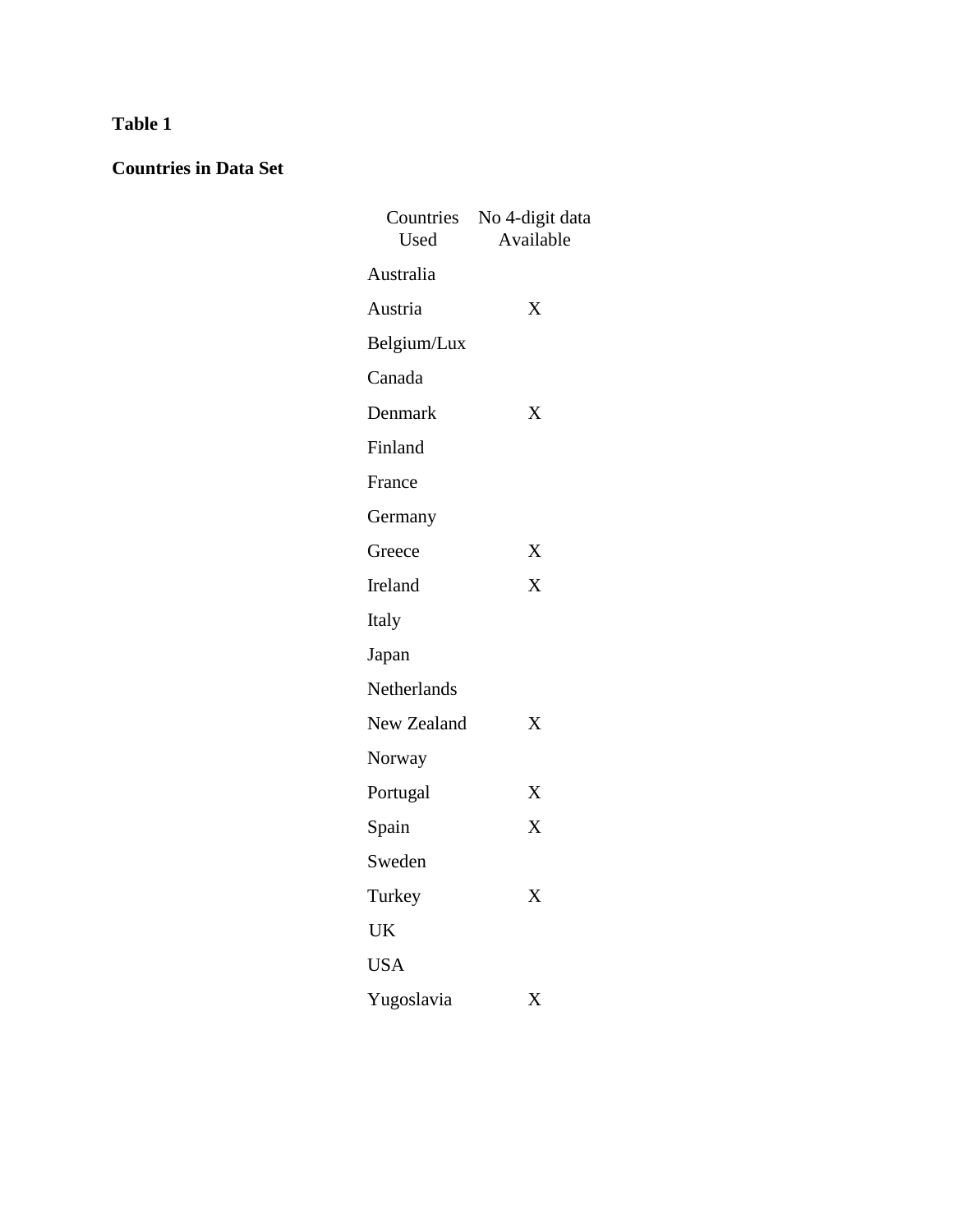# **Table 2**

# **Industries Used in the Analysis**

| Dropped $(X)$             | <b>ISIC</b> | Industry                                                                                             |
|---------------------------|-------------|------------------------------------------------------------------------------------------------------|
|                           | 311         | Food products                                                                                        |
|                           | 3111        | Slaughtering, preparing and preserving meat                                                          |
|                           | 3112        | Dairy products                                                                                       |
|                           | 3113        | Canning and preserving of fruits and vegetables                                                      |
|                           | 3114        | Canning, preserving and processing of fish, crustacea and similar foods                              |
|                           | 3115        | Vegetable and animal oils and fats                                                                   |
|                           | 3116        | Grain mill products                                                                                  |
|                           | 3117        | <b>Bakery</b> products                                                                               |
| X                         | 3118        | Sugar factories and refineries                                                                       |
|                           | 3119        | Cocoa, chocolate and sugar confectionery                                                             |
|                           | 312         | Other food products                                                                                  |
| $\boldsymbol{\mathrm{X}}$ | 3121        | Food products not elsewhere classified                                                               |
|                           | 3122        | Prepared animal feeds                                                                                |
|                           | 313         | Beverage industries                                                                                  |
|                           | 3131        | Distilling, rectifying and blending spirits                                                          |
| X                         | 3132        | Wine industries                                                                                      |
|                           | 3133        | Malt liquors and malt                                                                                |
| X                         | 3134        | Soft drinks and carbonated waters industries                                                         |
| $\boldsymbol{\mathrm{X}}$ | 314         | Tobacco manufactures                                                                                 |
|                           | 321         | Textiles                                                                                             |
|                           | 3211        | Spinning, weaving and finishing textiles                                                             |
|                           | 3212        | Made-up textile goods except wearing apparel                                                         |
|                           | 3213        | Knitting mills                                                                                       |
|                           | 3214        | Carpets and rugs                                                                                     |
|                           | 3215        | Cordage, rope and twine industries                                                                   |
|                           | 3219        | Textiles nec                                                                                         |
| X                         | 322         | Wearing apparel, except footwear                                                                     |
|                           | 323         | Leather and products of leather, leather substitutes and fur, except footwear and<br>wearing apparel |
|                           | 3231        | Tanneries and leather finishing                                                                      |
| X                         | 3232        | Fur dressing and dyeing industries                                                                   |
|                           | 3233        | Products of leather and leather substitutes, except footwear and wearing apparel                     |
| X                         | 324         | Footwear, except vulcanized or molded rubber or plastic footwear                                     |
|                           | 331         | Wood and wood and cork products, except furniture                                                    |
|                           | 3311        | Sawmills, planing and other wood mills                                                               |
|                           | 3312        | Wooden and cane containers and small cane ware                                                       |
|                           | 3319        | Wood and cork products nec                                                                           |
| X                         | 332         | Furniture and fixtures, except primarily of metal                                                    |
|                           |             |                                                                                                      |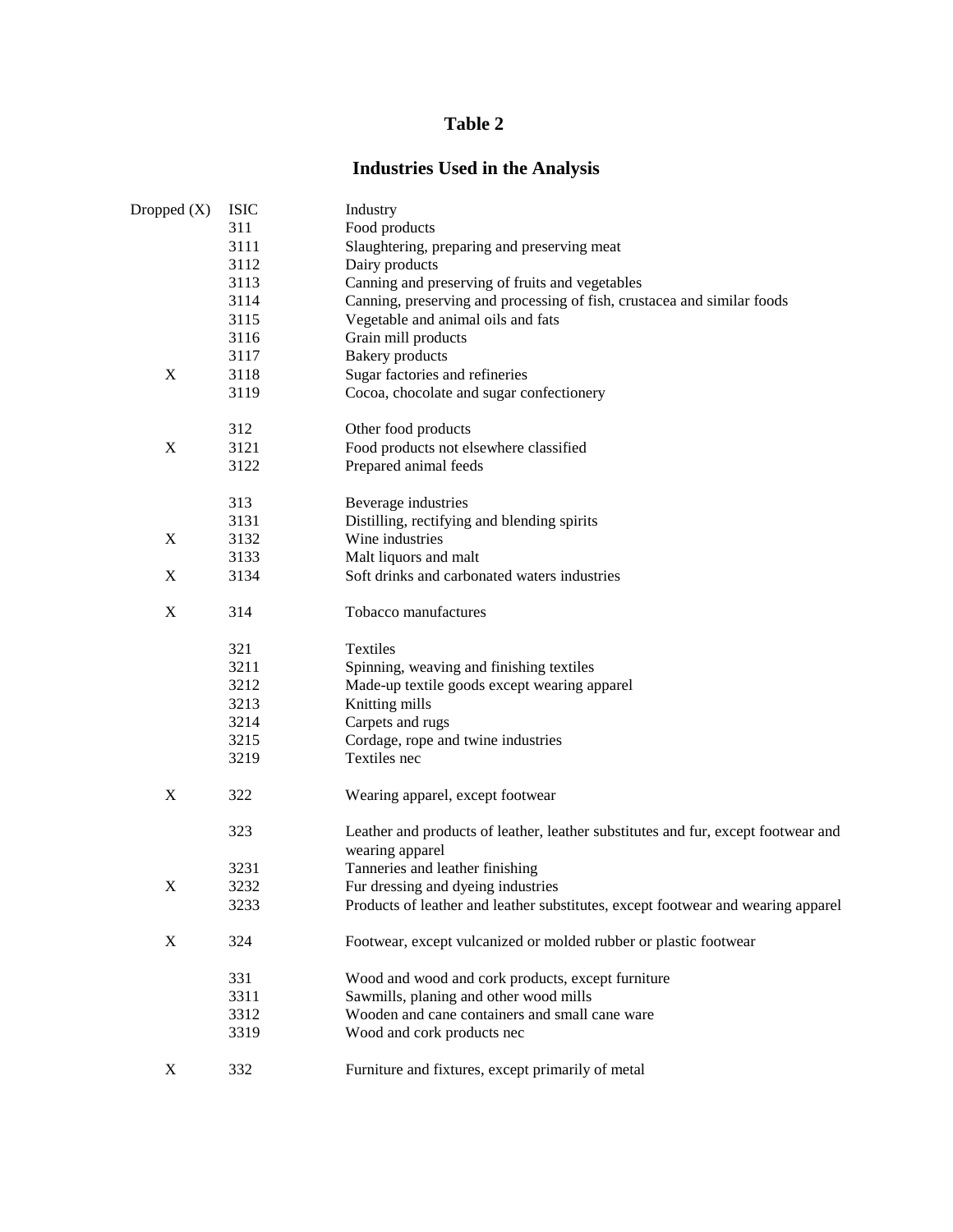# **Table 2 (Continued)**

# **Industries Used in the Analysis**

| Dropped $(X)$             | <b>ISIC</b> | Industry                                                                    |
|---------------------------|-------------|-----------------------------------------------------------------------------|
|                           | 341         | Paper and paper products                                                    |
|                           | 3411        | Pulp, paper and paperboard                                                  |
|                           | 3412        | Containers and boxes of paper and paperboard                                |
|                           | 3419        | Pulp, paper and paperboard articles nec                                     |
| $\mathbf X$               | 342         | Printing, publishing and allied industries<br><b>Plastic Products</b>       |
|                           | 351         | Industrial chemicals                                                        |
|                           | 3511        | Basic industrial chemicals except fertilizer                                |
|                           | 3512        | Fertilizers and pesticides                                                  |
|                           | 3513        | Synthetic resins, plastic materials and man-made fibers except glass        |
|                           | 352         | Other chemical products                                                     |
|                           | 3521        | Paints, varnishes and lacquers                                              |
|                           | 3522        | Drugs and medicines                                                         |
|                           | 3523        | Soap and cleaning preparations, perfumes, cosmetics and other toilet preps. |
|                           | 3529        | Chemical products nec                                                       |
| $\mathbf X$               | 353         | Petroleum refineries                                                        |
| X                         | 354         | Miscellaneous products of petroleum and coal                                |
|                           | 355         | Rubber products                                                             |
| $\boldsymbol{\mathrm{X}}$ | 3551        | Tire and tube industries                                                    |
|                           | 3559        | Rubber products nec                                                         |
| $\mathbf X$               | 356         | Plastic products nec                                                        |
| $\mathbf X$               | 361         | Pottery, china and earthenware                                              |
| $\mathbf X$               | 362         | Glass and glass products                                                    |
|                           | 369         | Other non-metallic mineral products                                         |
|                           | 3691        | Structural clay products                                                    |
|                           | 3692        | Cement, lime and plaster                                                    |
|                           | 3699        | Non-metallic mineral products nec                                           |
| $\mathbf X$               | 371         | Iron and steel basic industries                                             |
| $\mathbf X$               | 372         | Non-ferrous metal basic industries                                          |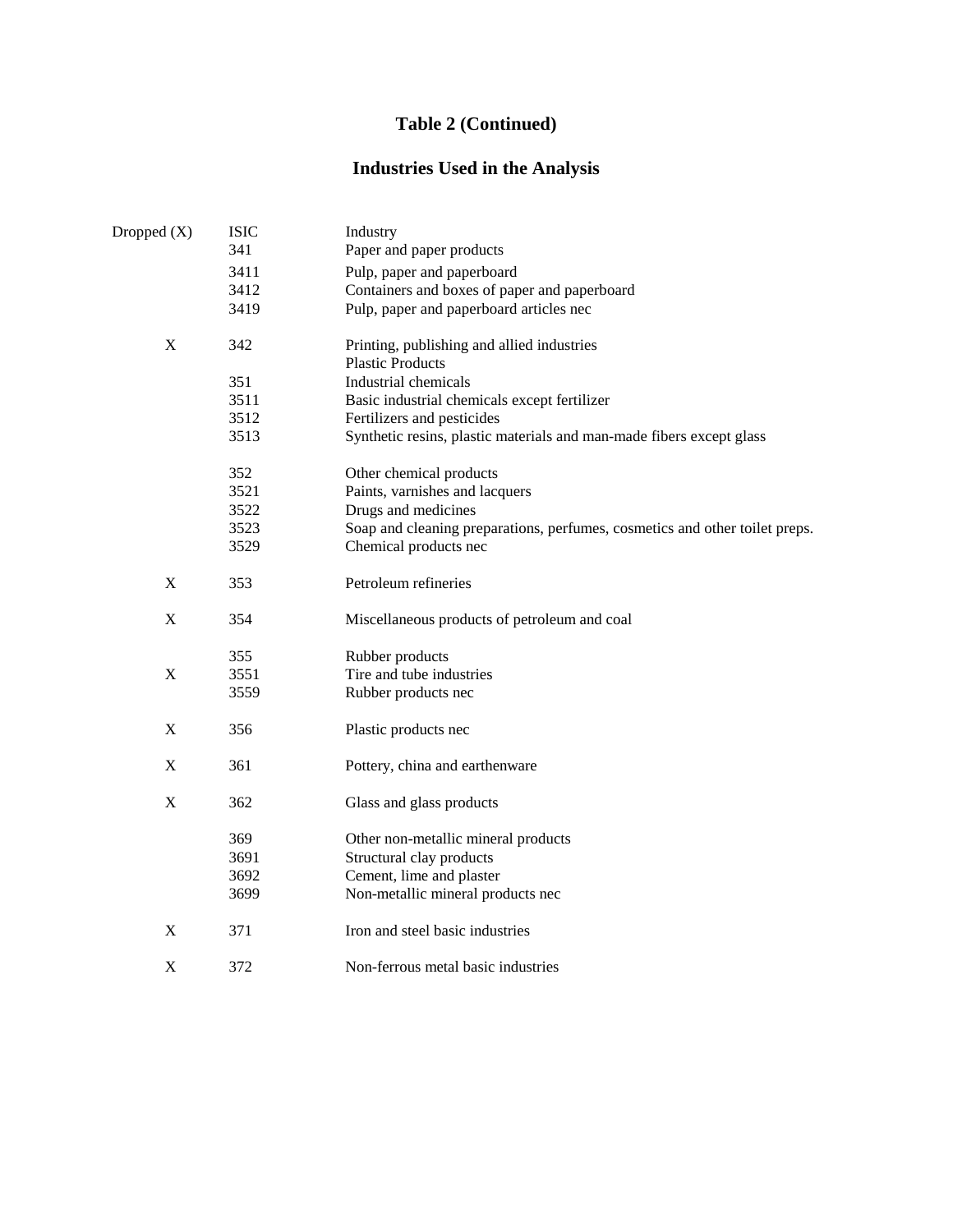# **Table 2 (Continued)**

# **Industries Used in the Analysis**

| Dropped $(X)$ | <b>ISIC</b><br>381 | Industry<br>Fabricated metal products, except machinery and equipment                                             |
|---------------|--------------------|-------------------------------------------------------------------------------------------------------------------|
|               | 3811               |                                                                                                                   |
|               | 3812               | Cutlery, hand tools and general hardware                                                                          |
|               |                    | Furniture and fixtures primarily of metal                                                                         |
|               | 3813               | Structural metal products                                                                                         |
|               | 3819               | Fabricated metal products except machinery and equipment not elsewhere<br>classified                              |
|               | 382                | Machinery except electrical                                                                                       |
|               | 3821               | Engines and turbines                                                                                              |
|               | 3822               | Agriculture machinery and equipment                                                                               |
|               | 3823               | Metal and wood working machinery                                                                                  |
|               | 3824               | Special industrial machinery and equipment except metal and wood working<br>machinery                             |
|               | 3825               | Office, computing and accounting machinery                                                                        |
|               | 3829               | Machinery and equipment, except electrical nec                                                                    |
|               | 383                | Electrical machinery apparatus, appliance and supplies                                                            |
|               | 3831               | Electrical industrial machinery and apparatus                                                                     |
|               | 3832               | Radio, television and communication equipment and apparatus                                                       |
|               | 3833               | Electrical appliances and housewares                                                                              |
|               | 3839               | Electrical apparatus and supplies nec                                                                             |
|               | 384                | Transport equipment                                                                                               |
|               | 3841               | Shipbuilding and repairing                                                                                        |
| $\mathbf X$   | 3842               | Railroad equipment                                                                                                |
|               | 3843               | Motor vehicles                                                                                                    |
| $\mathbf X$   | 3844               | Motorcycles and bicycles                                                                                          |
| $\mathbf X$   | 3845               | Aircraft                                                                                                          |
| $\mathbf X$   | 3849               | Transport equipment nec                                                                                           |
|               | 385                | Professional and scientific and measuring and controlling equipment nec, and of<br>photographic and optical goods |
|               | 3851               | Professional and scientific, and measuring and controlling equipment                                              |
|               |                    | nec                                                                                                               |
| $\mathbf X$   | 3852               | Photographic and optical goods                                                                                    |
| $\mathbf X$   | 3853               | Watches and clocks                                                                                                |
| $\mathbf X$   | 3901               | Jewelry and related articles                                                                                      |
| $\mathbf X$   | 3902               | Musical instruments                                                                                               |
| $\mathbf X$   | 3903               | Sporting and athletic goods                                                                                       |
| $\mathbf X$   | 3909               | Manufacturing industries nec                                                                                      |
|               |                    |                                                                                                                   |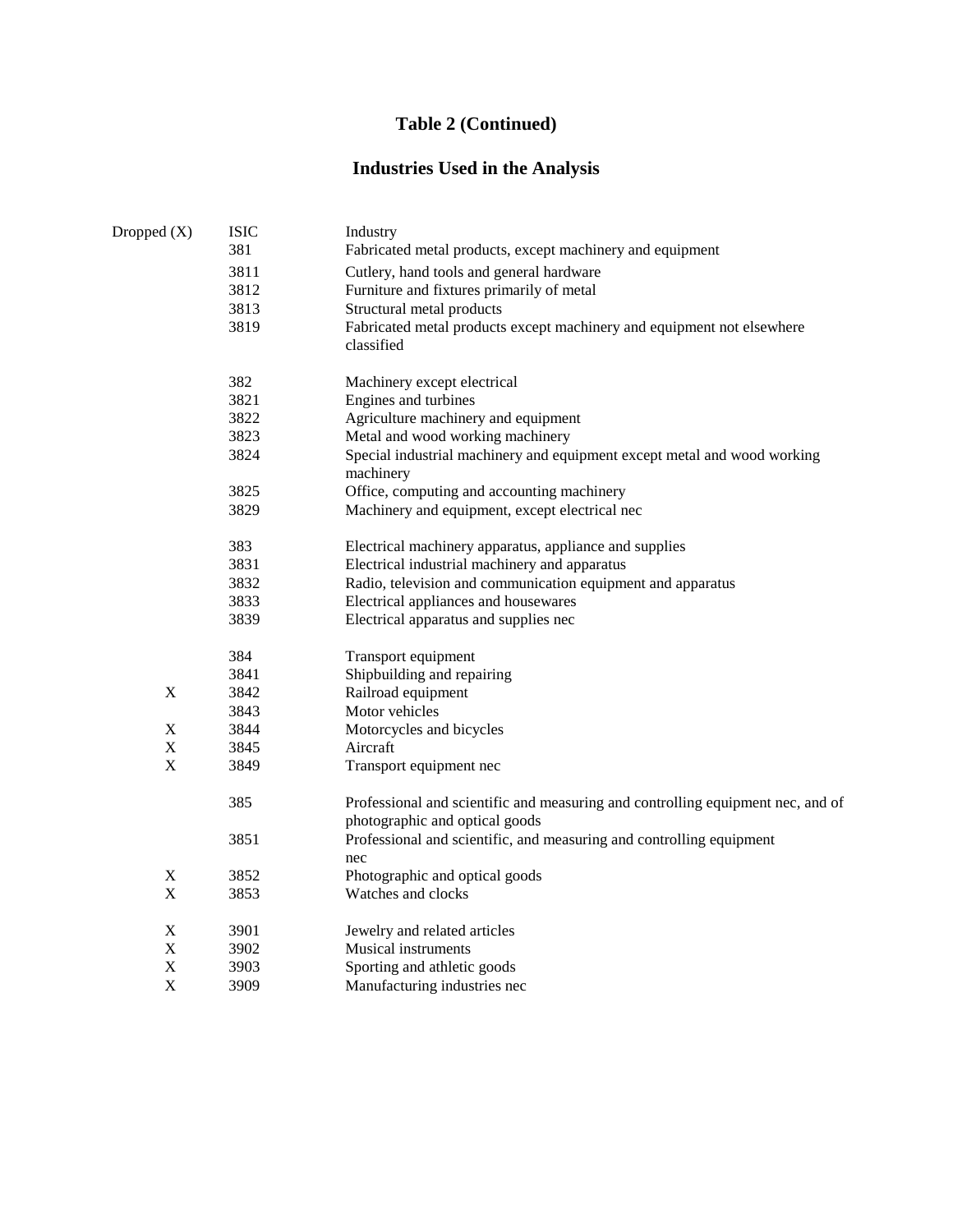# **Table 3**

# **Sample Statistics**

# **Correlation of 4-digit Output by Country (1985)**

|            | CAN        | <b>USA</b> | <b>JPN</b> | <b>AUS</b> |
|------------|------------|------------|------------|------------|
| <b>CAN</b> | 1.00       |            |            |            |
| <b>USA</b> | 0.82       | 1.00       |            |            |
| <b>JPN</b> | 0.76       | 0.91       | 1.00       |            |
| <b>AUS</b> | 0.80       | 0.77       | 0.62       | 1.00       |
| <b>BLX</b> | 0.79       | 0.79       | 0.76       | 0.63       |
| <b>FIN</b> | 0.51       | 0.33       | 0.14       | 0.36       |
| <b>FRA</b> | 0.77       | 0.88       | 0.77       | 0.79       |
| <b>GER</b> | 0.83       | 0.89       | 0.88       | 0.70       |
| <b>ITA</b> | 0.75       | 0.78       | 0.81       | 0.60       |
| <b>NTH</b> | 0.33       | 0.50       | 0.32       | 0.46       |
| <b>NOR</b> | 0.40       | 0.34       | 0.17       | 0.45       |
| <b>SWE</b> | 0.91       | 0.82       | 0.72       | 0.72       |
| <b>UK</b>  | 0.62       | 0.88       | 0.81       | 0.64       |
|            |            |            |            |            |
|            |            |            |            |            |
|            | <b>BLX</b> | <b>FIN</b> | <b>FRA</b> | <b>GER</b> |
| <b>BLX</b> | 1.00       |            |            |            |
| <b>FIN</b> | 0.20       | 1.00       |            |            |
| <b>FRA</b> | 0.73       | 0.32       | 1.00       |            |
| <b>GER</b> | 0.90       | 0.16       | 0.80       | 1.00       |
| <b>ITA</b> | 0.85       | 0.19       | 0.77       | 0.88       |
| <b>NTH</b> | 0.53       | 0.36       | 0.52       | 0.38       |
| <b>NOR</b> | 0.23       | 0.65       | 0.34       | 0.20       |
| <b>SWE</b> | 0.64       | 0.69       | 0.74       | 0.73       |
| UK         | 0.75       | 0.24       | 0.84       | 0.81       |
|            |            |            |            |            |
|            |            |            |            |            |
|            | <b>ITA</b> | <b>NTH</b> | <b>NOR</b> | <b>SWE</b> |
| <b>ITA</b> | 1.00       |            |            |            |
| <b>NTH</b> | 0.44       | 1.00       |            |            |
| <b>NOR</b> | 0.19       | 0.49       | 1.00       |            |
| <b>SWE</b> | 0.61       | 0.32       | 0.50       | 1.00       |
| UK         | 0.73       | 0.60       | 0.29       | 0.66       |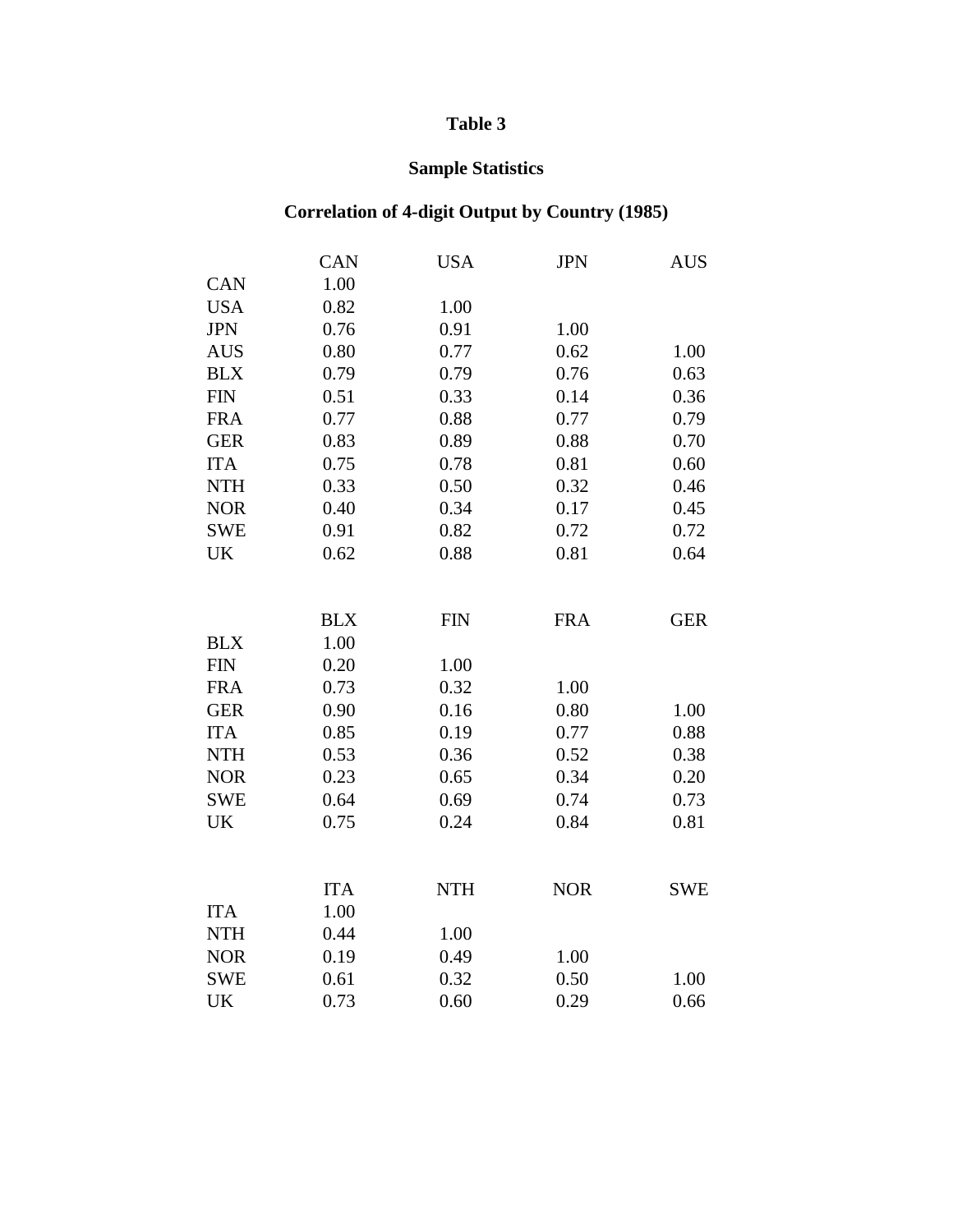# **Table 3 (Continued)**

# **Sample Statistics**

| Variable           | Mean      | <b>Std Dev</b> | Minimum  | Maximum    |
|--------------------|-----------|----------------|----------|------------|
| IDIODEM/X3         | 0.01      | 0.11           | $-0.59$  | 0.61       |
| SHARE/X3           | 0.27      | 0.21           | 0.01     | 0.87       |
| CAP <sub>85</sub>  | 785511000 | 1009220000     | 91670300 | 3512070000 |
| LABOR85            | 20763     | 23547          | 1796     | 79190      |
| EDUC <sub>85</sub> | 5287      | 10145          | 243      | 37610      |
| LAND <sub>85</sub> | 26480     | 51487          | 771      | 189799     |
| FUEL <sub>85</sub> | 239358    | 520333         | 22       | 1935810    |
| RGDP85             | 709383000 | 1054510000     | 59084700 | 3962220000 |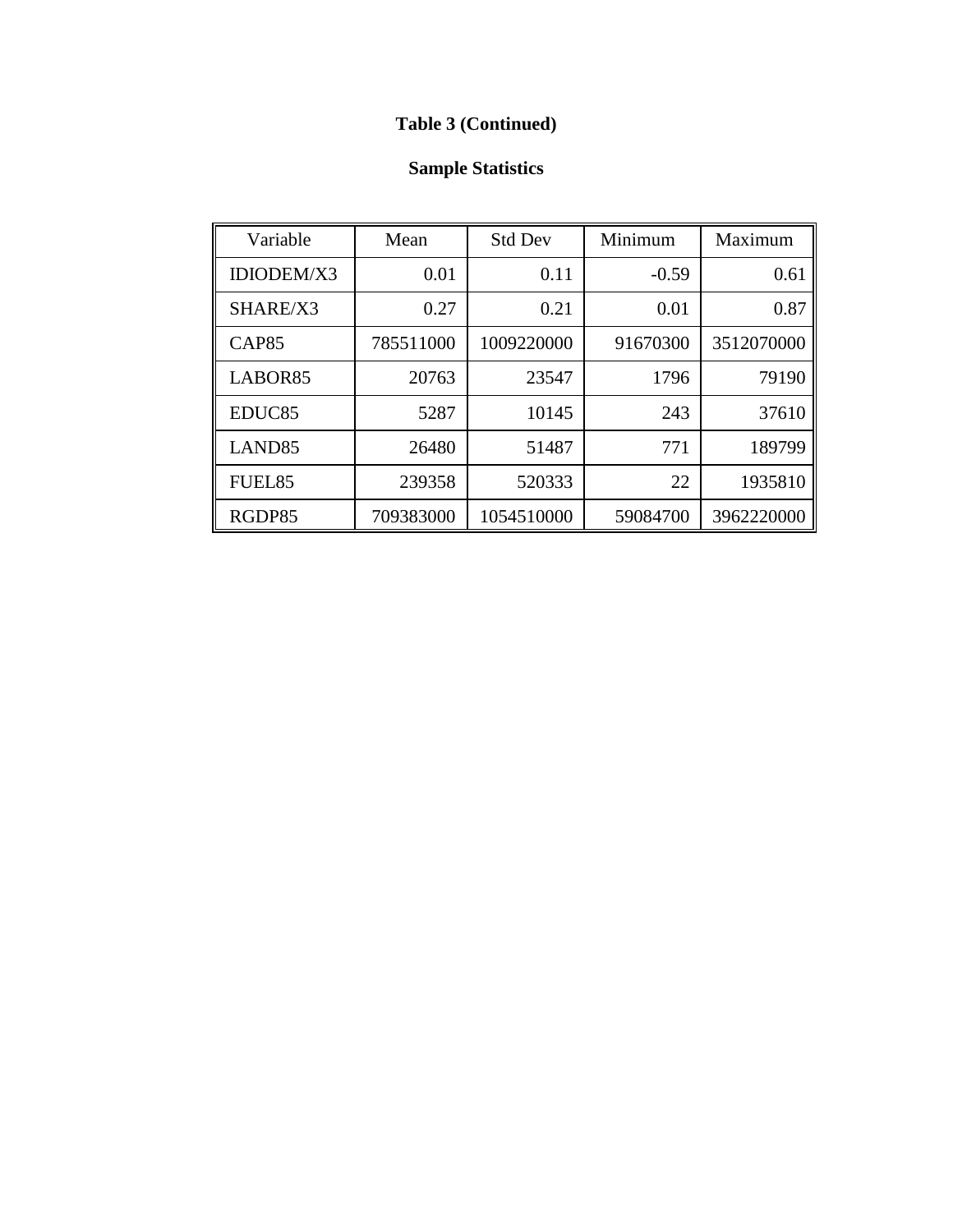|         | 3-Digit Production Regressed on Factor Endowments | (22 Countries, Endogenous Heteroskedasticity Correction) |
|---------|---------------------------------------------------|----------------------------------------------------------|
| Table 4 |                                                   |                                                          |

|                          |          |                 |          | t-statistics |          |          | $F_{.01,5,16} =$<br>4.4 |                                     |
|--------------------------|----------|-----------------|----------|--------------|----------|----------|-------------------------|-------------------------------------|
|                          | Constant | ${\rm Capital}$ | Labor    | Education    | Land     | Fuel     |                         | F-Statistic Adjusted R <sup>2</sup> |
| Food Products            | 1.425    | 2.768           | $-0.874$ | 0.444        | 0.375    | 1.826    | 55.03                   | 0.9279                              |
| Other food               | $-1.41$  | 7.458           | $-4.901$ | $-4.392$     | $-3.152$ | 6.329    | 198.27                  | 886.0                               |
| Beverages                | $-0.86$  | 3.347           | 0.08     | $-1.206$     | $-0.715$ | 2.625    | 52.27                   | 0.9423                              |
| Tobacco                  | $-1.056$ | 2.239           | 0.962    | $-1.801$     | $-1.238$ | 2.898    | 23.8                    | 0.8444                              |
| Textiles                 | $-0.284$ | 2.332           | 0.967    | 0.469        | 0.058    | 0.433    | 42.25                   | 0.9076                              |
| Apparel                  | $-0.623$ | 2.908           | $-0.623$ | 0.108        | 0.6      | 2.086    | 91.39                   | 0.9556                              |
| Leather Goods            | $-0.193$ | 2.541           | 0.449    | $-1.606$     | 0.844    | 0.528    | 11.07                   | 0.7056                              |
| Footwear                 | 0.421    | 1.63            | 0.696    | $-0.861$     | 0.741    | $-0.131$ | 4.59                    | 0.4611                              |
| Wood and Wood Products   | 1.089    | 3.216           | $-2.21$  | 0.504        | 0.737    | 0.734    | 73.99                   | 0.9456                              |
| Furniture and Fixtures   | 1.335    | 3.183           | 0.538    | 0.655        | $-0.892$ | 1.03     | 120.86                  | 0.9661                              |
| Paper and Paper Products | 0.94     | 1.276           | $-1.202$ | 1.604        | $-0.257$ | 1.063    | 24.73                   | 0.8496                              |
| Printing and Publishing  | $-0.243$ | 1.654           | $-0.194$ | 0.689        | $-0.666$ | 2.451    | 52.22                   | 0.9242                              |
| Industrial Chemicals     | $-1.087$ | 4.005           | 0.576    | 1.085        | $-3.004$ | 2.991    | 68.77                   | 0.9416                              |
| Other Chemical Products  | $-1.369$ | 3.445           | $-0.402$ | 0.791        | $-1.264$ | 2.554    | 137.72                  | 0.9702                              |
| Petroleum Refining       | $-0.587$ | 0.785           | 0.09     | 1.472        | $-0.457$ | 1.658    | 23.69                   | 0.8438                              |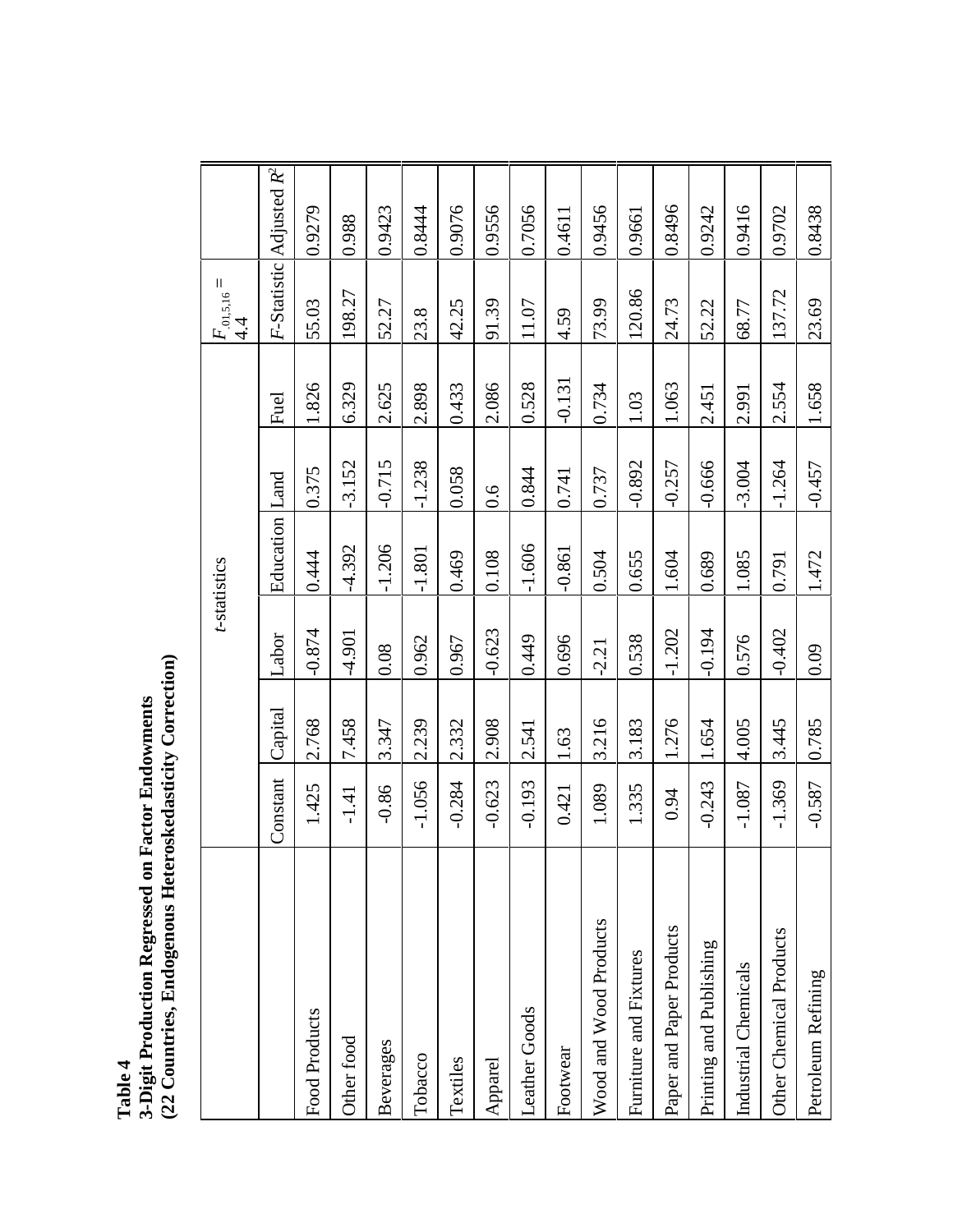Table 4 (Continued)<br>3-Digit Production Regressed on Factor Endowments<br>(22 Countries, Endogenous Heteroskedasticity Correction) **(22 Countries, Endogenous Heteroskedasticity Correction) 3-Digit Production Regressed on Factor Endowments Table 4 (Continued)**

|                                  |          |                 |          | t-statistics |          |       | $F_{.01,5,16} =$<br>$\frac{4}{1}$ |                |
|----------------------------------|----------|-----------------|----------|--------------|----------|-------|-----------------------------------|----------------|
|                                  | Constant | ${\rm Capital}$ | Labor    | Education    | Land     | Fuel  | F-Statistic                       | Adjusted $R^2$ |
| Misc. Petroleum and Coal Prods   | $-0.593$ | 1.329           | 0.619    | 0.285        | $-1.197$ | 1.145 | 18.46                             | 0.8212         |
| Rubber Prods.                    | $-1.328$ | 3.492           | $-0.566$ | $-0.036$     | 0.335    | 1.128 | 81.93                             | 0.9507         |
| Plastic Prods. NEC               | $-0.982$ | 2.881           | $-0.922$ | 0.003        | $-0.173$ | 0.467 | 22.97                             | 0.8395         |
| Pottery, china                   | $-0.916$ | 3.061           | 0.316    | $-2.405$     | 0.274    | 1.714 | 8.36                              | 0.6367         |
| Glass and Glass Prods            | $-0.588$ | 3.098           | 0.331    | 1.348        | $-0.96$  | 0.625 | 53.05                             | 0.9253         |
| Other Non-Metallic Min. Prods    | $-0.192$ | 3.816           | $-0.799$ | $-0.877$     | 0.453    | 0.306 | 27.93                             | 0.8651         |
| Iron and steel                   | $-1.301$ | 4.731           | $-0.37$  | $-1.646$     | $-0.258$ | 1.037 | 48.73                             | 0.9191         |
| Non-ferrous Metals               | $-0.553$ | 3.857           | $-1.716$ | 0.33         | 1.528    | 2.044 | 57.89                             | 0.9312         |
| Fabricated Metal Prods           | $-0.58$  | 2.684           | $-0.668$ | 1.642        | $-0.77$  | 0.666 | 59.93                             | 0.9335         |
| Machinery                        | $-1.398$ | 3.857           | $-0.696$ | 0.804        | $-1.575$ | 2.058 | 193.57                            | 0.9787         |
| Electrical Machinery             | $-1.106$ | 3.015           | $-0.687$ | $-0.021$     | $-0.81$  | 0.559 | 27.62                             | 0.8637         |
| <b>Transportation Equipment</b>  | $-1.74$  | 4.172           | $-1.055$ | 1.881        | $-0.67$  | 0.236 | 94.62                             | 0.9571         |
| Professional & Scientific Equip. | $-1.302$ | 2.095           | $-0.454$ | 1.275        | $-1.496$ | 0.608 | 40.67                             | 0.9043         |
| Other Manufacturing Industries   | $-1.327$ | 3.723           | $-1.417$ | $-0.42$      | $-0.039$ | 1.021 | 56.46                             | 0.9296         |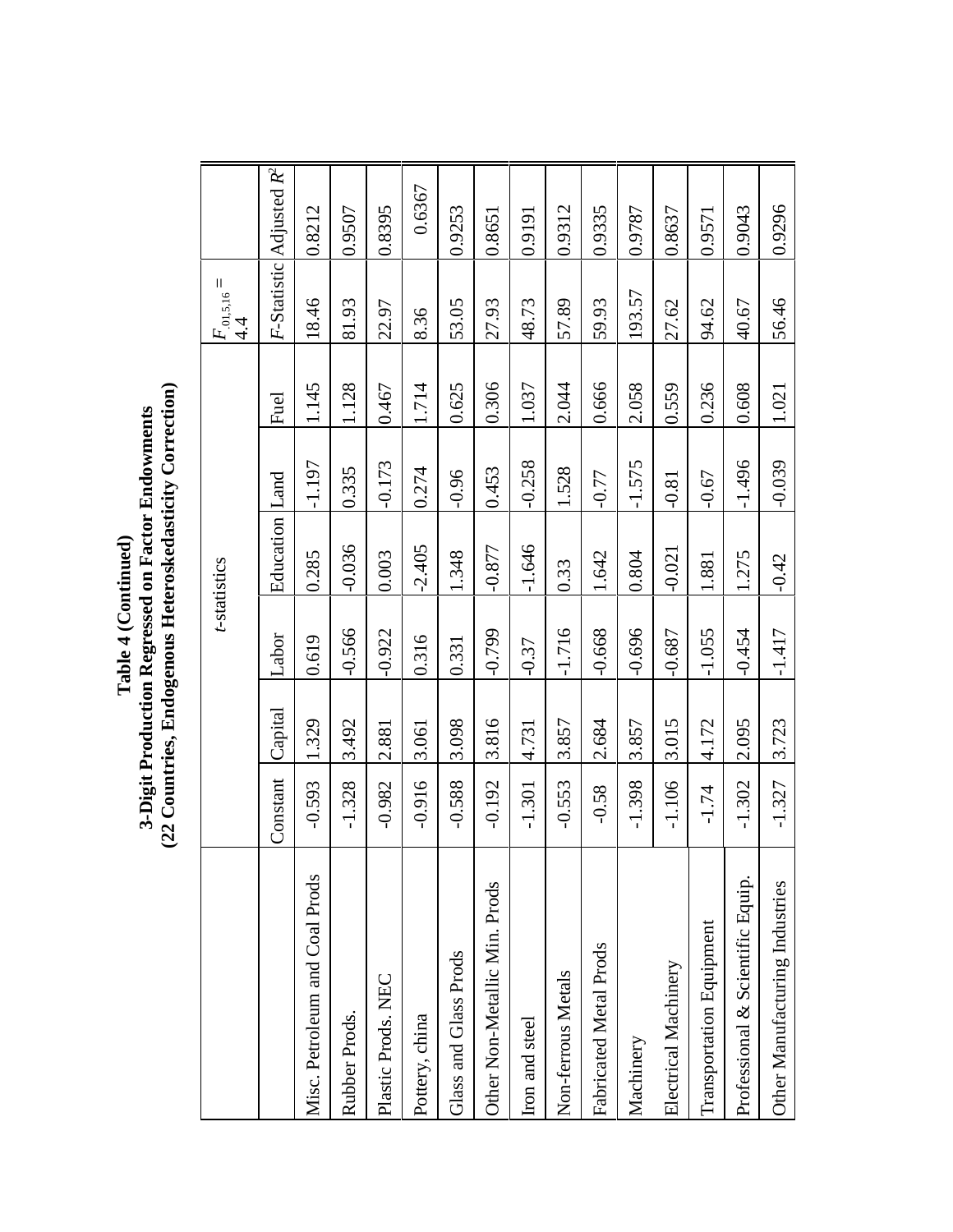**Table 5**<br>**3-Digit Production Regressed on Factor Endowments**<br>(22 Countries, All Data Deflated by GDP) **3-Digit Production Regressed on Factor Endowments (22 Countries, All Data Deflated by GDP)**

|                          |          |         |          | t-statistics |          |          | $F_{.01,5,16} =$<br>4.4 |                                     |
|--------------------------|----------|---------|----------|--------------|----------|----------|-------------------------|-------------------------------------|
|                          | Constant | Capital | Labor    | Education    | Land     | Fuel     |                         | F-Statistic Adjusted R <sup>2</sup> |
| Food Products            | 5.32     | 2.018   | $-0.706$ | 0.98         | $-0.074$ | $-0.192$ | 5.15                    | 0.4969                              |
| Other food               | 0.31     | 0.102   | 0.612    | 0.429        | $-0.988$ | 0.973    | 3.05                    | 0.4601                              |
| Beverages                | 0.9      | 2.447   | $-0.046$ | 0.13         | $-0.052$ | 0.005    | 5.59                    | 0.5223                              |
| Tobacco                  | $-0.5$   | 1.352   | 1.983    | $-0.403$     | $-0.538$ | 0.758    | 4.89                    | 0.4811                              |
| Textiles                 | 1.132    | 2.196   | 2.588    | $-0.449$     | 0.176    | $-1.579$ | 10.13                   | 0.685                               |
| Apparel                  | 0.843    | 2.505   | 0.106    | 0.661        | 0.522    | $-1.077$ | 8.16                    | 0.6302                              |
| Leather Goods            | 1.316    | 0.765   | 1.12     | 649          | 0.114    | $-0.938$ | 2.63                    | 0.2797                              |
| Footwear                 | 0.694    | 1.183   | 0.973    | $-0.21$      | 0.299    | $-0.991$ | 2.32                    | 0.2392                              |
| Wood and Wood Products   | 1.071    | 1.933   | $-1.051$ | 0.691        | 0.203    | 0.232    | 4.29                    | 0.4391                              |
| Furniture and Fixtures   | 2.215    | 1.412   | 0.03     | 0.98         | $-0.009$ | $-1.011$ | 3.5                     | 0.3734                              |
| Paper and Paper Products | 0.457    | 1.892   | $-1.156$ | 0.209        | 0.08     | $-0.673$ | 1.96                    | 0.1858                              |
| Printing and Publishing  | 0.629    | 2.767   | 0.187    | 0.098        | $-0.398$ | 1.044    | 8.69                    | 0.6466                              |
| Industrial Chemicals     | $-0.878$ | 3.642   | 0.468    | 0.335        | $-2.003$ | 1.02     | 13.19                   | 0.7438                              |
| Other Chemical Products  | $-2.776$ | 4.378   | $-0.302$ | 0.7          | $-1.236$ | $-0.328$ | 16.38                   | 0.7855                              |
| Petroleum Refining       | $-1.53$  | 2.167   | 1.29     | 0.177        | $-0.821$ | 1.139    | 8.31                    | 0.6349                              |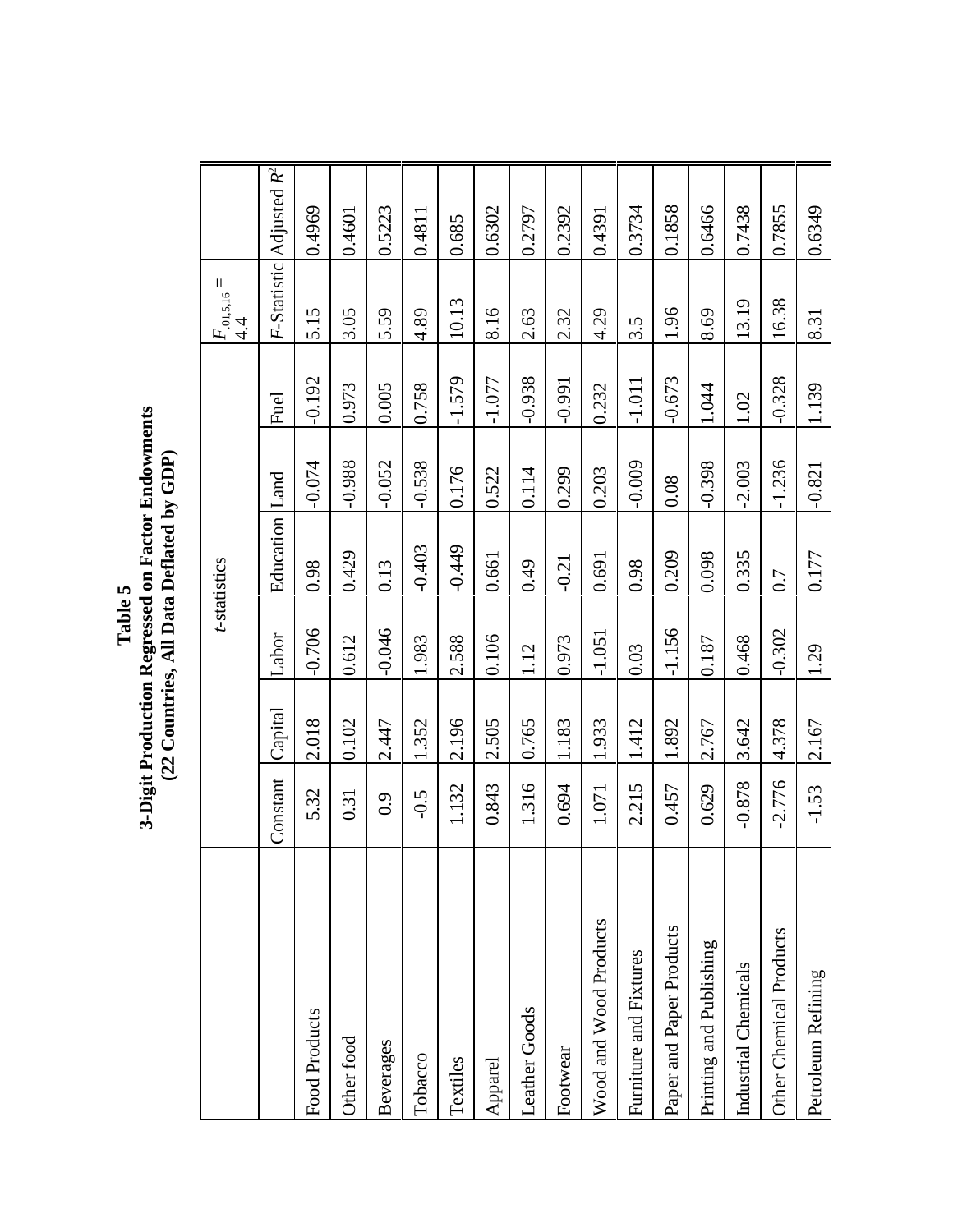Table 5 (Continued)<br>3-Digit Production Regressed on Factor Endowments<br>(22 Countries, All Data Deflated by GDP) **3-Digit Production Regressed on Factor Endowments (22 Countries, All Data Deflated by GDP) Table 5 (Continued)**

|                                  |          |                 |          | t-statistics |            |          | $F_{.01,5,16} =$<br>$\frac{4}{4}$ |                |
|----------------------------------|----------|-----------------|----------|--------------|------------|----------|-----------------------------------|----------------|
|                                  | Constant | ${\rm Capital}$ | Labor    | Education    | Land       | Fuel     | F-Statistic                       | Adjusted $R^2$ |
| Misc. Petroleum and Coal Prods   | $-0.554$ | 0.817           | 2.521    | 1.434        | $-1.959$   | 0.876    | 7.04                              | 0.6139         |
| Rubber Prods.                    | $-1.061$ | 2.301           | 0.946    | 1.129        | $-0.287$   | $-0.965$ | 9.95                              | 0.6806         |
| Plastic Prods. NEC               | $-0.468$ | 2.849           | $-0.219$ | 0.416        | $-0.154$   | $-0.315$ | 7.59                              | 0.6106         |
| Pottery, china                   | 0.053    | 2.198           | 1.055    | $-0.917$     | $-0.349$   | $-1.09$  | 3.5                               | 0.373          |
| Glass and Glass Prods            | 0.549    | 3.519           | 0.604    | $-0.117$     | $-0.655$   | $-1.114$ | 9.69                              | 0.6742         |
| Other Non-Metallic Min. Prods    | 1.837    | 4.223           | $-0.367$ | $-1.283$     | 1.001      | $-1.052$ | 9.6                               | 0.6719         |
| Iron and steel                   | $-2.683$ | 4.277           | 0.472    | $-0.491$     | $-0.167$   | $-0.873$ | 13.67                             | 0.7511         |
| Non-ferrous Metals               | $-1.671$ | 4.634           | $-1.42$  | $-1.043$     | 1.583      | 3.582    | 24.29                             | 0.8472         |
| Fabricated Metal Prods           | $-0.339$ | 3.074           | $-0.272$ | 1.682        | $-0.486$   | $-0.623$ | 13.74                             | 0.7521         |
| Machinery                        | $-1.278$ | 3.809           | 0.094    | 1.685        | $-2.275$   | $-0.05$  | 17.64                             | 0.7985         |
| Electrical Machinery             | $-1.393$ | 2.906           | 0.517    | 0.709        | $-1.474$   | $-0.525$ | 8.67                              | 0.6462         |
| Transportation Equipment         | $-3.000$ | 3.462           | 0.056    | 2.449        | $-1.385$   | $-0.494$ | 20.59                             | 0.8235         |
| Professional & Scientific Equip. | $-0.790$ | 1.092           | 0.294    | 2.092        | $[-1.743]$ | $ -0.52$ | 4.77                              | 0.4728         |
| Other Manufacturing Industries   | $-0.554$ | 1.91            | $-0.553$ | 2.233        | $-0.794$   | $-0.617$ | 8.41                              | 0.6383         |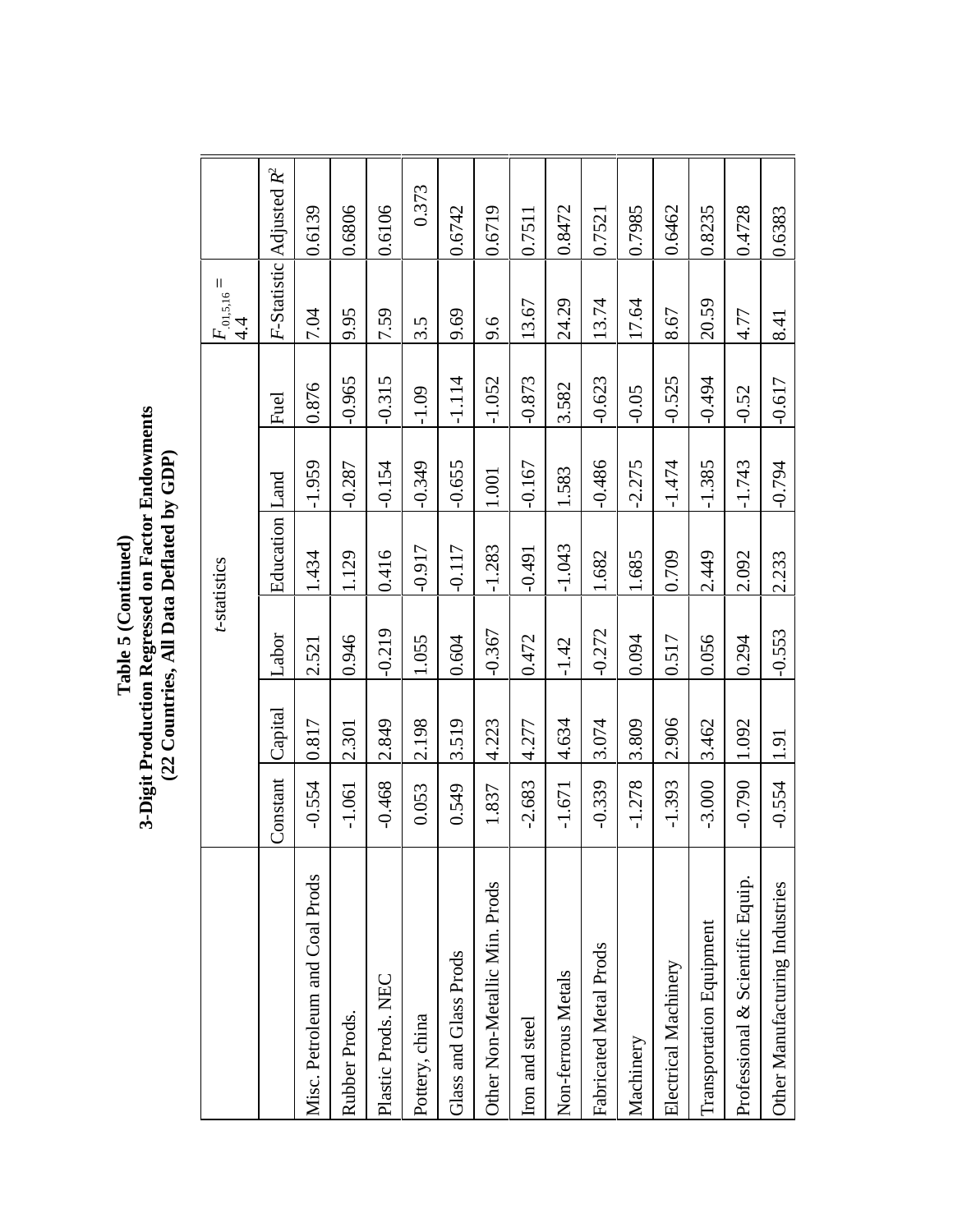### **Table 6**

# **Seemingly Unrelated Regression Results**

### **Dependent Variable is 4-Digit Production**

|                |                 | 1               | $\overline{2}$      | 3<br>4              | 5                |
|----------------|-----------------|-----------------|---------------------|---------------------|------------------|
| <b>IDIODEM</b> | 0.9902<br>0.007 | 0.999<br>0.007  | 0.3052<br>0.0437    | 0.3426<br>0.044     | 0.5442<br>0.3975 |
| <b>SHARE</b>   | 1.1003<br>0.003 | 1.022<br>0.004  | $-1.7441$<br>0.1773 | $-1.5241$<br>0.1799 |                  |
| <b>EXPORTD</b> |                 | 0.1169<br>0.004 |                     | 0.2211<br>0.0305    |                  |
| <b>FACTORS</b> | No              | N <sub>0</sub>  | Yes                 | Yes                 | Yes              |
| Observations   | 702             | 702             | 702                 | 702                 | 702              |

(Standard errors are below estimates)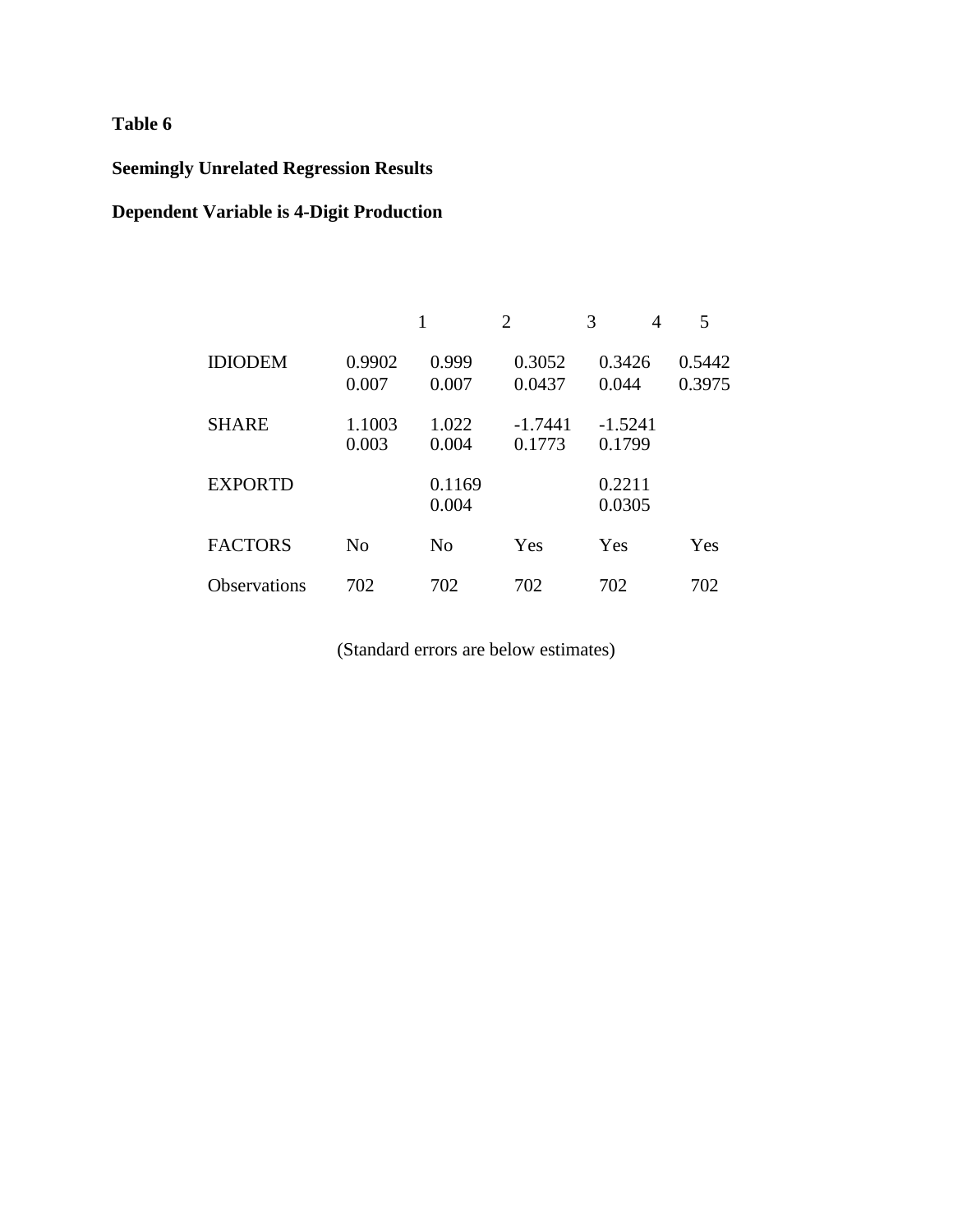|      |                        |                     | $1,0,000$ of $0,000$ |      |         |                     |                     |
|------|------------------------|---------------------|----------------------|------|---------|---------------------|---------------------|
| Ind  | Adj.<br>R <sub>2</sub> | <b>IDIODEM</b>      | <b>SHARE</b>         | Ind  | Adj. R2 | <b>IDIODEM</b>      | <b>SHARE</b>        |
| 3111 | 0.9638                 | 0.9542<br>0.3631    | $-0.4568$<br>2.4173  | 3214 | 0.995   | 0.5548<br>0.6187    | $-3.2204$<br>3.8860 |
| 3112 | 0.8299                 | $-0.9642$<br>1.1258 | $-7.9472$<br>8.1058  | 3215 | 0.9885  | 0.8011<br>0.3959    | $-0.4004$<br>1.3463 |
| 3113 | 0.9996                 | 0.0211<br>0.1635    | $-3.0439$<br>0.4761  | 3219 | 0.7931  | 0.9203<br>0.4799    | $-2.5505$<br>4.4532 |
| 3114 | 0.9895                 | 1.4225<br>0.2976    | 1.2932<br>0.9814     | 3231 | 0.9794  | 2.7260<br>0.3722    | $-5.2760$<br>1.4663 |
| 3115 | 0.9929                 | $-0.1287$<br>0.2753 | $-4.3137$<br>1.1322  | 3232 |         |                     |                     |
| 3116 | 0.9619                 | 1.0140<br>1.3788    | $-5.7246$<br>11.3227 | 3233 | 0.98877 | $-1.0902$<br>1.4095 | $-5.1911$<br>6.5735 |
| 3117 | 0.9985                 | 1.2559<br>0.2924    | 4.1511<br>1.1939     | 3311 | 0.9932  | 5.4715<br>3.8189    | 23.4115<br>12.6616  |
| 3118 |                        |                     |                      | 3312 | 0.9953  | 0.3496<br>0.2559    | 5.1138<br>7.2139    |
| 3119 | 0.9992                 | $-0.4273$<br>0.2316 | $-2.3542$<br>1.7529  | 3319 | 0.9981  | 0.7121<br>0.2908    | $-5.080$<br>1.003   |
| 3121 |                        |                     |                      | 3411 | 0.9993  | 3.6079<br>1.8022    | $-0.6812$<br>2.1700 |
| 3122 | 0.9895                 | 1.1562<br>0.4741    | 2.8542<br>2.3116     | 3412 | 0.9998  | $-0.0896$<br>0.6342 | $-3.9658$<br>1.4976 |
| 3131 | 0.8521                 | 0.7751<br>0.7823    | $-1.7315$<br>1.7057  | 3419 | 0.9979  | $-0.1170$<br>0.7495 | $-4.0163$<br>2.6105 |
| 3132 |                        |                     |                      | 3511 | 0.9997  | 0.6074<br>0.5961    | 10.6539<br>6.8991   |
| 3133 | 0.983                  | 1.5266<br>0.5496    | 16.3702<br>8.8253    | 3512 | 0.9101  | 0.3229<br>0.2903    | $-3.0394$<br>5.9418 |
| 3134 |                        |                     |                      | 3513 | 0.9976  | 1.3547<br>0.7256    | 19.6792<br>11.6716  |
| 3211 | 0.9358                 | 0.05185<br>3.0225   | 9.2572<br>11.7023    | 3521 | 0.994   | 0.7453<br>0.5713    | 6.6812<br>4.5924    |
| 3212 | 0.9994                 | 2.6769<br>1.8919    | 3.0599<br>3.4351     | 3522 | 0.9848  | 3.6563<br>2.6043    | 6.2399<br>3.5527    |
| 3213 | 0.9975                 | 0.4472<br>0.7014    | 3.1345<br>1.7187     | 3523 | 0.9957  | 0.2188<br>0.9770    | 28.5175<br>6.6156   |

**Table 7 Equation by Equation of Nested Model (Std. Errs. Below estimates)** Number of Observations = 13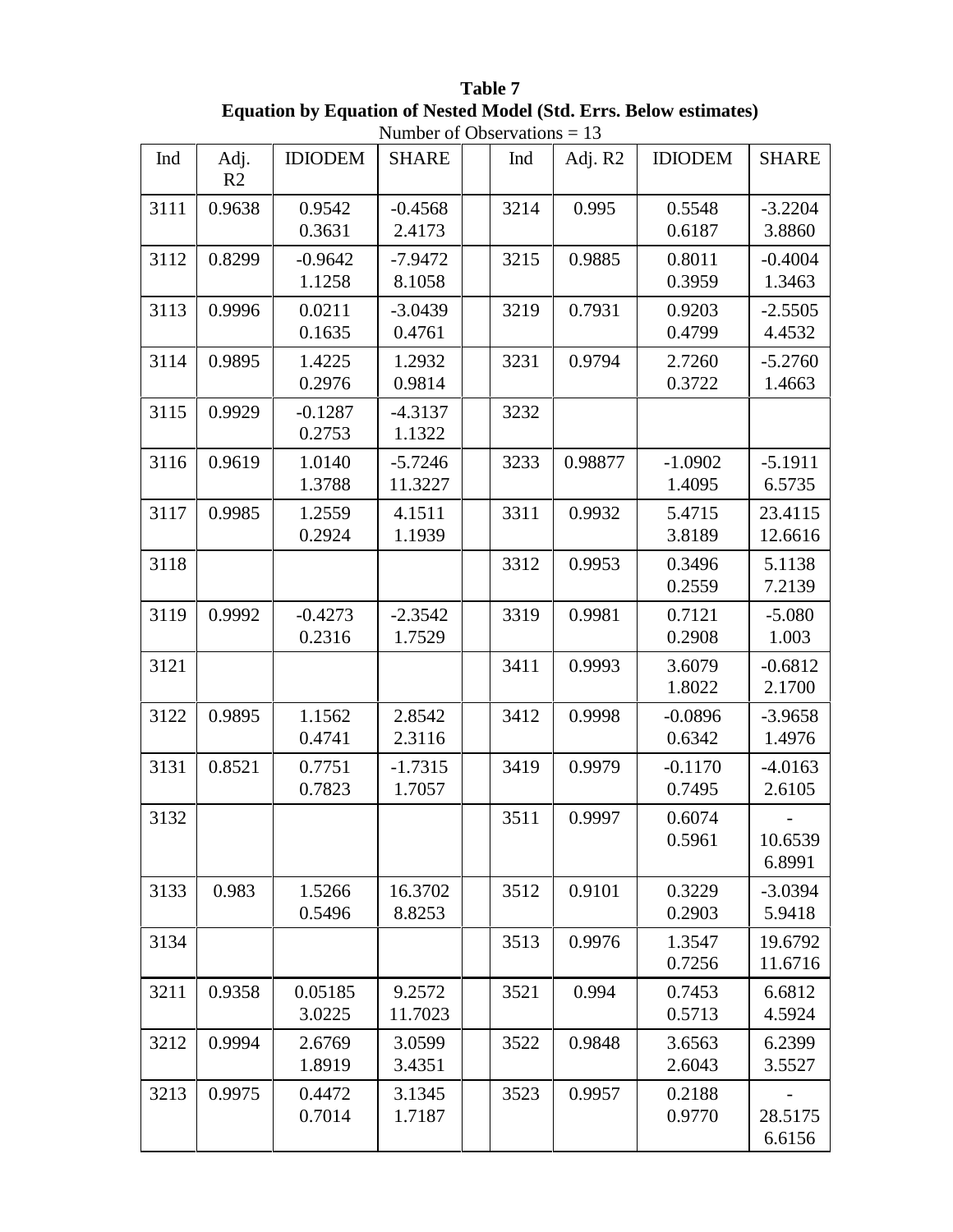| Ind  | Adj.<br>R <sub>2</sub> | <b>IDIODEM</b>      | <b>SHARE</b>         | Ind  | Adj. R2 | <b>IDIODEM</b>      | <b>SHARE</b>        |
|------|------------------------|---------------------|----------------------|------|---------|---------------------|---------------------|
| 3529 | 0.9945                 | 2.1110<br>1.1744    | 1.1038<br>2.5067     | 3823 | 0.9983  | $-0.0561$<br>0.7322 | $-4.9992$<br>5.5501 |
| 3551 |                        |                     |                      | 3824 | 0.9977  | 0.6022<br>0.3250    | 0.9640<br>1.0336    |
| 3559 | 0.9954                 | $-0.6350$<br>1.9345 | $-3.2285$<br>11.3668 | 3825 | 0.9989  | $-1.7742$<br>0.6539 | $-2.5859$<br>0.6887 |
| 3691 | 0.7896                 | $-0.1839$<br>0.2535 | $-2.2782$<br>1.4239  | 3829 | 0.9969  | 2.1627<br>0.4582    | 6.8014<br>3.4381    |
| 3692 | 0.9784                 | 0.3221<br>0.6933    | $-2.4411$<br>3.8966  | 3831 | 0.9993  | 1.0182<br>0.3497    | 7.9956<br>2.2419    |
| 3699 | 0.9982                 | 0.6001<br>1.0187    | $-0.0682$<br>4.1044  | 3832 | 0.9985  | 2.6308<br>1.6184    | $-2.0013$<br>6.1382 |
| 3811 | 0.9615                 | 0.5574<br>0.4117    | 7.1593<br>6.6452     | 3833 | 0.9931  | $-0.2761$<br>0.7397 | $-0.8170$<br>0.6852 |
| 3812 | 0.9932                 | $-0.1915$<br>0.2168 | $-3.2808$<br>0.9106  | 3839 | 0.9979  | 0.6456<br>0.9310    | 0.5322<br>1.3317    |
| 3813 | 0.9438                 | 0.4869<br>0.4893    | $-0.7262$<br>2.3555  | 3841 | 0.9986  | $-0.1365$<br>0.4192 | $-1.8157$<br>4.2953 |
| 3819 | 0.9984                 | 0.7178<br>0.4324    | 1.2066<br>2.1264     | 3843 | 0.996   | 2.5799<br>1.6320    | 1.4460<br>2.7469    |
| 3821 | 0.9977                 | 0.1618<br>0.1505    | 0.5092<br>1.2547     | 3851 | 0.9978  | $-0.7012$<br>1.5377 | $-0.1295$<br>1.0630 |
| 3822 | 0.9305                 | 0.7144<br>0.4965    | $-2.9214$<br>3.2849  |      |         |                     |                     |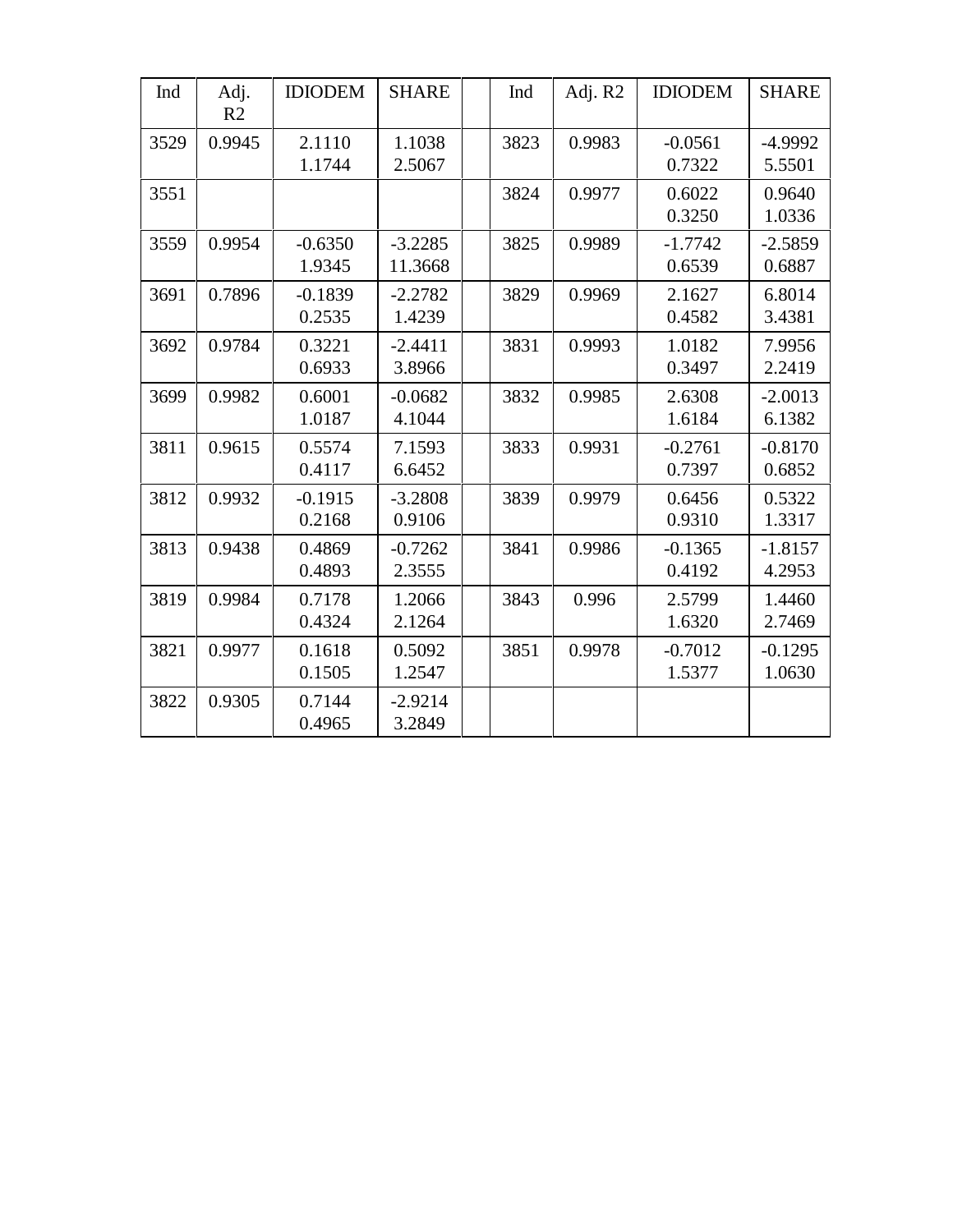#### **Table 8 3-Digit Level Industry Estimation of Nested Model (Std. Errs. Below estimates)**

| Ind | <b>SHARE</b>        | <b>IDIODEM</b>      | <b>Observations</b> |
|-----|---------------------|---------------------|---------------------|
| 311 | $-3.0068$<br>0.2178 | $-0.0547$<br>0.0572 | 104                 |
| 312 | 2.3893<br>2.2199    | 1.1092<br>0.4240    | 13                  |
| 313 | $-1.8816$<br>1.2601 | 0.3915<br>0.2597    | 26                  |
| 321 | 0.3176<br>0.4700    | 1.0398<br>0.1477    | 78                  |
| 323 | $-9.1796$<br>0.9281 | 1.4072<br>0.2630    | 26                  |
| 331 | $-5.3076$<br>0.7584 | 0.2199<br>0.1179    | 39                  |
| 341 | $-3.5558$<br>0.9333 | $-0.0142$<br>0.3659 | 39                  |
| 351 | $-7.0278$<br>3.3532 | 0.2917<br>0.2054    | 39                  |
| 352 | $-1.3284$<br>0.7691 | 0.4327<br>0.2557    | 52                  |
| 355 | 0.6150<br>10.5759   | 0.0329<br>1.7569    | 13                  |
| 369 | $-3.3974$<br>1.0456 | 0.0961<br>0.1802    | 39                  |
| 381 | $-2.8833$<br>0.3273 | $-0.0819$<br>0.0744 | 52                  |
| 382 | $-1.0196$<br>0.4462 | 0.3531<br>0.0965    | 78                  |
| 383 | 0.0027<br>0.5541    | $-0.0857$<br>0.1887 | 52                  |
| 384 | $-2.4763$<br>1.2490 | $-0.1208$<br>0.2649 | 26                  |
| 385 | $-0.1588$<br>0.9507 | $-0.5919$<br>1.3681 | 13                  |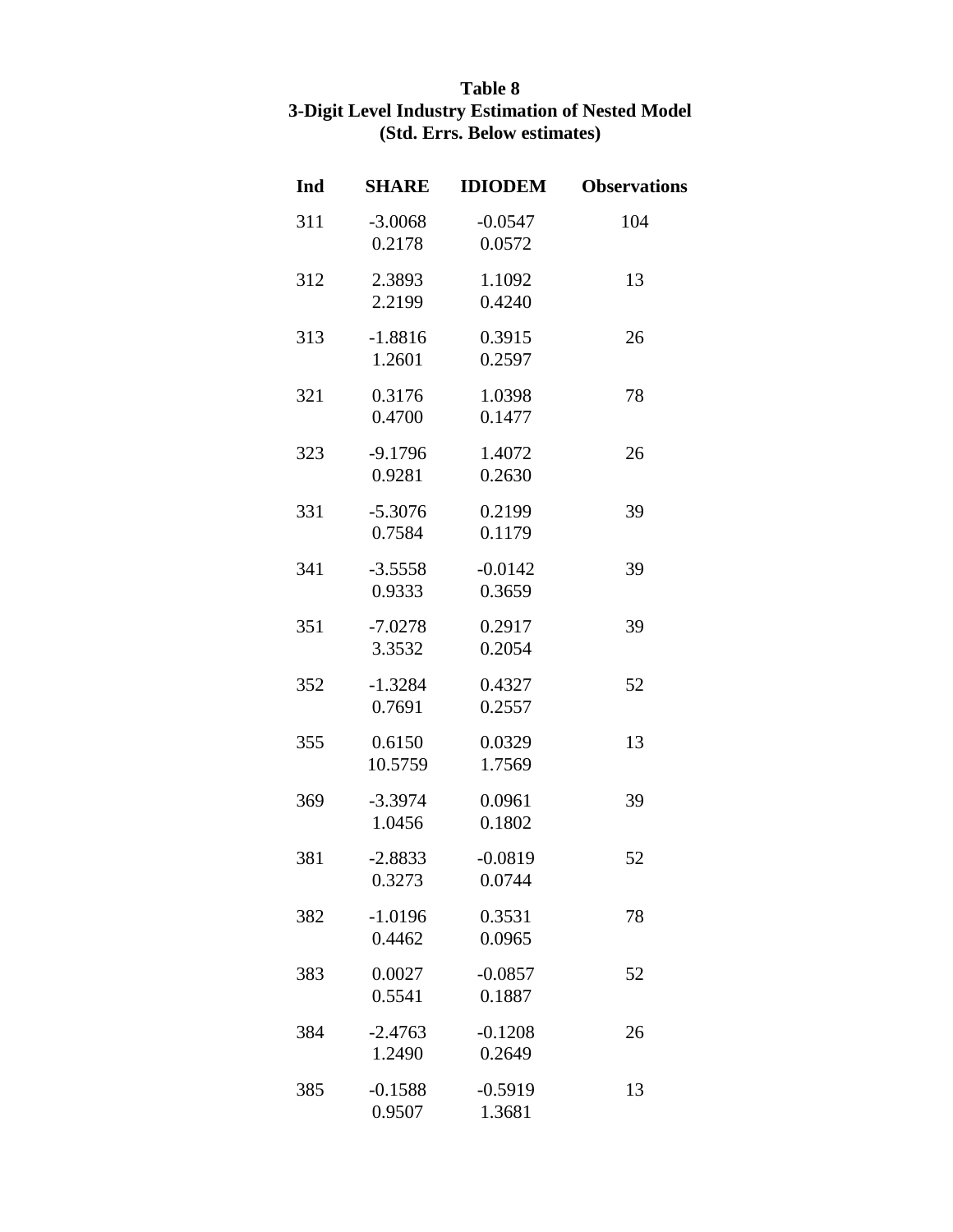





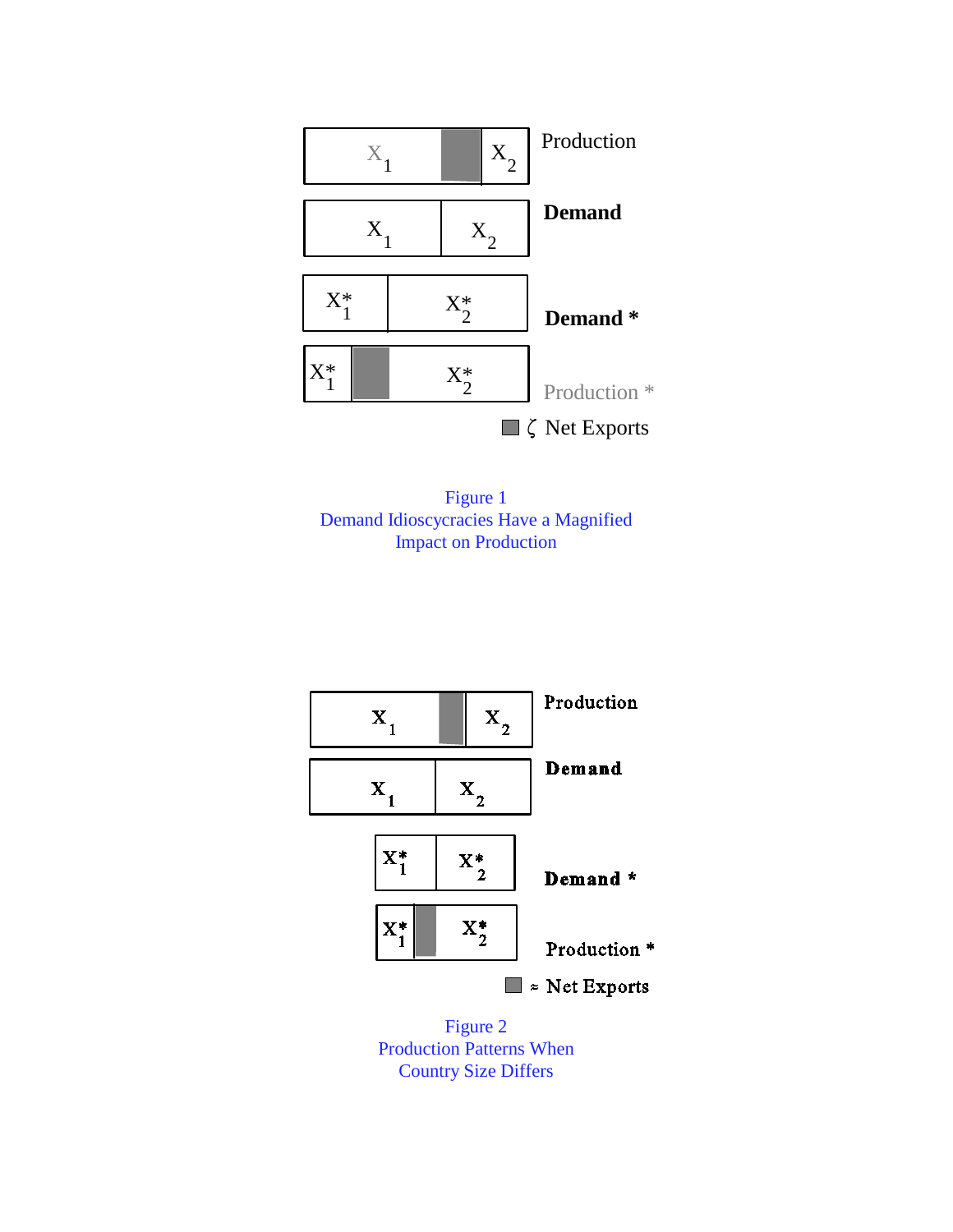

Production Deviation versus Idiosyncratic Demand



(3 and 4-Digit Data)

Note: The Idiosyncratic Demand Deviation is the share of 4-digit absorption in 3-digit absorption less that level for the rest of the world, i.e.  $\frac{D_g^{\text{nc}}}{D_{\text{nc}}}$  -  $\frac{D_g^{\text{nw}}}{D_{\text{nw}}}$ . The Production Deviation is the share of 4-digit output in a 3-digit industry less that level for the rest of the world, i.e.  $\frac{X_{\text{nc}}^{\text{nc}}}{X_{\text{nc}}}$  -  $\frac{X_{\text{an}}^{\text{nw}} - X_{\text{sc}}^{\text{nc}}}{X_{\text{an}}^{\text{w}} - X_{\text{nc}}^{\text{nc}}}$ . These variables indicate how different absorption and production are from the rest of the world.  $\mathbf{D}^{\text{nw}}$  $X<sub>nW</sub>$  -  $X<sub>nc</sub>$